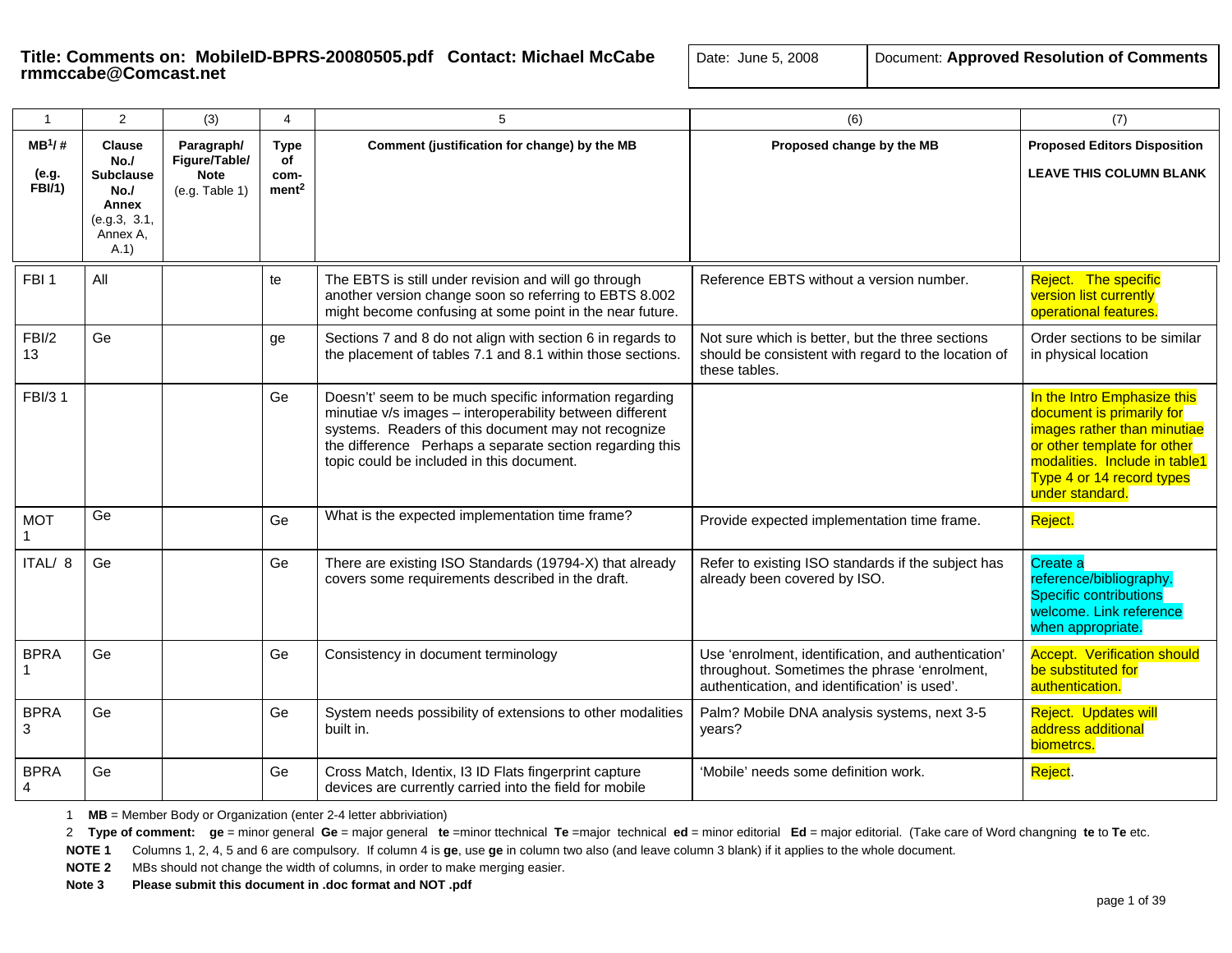| $\mathbf{1}$                        | 2                                                                                           | (3)                                                          | 4                                              | 5                                                                                                                                            | (6)                                                                                                                                                                                                       | (7)                                                                                                                                               |
|-------------------------------------|---------------------------------------------------------------------------------------------|--------------------------------------------------------------|------------------------------------------------|----------------------------------------------------------------------------------------------------------------------------------------------|-----------------------------------------------------------------------------------------------------------------------------------------------------------------------------------------------------------|---------------------------------------------------------------------------------------------------------------------------------------------------|
| $MB^1$ /#<br>(e.g.<br><b>FBI/1)</b> | <b>Clause</b><br>No.<br><b>Subclause</b><br>No.<br>Annex<br>(e.g.3, 3.1,<br>Annex A.<br>A.1 | Paragraph/<br>Figure/Table/<br><b>Note</b><br>(e.g. Table 1) | <b>Type</b><br>of<br>com-<br>ment <sup>2</sup> | Comment (justification for change) by the MB                                                                                                 | Proposed change by the MB                                                                                                                                                                                 | <b>Proposed Editors Disposition</b><br><b>LEAVE THIS COLUMN BLANK</b>                                                                             |
|                                     |                                                                                             |                                                              |                                                | capture. A laptop PC is mobile, while a desktop PC isn't?                                                                                    |                                                                                                                                                                                                           |                                                                                                                                                   |
| <b>BPRA</b><br>6                    | Ge                                                                                          |                                                              | Ge                                             | Standards for interoperability are certainly referenced<br>repeatedly, as are FBI certification standards for<br>fingerprint devices.        | Don't apologize for preparing the way for<br>standards - use the 'best practice' term as a<br>currently useful place holder for what is fully<br>expected to be a set of standards in the near<br>future. | <b>Correct notion that APB</b><br>wanted standards when it<br>was really wanted a BPR.                                                            |
| <b>BPRA</b><br>8                    | Ge                                                                                          |                                                              | Ge                                             |                                                                                                                                              | Need a full bibliography.                                                                                                                                                                                 | <b>Accept. Contributions</b><br>gratefully accepted                                                                                               |
| <b>BPRA</b><br>2                    | Ge                                                                                          | Title page                                                   | Ge                                             | Many of the topics covered in the document refer to parts<br>of the capture system beyond just the device: software,<br>communications, etc. | Replace 'device' with 'system'.                                                                                                                                                                           | Add to scope: focus of<br>document is device and its<br>connection to broader<br>secure systems.<br><b>Eliminate specification from</b><br>title. |
| WK4                                 |                                                                                             | Title                                                        |                                                | Change title to:                                                                                                                             | Mobile ID Device Best Practice Recommendation<br>& Spocification                                                                                                                                          | <b>Accept</b><br>Put year of 2010 as target<br>forward looking date for<br>document. Correlate with<br><b>Tony Misslin</b>                        |
| Noblis/                             | <b>TOC</b>                                                                                  |                                                              | ed                                             | Include a list of tables and figures                                                                                                         | Include a list of tables and figures                                                                                                                                                                      | Accept.                                                                                                                                           |
| <b>TXDPS</b>                        | 1 - Intro                                                                                   | 1 <sup>st</sup><br>paragraph,<br>$6th$ line                  | ed                                             | HUMVEE should not be all caps - it is not an acronym. It<br>is slang for High Mobility Multipurpose Wheeled Vehicle<br>or HMMWV.             | Replace HUMVEE with Humvee.                                                                                                                                                                               | Accept.                                                                                                                                           |
| NPIA/                               | 1 - Intro                                                                                   | $2nd$ sentence                                               | ed                                             | Wording $-$                                                                                                                                  | ' it may consist of an untethered device which is                                                                                                                                                         | Accept.                                                                                                                                           |

1 **MB** = Member Body or Organization (enter 2-4 letter abbriviation)

2 Type of comment: ge = minor general Ge = major general te =minor ttechnical Te =major technical ed = minor editorial Ed = major editorial. (Take care of Word changning te to Te etc.

**NOTE 1** Columns 1, 2, 4, 5 and 6 are compulsory. If column 4 is **ge**, use **ge** in column two also (and leave column 3 blank) if it applies to the whole document.

**NOTE 2** MBs should not change the width of columns, in order to make merging easier.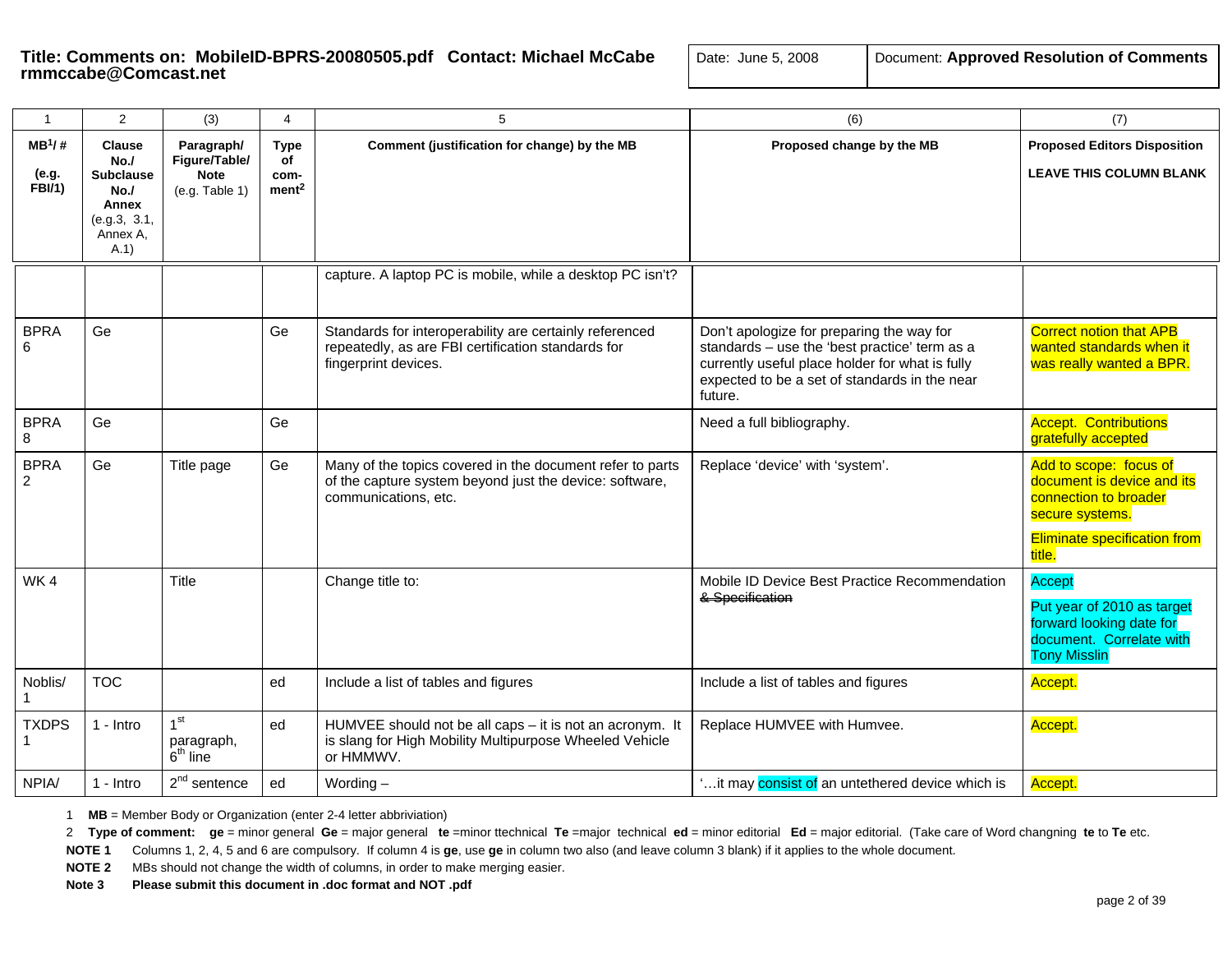| Document: Approved Resolution of Comments<br>Date: June 5, 2008 |  |
|-----------------------------------------------------------------|--|
|-----------------------------------------------------------------|--|

| $\mathbf{1}$                        | 2                                                                                                  | (3)                                                          | $\overline{4}$                                 | 5                                                                                             | (6)                                                                                                                                                 | (7)                                                                                                                                                                   |
|-------------------------------------|----------------------------------------------------------------------------------------------------|--------------------------------------------------------------|------------------------------------------------|-----------------------------------------------------------------------------------------------|-----------------------------------------------------------------------------------------------------------------------------------------------------|-----------------------------------------------------------------------------------------------------------------------------------------------------------------------|
| $MB^1$ /#<br>(e.g.<br><b>FBI/1)</b> | <b>Clause</b><br>No.<br><b>Subclause</b><br>No.<br><b>Annex</b><br>(e.g.3, 3.1,<br>Annex A.<br>A.1 | Paragraph/<br>Figure/Table/<br><b>Note</b><br>(e.g. Table 1) | <b>Type</b><br>of<br>com-<br>ment <sup>2</sup> | Comment (justification for change) by the MB                                                  | Proposed change by the MB                                                                                                                           | <b>Proposed Editors Disposition</b><br><b>LEAVE THIS COLUMN BLANK</b>                                                                                                 |
|                                     |                                                                                                    |                                                              |                                                | In the strictest sense, it may require an untethered<br>device used to capture one or more'   | used to capture one or more                                                                                                                         | See BPRA 4                                                                                                                                                            |
| CMT/                                |                                                                                                    | 3 <sup>rd</sup> Sentence                                     | ge                                             | Intent of $3^{rd}$ sentence not clear (really the $4^{th}$ )                                  | Add "repository" before " in a nearby vehicle"                                                                                                      | Accept.                                                                                                                                                               |
| FBI/2                               |                                                                                                    | Para, 3                                                      | ed                                             | Second sentence "enables" should be "enable"                                                  |                                                                                                                                                     | Accept.                                                                                                                                                               |
| NPIA/<br>$\overline{2}$             | 1- intro                                                                                           | $3rd$ para                                                   | ed                                             | Wording $-$<br>'If a match is not found, an access or privileges may<br>otherwise be denied.' | 'If a match is not found, access rights or privileges<br>may be denied'                                                                             | Accept.<br>See CMT <sub>2</sub>                                                                                                                                       |
| CMT/<br>$\overline{2}$              |                                                                                                    | $3rd$ par next<br>to last sen.                               | ge                                             |                                                                                               | Remove "otherwise"                                                                                                                                  | Accept.                                                                                                                                                               |
| <b>TXDPS</b><br>3                   | 1- Intro                                                                                           | 3rd<br>Paragraph,<br>16th line                               | te                                             | DHS may take action on a hit or a no hit, depending upon<br>which database is searched.       | Modify sentence to indicate that depending on the<br>database searched, DHS may use the result (hit or<br>no hit) to deny an access or a privilege. | Accept. Change to read:<br>If a match is not found, an<br>access or privileges may<br>etherwise be denied<br>depending on the<br>application or database<br>searched. |
| FBI/1 4                             | 1                                                                                                  | Paragraph 3                                                  | ed                                             | Incorrect punctuation.                                                                        | Remove second period after "future"                                                                                                                 | Accept. Do global search for<br>double periods.                                                                                                                       |
| <b>TXDPS</b><br>2                   | 1- Intro                                                                                           | 3rd<br>Paragraph,<br>$14th$ line                             | ed                                             | There are two periods after the word "future".                                                | Delete extra period.                                                                                                                                | Accept.                                                                                                                                                               |
| <b>MOT</b><br>$\overline{2}$        |                                                                                                    | Paragraph 3                                                  | ed                                             | Line 14 in the 3 <sup>rd</sup> paragraph ends with 2 periods.                                 | Remove double period.                                                                                                                               | Accept.                                                                                                                                                               |

1 **MB** = Member Body or Organization (enter 2-4 letter abbriviation)

2 Type of comment: ge = minor general Ge = major general te =minor ttechnical Te =major technical ed = minor editorial Ed = major editorial. (Take care of Word changning te to Te etc.

**NOTE 1** Columns 1, 2, 4, 5 and 6 are compulsory. If column 4 is **ge**, use **ge** in column two also (and leave column 3 blank) if it applies to the whole document.

**NOTE 2** MBs should not change the width of columns, in order to make merging easier.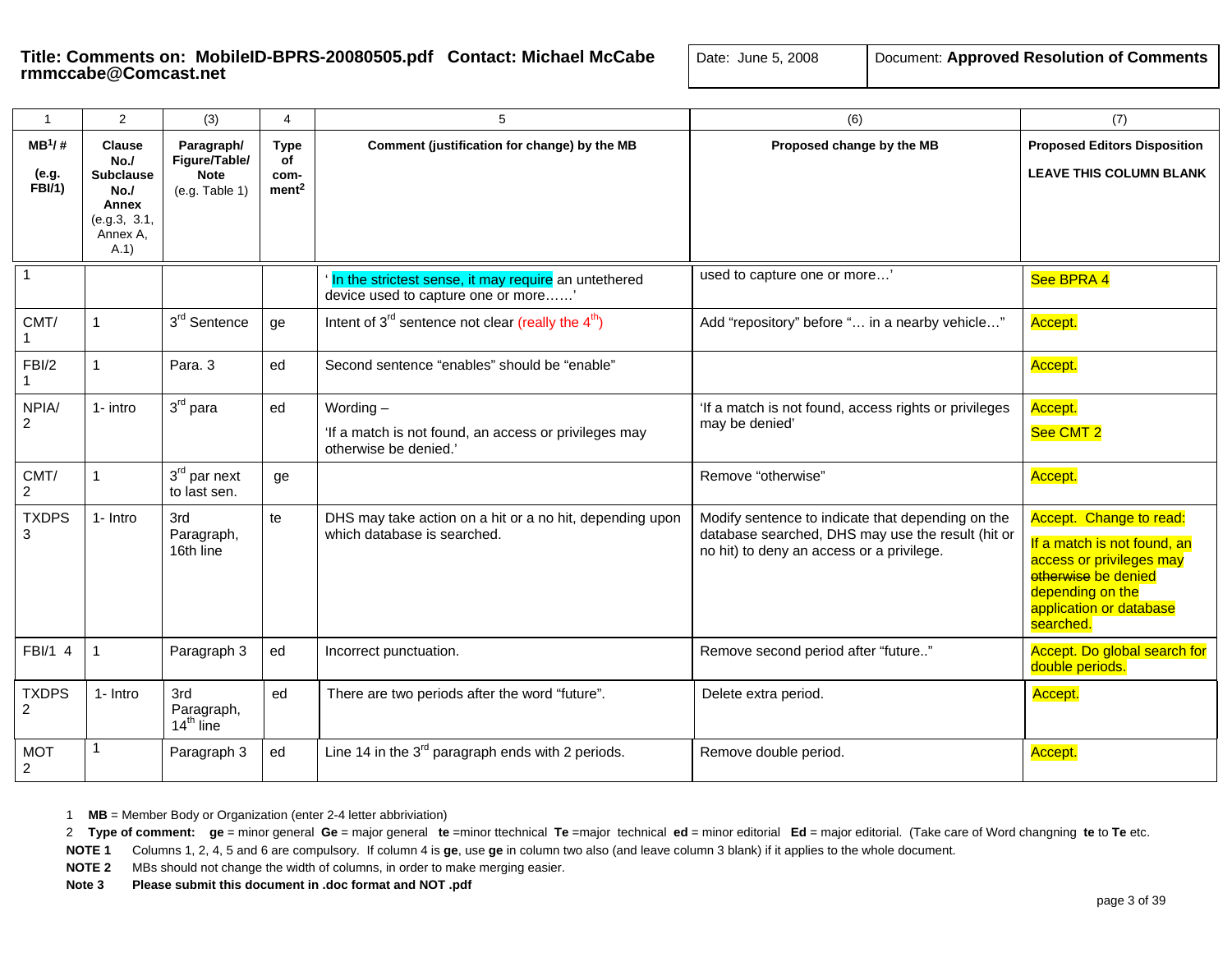| $\mathbf{1}$                       | $\overline{2}$                                                                              | (3)                                                          | 4                                              | 5                                                                                                                                                                                                                                                                                                                                                                                                                                            | (6)                                                                                                                                                                                                                                                                                                                                                                                                                         | (7)                                                                                                                                                                                   |
|------------------------------------|---------------------------------------------------------------------------------------------|--------------------------------------------------------------|------------------------------------------------|----------------------------------------------------------------------------------------------------------------------------------------------------------------------------------------------------------------------------------------------------------------------------------------------------------------------------------------------------------------------------------------------------------------------------------------------|-----------------------------------------------------------------------------------------------------------------------------------------------------------------------------------------------------------------------------------------------------------------------------------------------------------------------------------------------------------------------------------------------------------------------------|---------------------------------------------------------------------------------------------------------------------------------------------------------------------------------------|
| $MB^1/#$<br>(e.g.<br><b>FBI/1)</b> | <b>Clause</b><br>No.<br><b>Subclause</b><br>No.<br>Annex<br>(e.g.3, 3.1,<br>Annex A.<br>A.1 | Paragraph/<br>Figure/Table/<br><b>Note</b><br>(e.g. Table 1) | <b>Type</b><br>of<br>com-<br>ment <sup>2</sup> | Comment (justification for change) by the MB                                                                                                                                                                                                                                                                                                                                                                                                 | Proposed change by the MB                                                                                                                                                                                                                                                                                                                                                                                                   | <b>Proposed Editors Disposition</b><br><b>LEAVE THIS COLUMN BLANK</b>                                                                                                                 |
| <b>TXDPS</b>                       | $1 - Intro$                                                                                 | 6 <sup>th</sup><br>paragraph,<br>$11th$ line                 | Ge                                             | Sentence indicates that this document will address best<br>practices for current equipment and prescribes an<br>approach that defines standards to which future<br>acquisitions should adhere. While this is a good idea, the<br>rest of the document is not consistent with the APB<br>recommendation to the IS and IIETF for the development<br>of best practices associated with the use of currently<br>available equipment in specific. | Best practices for current systems need to be<br>addressed. I see this as being along the lines of<br>standards for scanner development . With IQS we<br>had Appendix F (where we wanted to go) vs<br>Appendix G (what was available at the time). The<br>same type of approach should be utilized here.<br>Some of the best practices would involve practices<br>for systems that support the mobile device (AFIS,<br>etc) | Add additional section 6.4<br>addressing how processing<br>can improve accuracy of<br>existing device. Mike Lesko<br>will head up effort with help<br>from vendors.                   |
| <b>TXDPS</b><br>5                  | 1- Intro                                                                                    | 7 <sup>th</sup><br>paragraph,<br>$4th$ line                  | te                                             | Sentence indicates that, for IAFIS or NGI, INCITS<br>standards can be used. It needs to indicate that INCITS<br>standards will only be used for modalities not defined in<br>ANSI/NIST- ITL 1-2007.                                                                                                                                                                                                                                          | Modify sentence to read " or INCITS standards<br>(for modalities not defined in ANSI/NIST- ITL 1-<br>$2007$ ).                                                                                                                                                                                                                                                                                                              | Accept.<br>Use INCITS/ISO standards.                                                                                                                                                  |
| <b>BPRA</b><br>5                   | Ge                                                                                          |                                                              | Ge                                             | Access control in many current applications does not<br>follow FBI/NIST standards. Not AFIS oriented. May use<br>BioAPI.                                                                                                                                                                                                                                                                                                                     | Avoid tying specifications to AFIS or NGI, or<br>comparable contexts.                                                                                                                                                                                                                                                                                                                                                       | Reject. This is not for<br>access control apps.<br>Interoperability is a prime<br>objective. Use ANSI/NIST<br>standard.                                                               |
| Noblis/<br>$\overline{2}$          | Intro                                                                                       | last para                                                    | te                                             | Does "series of profiles" refer to Biometric Acquisition<br>Profiles (BAP), Subject Acquisition Profiles (SAP), or<br>application profiles like those defined by INCITS M1?                                                                                                                                                                                                                                                                  | State clearly what is meant by "profiles", i.e.<br>Biometric Acquisition Profiles (BAP), Subject<br>Acquisition Profiles (SAP), or application profiles<br>like those defined by INCITS M1                                                                                                                                                                                                                                  | <b>Partial Accept.</b><br>Provided a generic definition<br>for profile. It was used as a<br>generic term. Definitions of<br><b>BAP &amp; SAP given in</b><br>following Scope section. |
| NPIA/<br>3                         | 2 - Scope                                                                                   |                                                              | te                                             | While the focus of this report is on the use of mobile ID to<br>identify 'suspects', in many applications it is equally<br>important that the operator of the device is properly                                                                                                                                                                                                                                                             | Suggest adding a sentence to the scope pointing<br>out that accurate user authentication is also an<br>important factor and is within the scope of this                                                                                                                                                                                                                                                                     | Reject.<br>Although very important,<br>user authentication is                                                                                                                         |

1 **MB** = Member Body or Organization (enter 2-4 letter abbriviation)

2 Type of comment: ge = minor general Ge = major general te =minor ttechnical Te =major technical ed = minor editorial Ed = major editorial. (Take care of Word changning te to Te etc.

**NOTE 1** Columns 1, 2, 4, 5 and 6 are compulsory. If column 4 is **ge**, use **ge** in column two also (and leave column 3 blank) if it applies to the whole document.

**NOTE 2** MBs should not change the width of columns, in order to make merging easier.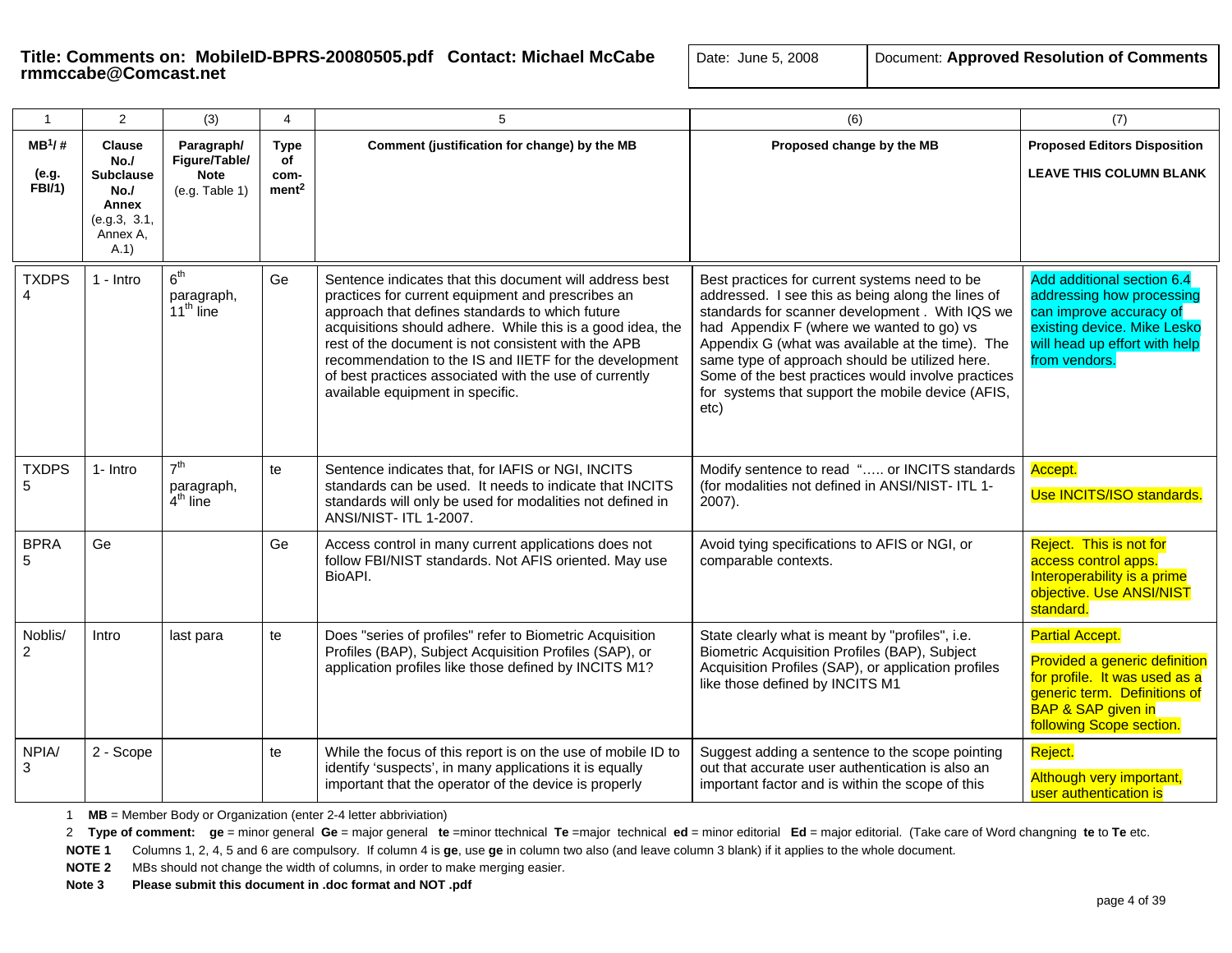| $\mathbf{1}$                        | 2                                                                                           | (3)                                                          | 4                                       | 5                                                                                                                                                                                                                                     | (6)                                                                                                                                                                                                                | (7)                                                                                                                               |
|-------------------------------------|---------------------------------------------------------------------------------------------|--------------------------------------------------------------|-----------------------------------------|---------------------------------------------------------------------------------------------------------------------------------------------------------------------------------------------------------------------------------------|--------------------------------------------------------------------------------------------------------------------------------------------------------------------------------------------------------------------|-----------------------------------------------------------------------------------------------------------------------------------|
| $MB^1$ /#<br>(e.g.<br><b>FBI/1)</b> | <b>Clause</b><br>No.<br><b>Subclause</b><br>No.<br>Annex<br>(e.g.3, 3.1,<br>Annex A.<br>A.1 | Paragraph/<br>Figure/Table/<br><b>Note</b><br>(e.g. Table 1) | Type<br>of<br>com-<br>ment <sup>2</sup> | Comment (justification for change) by the MB                                                                                                                                                                                          | Proposed change by the MB                                                                                                                                                                                          | <b>Proposed Editors Disposition</b><br><b>LEAVE THIS COLUMN BLANK</b>                                                             |
|                                     |                                                                                             |                                                              |                                         | authenticated.                                                                                                                                                                                                                        | document, even though the main focus of the<br>report is concerned with identification of 3rd<br>parties.                                                                                                          | addressed later in the<br>document. It doesn't seem<br>to belong in the Scope.                                                    |
| <b>TXDPS</b><br>6                   | 2- Scope                                                                                    | 1 <sup>st</sup><br>paragraph,<br>$4th$ line                  | ed                                      | "Often, these applications typically" Use of often and<br>typically is redundant.                                                                                                                                                     | Delete "typically".                                                                                                                                                                                                | Accept.                                                                                                                           |
| LM/1                                | 2.0                                                                                         | P7, pp1                                                      | ge                                      | Use of term "court challenges" may cause company<br>lawyers to refuse to participate                                                                                                                                                  | Perhaps tone down implication that it must satisfy<br>court challenges                                                                                                                                             | Accept. Reword with a tone<br>of possible court challenges.                                                                       |
| <b>TXDPS</b>                        | 2 - Scope                                                                                   | $2^{nd}$<br>paragraph, 3<br>$+4^{\text{th}}$ line            | ed                                      | "sets of best practices requirements"??? Are they best<br>practices or requirements?                                                                                                                                                  | Delete "requirements".                                                                                                                                                                                             | Accept.<br><b>Change to</b><br>recommendations                                                                                    |
| <b>BPRA</b>                         | Ge                                                                                          | Scope, para.<br>$\overline{c}$                               | Ge                                      | Interoperability should be the main focus. Improvements<br>in image capture processes, image quality, and accuracy<br>are driven by other factors in the marketplace much more<br>than standards.                                     | Purpose is too broad. Data quality won't be<br>improved by a best practice or standard, unless<br>we say that mere size of an image is a major<br>ingredient of image quality.                                     | Reject                                                                                                                            |
| COGT                                | $\overline{2}$                                                                              | 3                                                            | ge                                      | The last sentence of this paragraph is "As the BAP<br>numbers increase, so do the capabilities of the device".<br>There are no "BAP numbers" defined in this draft. Does<br>this sentence mean "As the SAP numbers increase "?        |                                                                                                                                                                                                                    | Accept.<br>Yes.                                                                                                                   |
| Noblis/<br>3                        | 3                                                                                           | $1st$ para                                                   | te                                      | At a high level, Clause 3 speaks to capture (Clauses 6-8),<br>use (Clause 9), security (Clause 10), and transmission<br>(Clause 11) of mobile identification data, but it does not<br>include environmental requirements (Clause 12). | Replace:<br>This specification provides guidelines for the<br>capture, use, security, and transmission of mobile<br>identification data that can be interoperable with<br>similar and dissimilar systems.<br>with: | <b>Partial Accept.</b><br>Are 'clauses' or 'sections'<br>more appropriate for this<br>BPR?<br>Use sections rather than<br>clause. |

1 **MB** = Member Body or Organization (enter 2-4 letter abbriviation)

2 Type of comment: ge = minor general Ge = major general te =minor ttechnical Te =major technical ed = minor editorial Ed = major editorial. (Take care of Word changning te to Te etc.

**NOTE 1** Columns 1, 2, 4, 5 and 6 are compulsory. If column 4 is **ge**, use **ge** in column two also (and leave column 3 blank) if it applies to the whole document.

**NOTE 2** MBs should not change the width of columns, in order to make merging easier.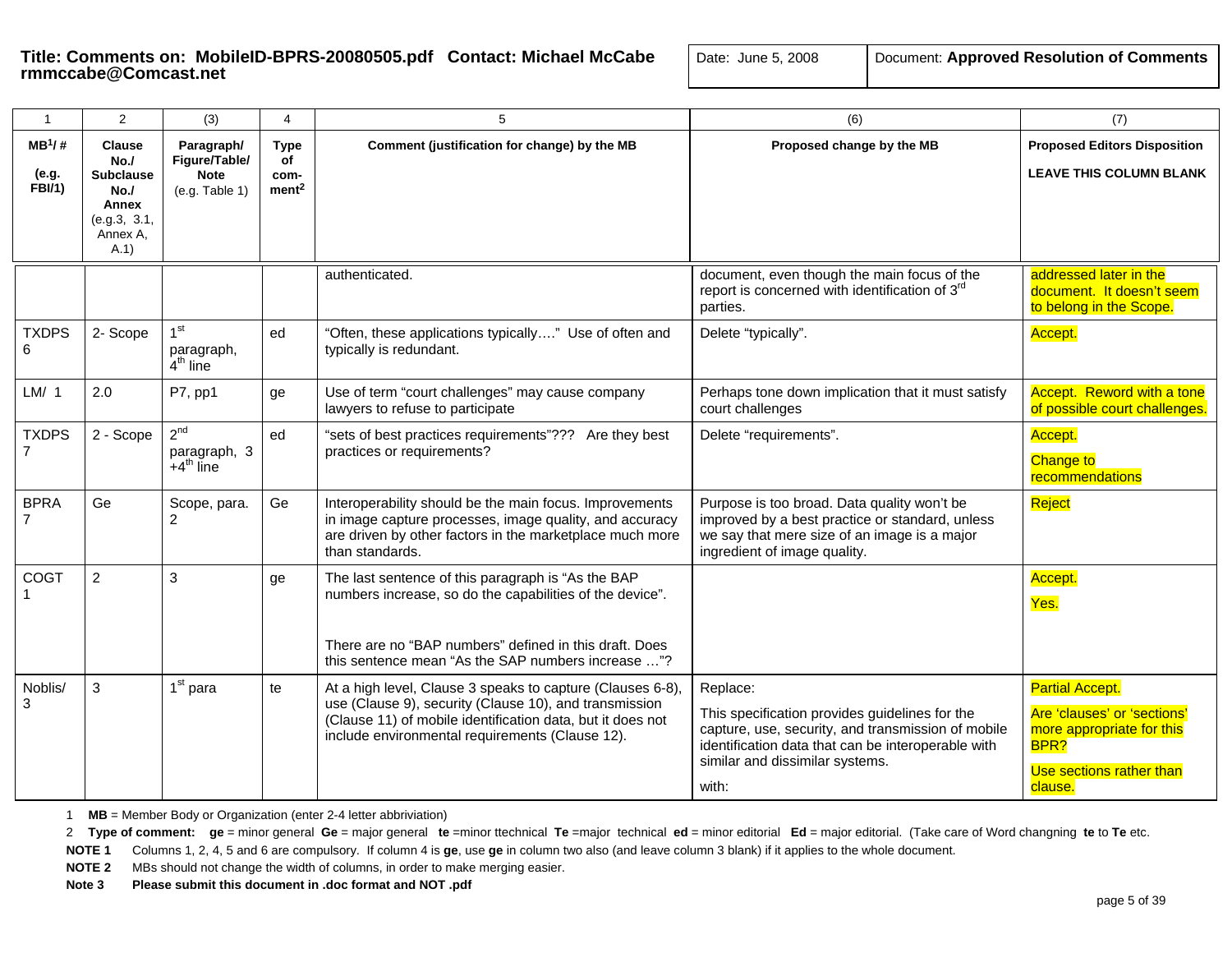| $\mathbf{1}$            | 2                                                                   | (3)                               | 4                         | 5                                                                                                                | (6)                                                                                                                                                                                                                                                                                                                                                                  | (7)                                                                                                                                                         |
|-------------------------|---------------------------------------------------------------------|-----------------------------------|---------------------------|------------------------------------------------------------------------------------------------------------------|----------------------------------------------------------------------------------------------------------------------------------------------------------------------------------------------------------------------------------------------------------------------------------------------------------------------------------------------------------------------|-------------------------------------------------------------------------------------------------------------------------------------------------------------|
| $MB^1$ /#               | <b>Clause</b><br>No.                                                | Paragraph/<br>Figure/Table/       | <b>Type</b><br>of         | Comment (justification for change) by the MB                                                                     | Proposed change by the MB                                                                                                                                                                                                                                                                                                                                            | <b>Proposed Editors Disposition</b>                                                                                                                         |
| (e.g.<br>FBI/1)         | <b>Subclause</b><br>No.<br>Annex<br>(e.g.3, 3.1,<br>Annex A,<br>A.1 | <b>Note</b><br>(e.g. Table 1)     | com-<br>ment <sup>2</sup> |                                                                                                                  |                                                                                                                                                                                                                                                                                                                                                                      | <b>LEAVE THIS COLUMN BLANK</b>                                                                                                                              |
|                         |                                                                     |                                   |                           |                                                                                                                  | This specification provides guidelines for the<br>capture (Clauses 6-8), use (Clause 9), security<br>(Clause 10), and transmission (Clause 11) of<br>mobile identification data that can be interoperable<br>with similar and dissimilar systems. It also<br>provides guidelines for environmental<br>requirements for mobile identification devices<br>(Clause 12). | Remove 'specification' from<br>document - global.                                                                                                           |
| FBI/2<br>$\overline{2}$ | 3                                                                   | Para, 1                           | ed                        | Second to last sentence "of" should be "on"                                                                      |                                                                                                                                                                                                                                                                                                                                                                      | Accept.                                                                                                                                                     |
| <b>TXDPS</b><br>8       | $3-$<br>Purpose                                                     | 1st<br>paragraph,<br>$9th$ line   | ed                        | "Choice of the level will depend of"                                                                             | Change "of" to "on"                                                                                                                                                                                                                                                                                                                                                  | Accept.                                                                                                                                                     |
| <b>MOT</b><br>3         | 3                                                                   | Paragraph 3                       | Te                        | When will EBTS Version 8.002 be supported by the FBI?                                                            | Provide date EBTS Version 8.002 will be<br>supported by the FBI.                                                                                                                                                                                                                                                                                                     | Reject.<br>The FBI is currently<br>accepting all supported<br>transactions and fields listed<br>in EBTS 8.002 that are not<br>marked as "future capability" |
| CMT/3                   | $\overline{4}$                                                      | $4th$ bullet                      | ed                        | Spelling of "building"                                                                                           | Add the g to spell "building"                                                                                                                                                                                                                                                                                                                                        | Accept.                                                                                                                                                     |
| FBI/1 1                 | $\overline{4}$                                                      | Bullet 4                          | ed                        | Incorrect spelling.                                                                                              | Correct spelling of "buildins" to "buildings"                                                                                                                                                                                                                                                                                                                        | Accept.                                                                                                                                                     |
| L1/1                    | 4, P. 8                                                             | $4th$ bullet                      | ed                        |                                                                                                                  | Change "buildins" to "buildings"                                                                                                                                                                                                                                                                                                                                     | Accept.                                                                                                                                                     |
| <b>TXDPS</b><br>9       | 4-Appl.                                                             | 1st<br>paragraph,<br>$4th$ bullet | ed                        | "buildins" This document will be used outside of West<br>Virginia - there should be a "g" in this word!          | Change to "buildings"                                                                                                                                                                                                                                                                                                                                                | Accept.                                                                                                                                                     |
| NPIA/<br>4              | $4 -$<br>Applicabil                                                 | 1 <sup>st</sup> bullet            | ed                        | The use of the word 'watchlist' implies a targeted search<br>of a subset of data, whereas in many cases a mobile | Delete 'watchlist' or reword to 'check against<br>one or more biometric databases and / or                                                                                                                                                                                                                                                                           | Accept.                                                                                                                                                     |

1 **MB** = Member Body or Organization (enter 2-4 letter abbriviation)

2 Type of comment: ge = minor general Ge = major general te =minor ttechnical Te =major technical ed = minor editorial Ed = major editorial. (Take care of Word changning te to Te etc.

**NOTE 1** Columns 1, 2, 4, 5 and 6 are compulsory. If column 4 is **ge**, use **ge** in column two also (and leave column 3 blank) if it applies to the whole document.

**NOTE 2** MBs should not change the width of columns, in order to make merging easier.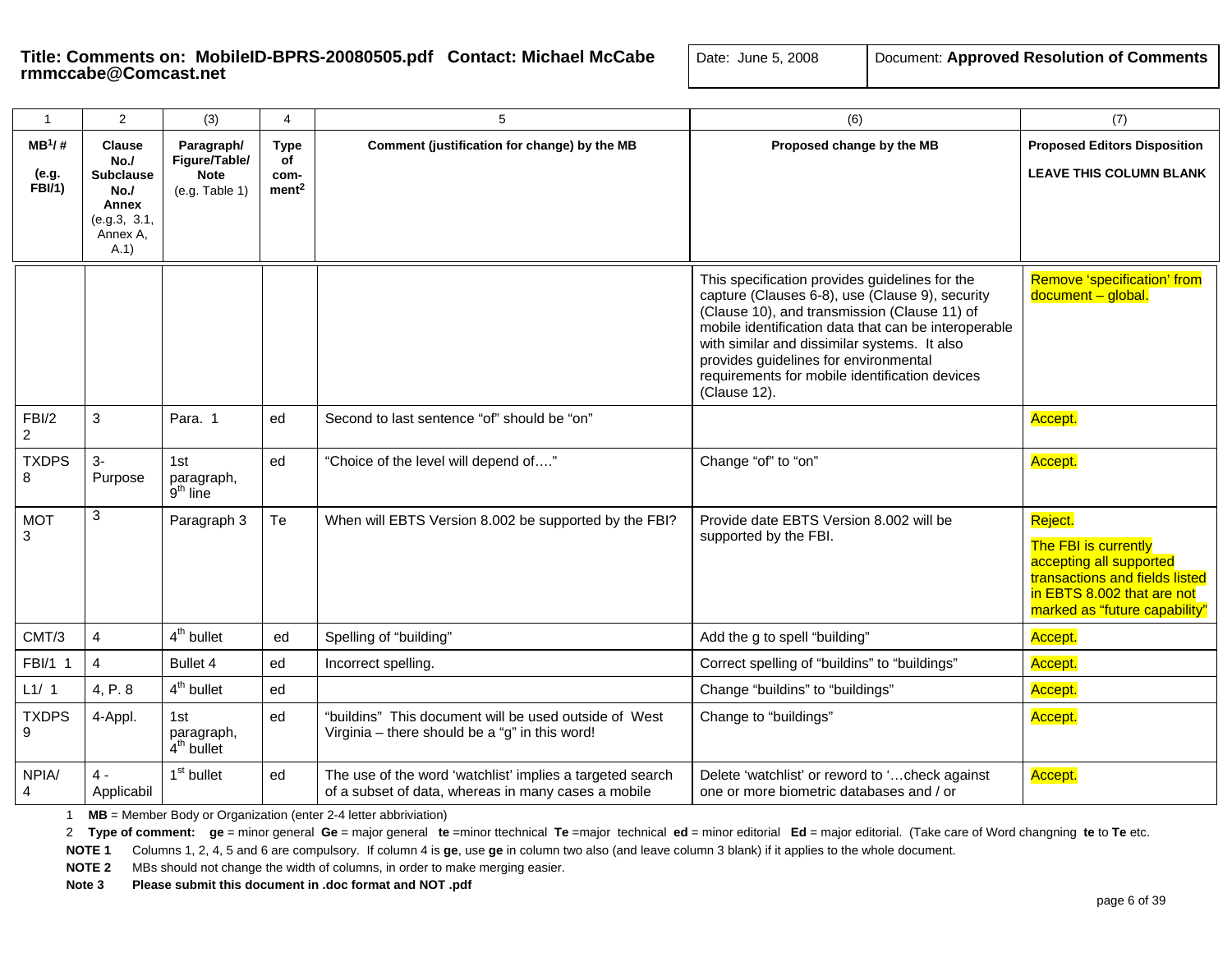| $\mathbf{1}$                        | 2                                                        | (3)                                                          | 4                                              | 5                                                                                                                                                                                                                                                                                                                            | (6)                                                                                                                                                                                                                  | (7)                                                                                                   |
|-------------------------------------|----------------------------------------------------------|--------------------------------------------------------------|------------------------------------------------|------------------------------------------------------------------------------------------------------------------------------------------------------------------------------------------------------------------------------------------------------------------------------------------------------------------------------|----------------------------------------------------------------------------------------------------------------------------------------------------------------------------------------------------------------------|-------------------------------------------------------------------------------------------------------|
| $MB^1$ /#<br>(e.g.<br><b>FBI/1)</b> | <b>Clause</b><br>No.<br><b>Subclause</b><br>No.<br>Annex | Paragraph/<br>Figure/Table/<br><b>Note</b><br>(e.g. Table 1) | <b>Type</b><br>of<br>com-<br>ment <sup>2</sup> | Comment (justification for change) by the MB                                                                                                                                                                                                                                                                                 | Proposed change by the MB                                                                                                                                                                                            | <b>Proposed Editors Disposition</b><br><b>LEAVE THIS COLUMN BLANK</b>                                 |
|                                     | (e.g.3, 3.1,<br>Annex A,<br>A.1                          |                                                              |                                                |                                                                                                                                                                                                                                                                                                                              |                                                                                                                                                                                                                      |                                                                                                       |
|                                     | ity                                                      |                                                              |                                                | search may be against a national database.                                                                                                                                                                                                                                                                                   | watchlists'.                                                                                                                                                                                                         |                                                                                                       |
| NPIA/                               | $4 -$<br>Applicabil<br>ity                               | $4th$ bullet                                                 | ed                                             | 'Access control' may apply to both 3 <sup>rd</sup> party users<br>(subjects) and also to the operators of mobile devices                                                                                                                                                                                                     | Reword - 'Access control for buildings, computers<br>and networks, both for 3 <sup>rd</sup> party users (subjects) as<br>well as to authenticate the operator of the mobile<br>device itself.                        | Accept.                                                                                               |
| NPIA/                               | $4 -$                                                    | <b>Bullets</b>                                               | ed                                             | Mobile ID may also be used as part of process for the                                                                                                                                                                                                                                                                        | Add extra bullets:                                                                                                                                                                                                   | Accept.                                                                                               |
|                                     | Applicabil<br>ity                                        |                                                              |                                                | enforcement of arrest warrants to ensure that the correct<br>person is being arrested.                                                                                                                                                                                                                                       | 'Enforcement of arrest warrants'                                                                                                                                                                                     |                                                                                                       |
|                                     |                                                          |                                                              |                                                | Mobile ID is also extremely useful when deployed at high<br>profile public events (for example - football matches, G8<br>summits, music festivals etc).                                                                                                                                                                      | 'High profile, major public events, where fixed ID<br>systems may not be practical or appropriate'                                                                                                                   |                                                                                                       |
| NPIA/<br>$\overline{7}$             | $4 -$<br>Applicabil<br>ity                               | <b>Final Para</b>                                            | te                                             | There is no mention of 'voice' and yet speaker<br>recognition, especially if combined with speech<br>recognition, can provide the capability to continuously<br>authenticate the user as well as for voice activated control<br>of the device / system.                                                                      | Include a sentence on voice as part of longer term<br>mobile biometric capabilities, even though detailed<br>analysis is not within scope of this document.<br>(Or alternatively add it to the scope!)               | Reject.<br>Scope of this version of<br>document only addresses<br>fingerprints, faces, and<br>irises. |
|                                     |                                                          |                                                              |                                                | There may also be occasions where it is useful to be able<br>to take a voice / speech sample of the subject, either for<br>immediate comparison or for later use.                                                                                                                                                            |                                                                                                                                                                                                                      |                                                                                                       |
| <b>MOT</b>                          | 5.1                                                      | Paragraph 1                                                  | ed                                             | First sentence - there is an extra space after "processing"<br>before comma.                                                                                                                                                                                                                                                 | Delete extra space after "processing" before<br>comma.                                                                                                                                                               | Accept.                                                                                               |
| FBI/1 5                             | 5.1                                                      | Paragraph 1                                                  | ed                                             | Incorrect punctuation.                                                                                                                                                                                                                                                                                                       | Remove trailing space after "processing,"                                                                                                                                                                            | Accept.                                                                                               |
| NPIA/<br>8                          | $5.1 -$<br>Functions                                     |                                                              | Te                                             | While the focus of this document is on mobile devices,<br>these cannot be considered in isolation. The document<br>would benefit from a more thorough analysis of the issues<br>surrounding the 'middle' and 'back' end systems, and the<br>implications on system architectures of adopting<br>particular mobile solutions. | Include a more detailed discussion of the 'end to<br>end' process, and requirements of other parts of<br>the overall system (either as a new section or as<br>an annex)<br>See attached logical architecture diagram | Accept.<br>John Flahive might provide<br>new section with text. After<br>review.                      |

1 **MB** = Member Body or Organization (enter 2-4 letter abbriviation)

2 Type of comment: ge = minor general Ge = major general te =minor ttechnical Te =major technical ed = minor editorial Ed = major editorial. (Take care of Word changning te to Te etc.

**NOTE 1** Columns 1, 2, 4, 5 and 6 are compulsory. If column 4 is **ge**, use **ge** in column two also (and leave column 3 blank) if it applies to the whole document.

**NOTE 2** MBs should not change the width of columns, in order to make merging easier.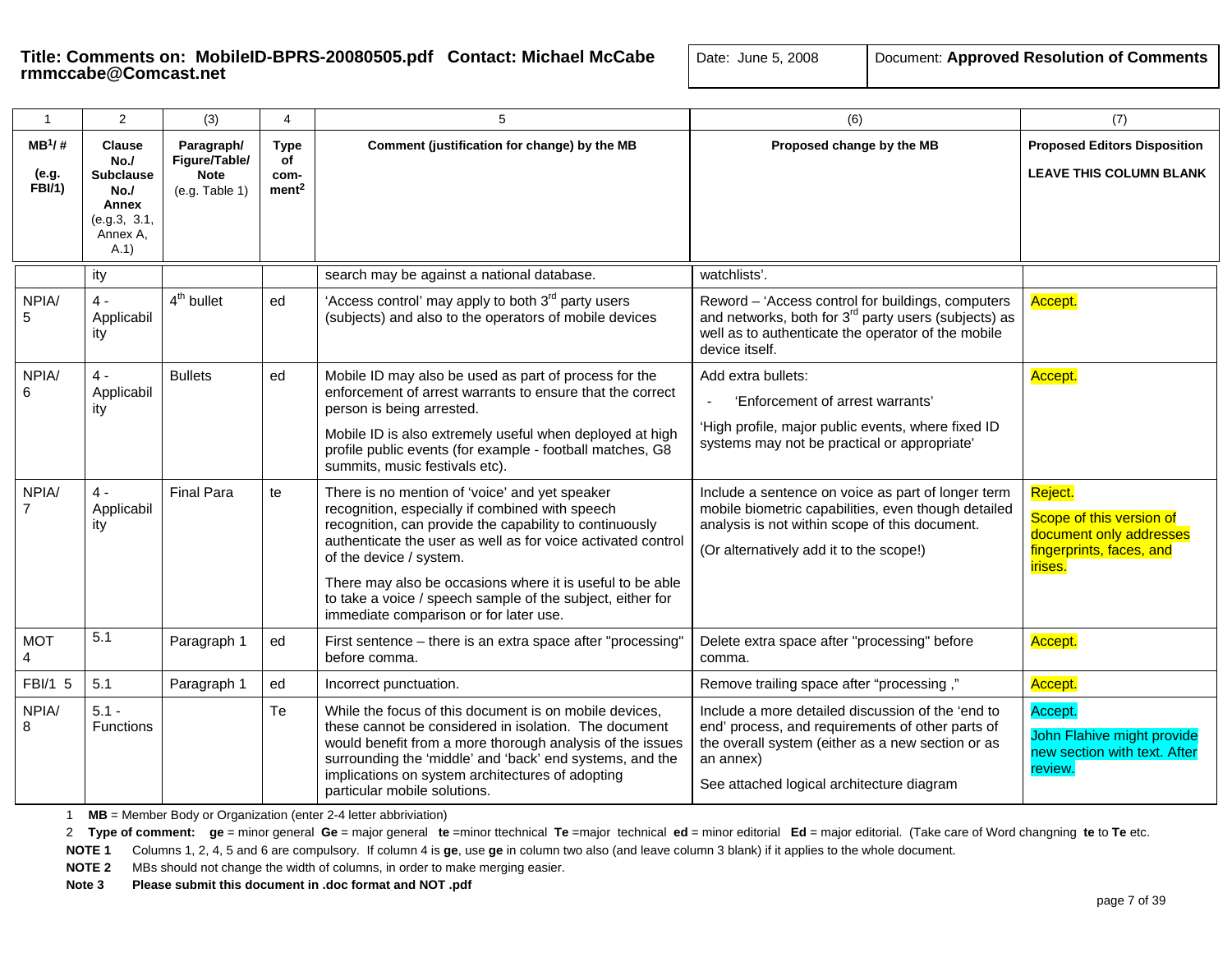| Document: Approved Resolution of Comments<br>Date: June 5, 2008 |  |
|-----------------------------------------------------------------|--|
|-----------------------------------------------------------------|--|

| $\mathbf{1}$                        | 2                                                                                           | (3)                                                          | $\overline{4}$                                 | 5                                                                                                                                                                                                                                                                                  | (6)                                                                                                            | (7)                                                                                                              |
|-------------------------------------|---------------------------------------------------------------------------------------------|--------------------------------------------------------------|------------------------------------------------|------------------------------------------------------------------------------------------------------------------------------------------------------------------------------------------------------------------------------------------------------------------------------------|----------------------------------------------------------------------------------------------------------------|------------------------------------------------------------------------------------------------------------------|
| $MB^1/$ #<br>(e.g.<br><b>FBI/1)</b> | <b>Clause</b><br>No.<br><b>Subclause</b><br>No.<br>Annex<br>(e.g.3, 3.1,<br>Annex A.<br>A.1 | Paragraph/<br>Figure/Table/<br><b>Note</b><br>(e.g. Table 1) | <b>Type</b><br>of<br>com-<br>ment <sup>2</sup> | Comment (justification for change) by the MB                                                                                                                                                                                                                                       | Proposed change by the MB                                                                                      | <b>Proposed Editors Disposition</b><br><b>LEAVE THIS COLUMN BLANK</b>                                            |
|                                     |                                                                                             |                                                              |                                                |                                                                                                                                                                                                                                                                                    |                                                                                                                | <b>Sent Geoff rewrite for review</b>                                                                             |
| LM/2                                | 5.1                                                                                         | P10, diagram                                                 | ed                                             | Immediate look at figure is not clear where networks<br>come into play.                                                                                                                                                                                                            | Add the word "network" within the clouds in the<br>diagram. Perhaps put "stand-alone" as subnote to<br>$(a)$ . | Accept.                                                                                                          |
| NPIA/<br>9                          | $5.1 -$<br><b>Functions</b>                                                                 |                                                              | ed                                             | The diagram would benefit from some explanatory text<br>and perhaps also better distinction between what is 'local'<br>and what is 'remote'.<br>What does 'signal processing' entail - image processing /<br>feature extraction / encryption ?<br>Diagram also needs a Ref adding. | Expand supporting text<br>Add reference                                                                        | Accept.<br>Need a caption. For figure.<br><b>Adjust text.</b>                                                    |
| <b>MOT</b><br>5                     | 5.1                                                                                         | Graphic                                                      | te                                             | Example (b) in the graphic does not logically make sense<br>to have the network between Matching and Decision<br>because the Matching and Decision should be together.                                                                                                             | Remove example (b) from the graphic.                                                                           | Reject. But clarify with<br>action to replace decision.<br>Dale Hapeman will supply<br>extra text.               |
| FBI <sub>2</sub>                    | 5.1                                                                                         |                                                              | Te                                             | The document talks about a database on the capture<br>device and this implies that this is allowed as a best<br>practice when this should really only be a last resort (if<br>then) practice.                                                                                      | Re-write section 5.1, including picture, to remove<br>reference to a database on the capture device.           | Reject.                                                                                                          |
| CMT/4                               | 5.1                                                                                         | <b>Functions</b><br>over<br>networks                         | Te                                             | Decision on Device, there is no recommendation on how<br>to ensure database download is secure and trusted.                                                                                                                                                                        | Need to specify encryption and digital signature for<br>download of Database (Watchlist) on device.            | <b>Rich CMT will accept</b><br>contributions and forward<br>them to me. May get a new<br>home in section 10 tbd. |
| CMT/5                               | 5.1                                                                                         | Functions<br>over<br>networks                                | Te                                             | (a) Decision made on mobile device but not logged.                                                                                                                                                                                                                                 | Recommendation to log the device decisions                                                                     | Dale will address loading,<br>updating data, logging of<br>transactions, etc. as part of<br>business processes.  |

1 **MB** = Member Body or Organization (enter 2-4 letter abbriviation)

2 Type of comment: ge = minor general Ge = major general te =minor ttechnical Te =major technical ed = minor editorial Ed = major editorial. (Take care of Word changning te to Te etc.

**NOTE 1** Columns 1, 2, 4, 5 and 6 are compulsory. If column 4 is **ge**, use **ge** in column two also (and leave column 3 blank) if it applies to the whole document.

**NOTE 2** MBs should not change the width of columns, in order to make merging easier.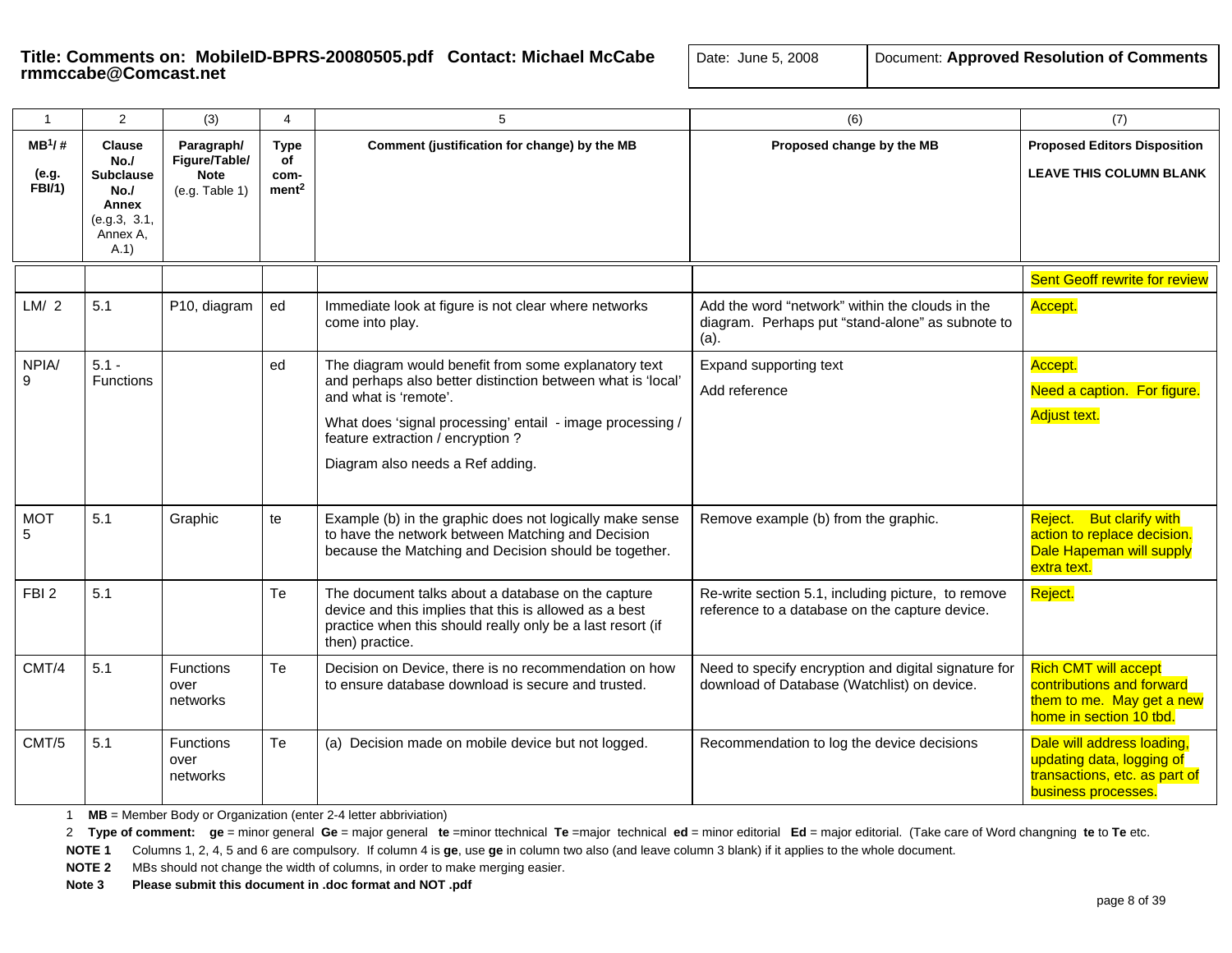| $\overline{1}$                       | $\overline{2}$                                                                              | (3)                                                          | 4                                              | 5                                                                                   | (6)                                                                                                                                                                                        | (7)                                                                   |
|--------------------------------------|---------------------------------------------------------------------------------------------|--------------------------------------------------------------|------------------------------------------------|-------------------------------------------------------------------------------------|--------------------------------------------------------------------------------------------------------------------------------------------------------------------------------------------|-----------------------------------------------------------------------|
| $MB^{1}/#$<br>(e.g.<br><b>FBI/1)</b> | <b>Clause</b><br>No.<br><b>Subclause</b><br>No.<br>Annex<br>(e.g.3, 3.1,<br>Annex A,<br>A.1 | Paragraph/<br>Figure/Table/<br><b>Note</b><br>(e.g. Table 1) | <b>Type</b><br>of<br>com-<br>ment <sup>2</sup> | Comment (justification for change) by the MB                                        | Proposed change by the MB                                                                                                                                                                  | <b>Proposed Editors Disposition</b><br><b>LEAVE THIS COLUMN BLANK</b> |
| CMT/6                                | 5.1                                                                                         | <b>Functions</b><br>over<br>networks                         | Te                                             | Need an (a.5) - Need a method/network to pass decision<br>on to central repository  | Add additional network security (SAML) to pass<br>decision to repository SAML (Security Assertion<br>Markup Language) is an "XML-based<br>communications framework for secure domains".    | Reject                                                                |
| CMT/7                                | 5.1                                                                                         | <b>Functions</b><br>over<br>networks                         | Te                                             | Need an (b) - Need a method/network to pass match<br>score on to central repository | Add additional network security (SAML) to pass<br>match score to repository SAML (Security<br>Assertion Markup Language) is an "XML-based<br>communications framework for secure domains". | Reject                                                                |
| CMT/8                                | 5.1                                                                                         | Functions<br>over<br>networks                                | Te                                             | (c) & (d) – there is no security recommended for passing<br>of the EFTs             | Need to identify some security method via digital<br>signature and encryption                                                                                                              | Reject                                                                |
| CMT/9                                | 5.1                                                                                         | <b>Functions</b><br>over<br>networks                         | Te                                             | There is no indication of any key management scheme<br>for data encryption          | Need to identify key management for data<br>encryption passing between device and central<br>database.<br>Perhaps a second key scheme is needed for the<br>in-vehicle database also.       | Reject.                                                               |
| Noblis/<br>4                         | 5.1                                                                                         | figure                                                       | ed                                             | The figure "Functions over Networks" is not captioned.                              | Add a caption to the figure.                                                                                                                                                               | Accept.                                                               |
| Noblis/<br>5                         | 5.2                                                                                         | figure                                                       | ed                                             | The figure "Physical Architecture" is not captioned.                                | Add a caption to the figure.                                                                                                                                                               | Accept.                                                               |
| FBI/2<br>3                           | 5.2                                                                                         | Para. 3                                                      | ed                                             | Bullets describing the two types of sensors seem to be<br>missing words.            |                                                                                                                                                                                            | See next 2 comments                                                   |
| FBI/1 6                              | 5.2                                                                                         | Paragraph 3                                                  | Ed                                             | Sentence in first bullet is nonsensical.                                            | Change to "A Peripheral device where the<br>biometric sensor is connected via a standard<br>interface (e.g., USB connection). "                                                            | Accept                                                                |
| FBI/1 7                              | 5.2                                                                                         | Paragraph 3                                                  | ed                                             | Sentence in second bullet is nonsensical.                                           | Remove the word "that" from the sentence.                                                                                                                                                  | Accept                                                                |

1 **MB** = Member Body or Organization (enter 2-4 letter abbriviation)

2 Type of comment: ge = minor general Ge = major general te =minor ttechnical Te =major technical ed = minor editorial Ed = major editorial. (Take care of Word changning te to Te etc.

**NOTE 1** Columns 1, 2, 4, 5 and 6 are compulsory. If column 4 is **ge**, use **ge** in column two also (and leave column 3 blank) if it applies to the whole document.

**NOTE 2** MBs should not change the width of columns, in order to make merging easier.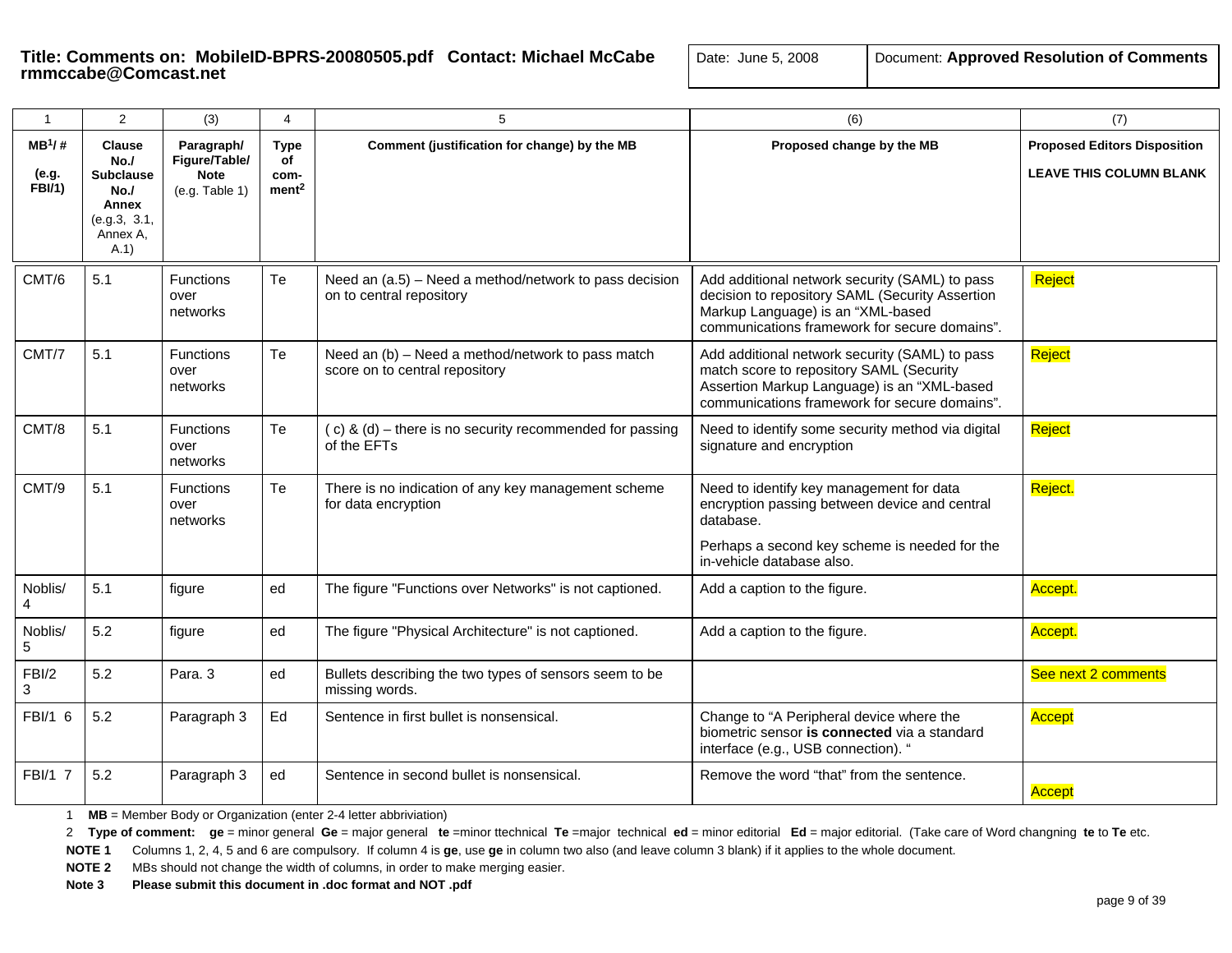| $\mathbf{1}$                       | $\overline{2}$                                                                                | (3)                                                          | 4                                              | $5\phantom{.0}$                                                                                                                                                                                                                              | (6)                                                                                                                                                                                                                                                                                                  | (7)                                                                                    |
|------------------------------------|-----------------------------------------------------------------------------------------------|--------------------------------------------------------------|------------------------------------------------|----------------------------------------------------------------------------------------------------------------------------------------------------------------------------------------------------------------------------------------------|------------------------------------------------------------------------------------------------------------------------------------------------------------------------------------------------------------------------------------------------------------------------------------------------------|----------------------------------------------------------------------------------------|
| $MB^1/#$<br>(e.g.<br><b>FBI/1)</b> | <b>Clause</b><br>No.<br><b>Subclause</b><br>No./<br>Annex<br>(e.g.3, 3.1,<br>Annex A,<br>A.1) | Paragraph/<br>Figure/Table/<br><b>Note</b><br>(e.g. Table 1) | <b>Type</b><br>of<br>com-<br>ment <sup>2</sup> | Comment (justification for change) by the MB                                                                                                                                                                                                 | Proposed change by the MB                                                                                                                                                                                                                                                                            | <b>Proposed Editors Disposition</b><br><b>LEAVE THIS COLUMN BLANK</b>                  |
| NPIA/<br>10                        | $5.2 -$<br>Physical                                                                           | 3 <sup>rd</sup> para, 1 <sup>st</sup><br>bullet              | ed                                             | Wording<br>the biometric sensor via a standard interface                                                                                                                                                                                     | Change to<br>'the biometric sensor is connected via a '                                                                                                                                                                                                                                              | Accept                                                                                 |
| <b>CMT/10</b>                      | 5.2                                                                                           | Physical<br>Architecture                                     | ed                                             | Box not large enough for text " Data Capture"                                                                                                                                                                                                | Enlarge box to show full text                                                                                                                                                                                                                                                                        | Accept.                                                                                |
| NPIA/<br>11                        | 5.3 Data<br>Format                                                                            | 1 <sup>st</sup> bullet                                       | ed                                             | Data formats may vary depending on whether data is<br>being sent from, or returned to, the device                                                                                                                                            | Change to<br>'Format in transport, both for transmitting and for<br>receiving data'                                                                                                                                                                                                                  | Accept.                                                                                |
| L1/2                               | 5.3, P. 11                                                                                    |                                                              | te                                             |                                                                                                                                                                                                                                              | Add bullet for "Encryption, both storage and<br>transmission"                                                                                                                                                                                                                                        | Accept.<br>Data security for storage<br>and transmission security.                     |
| Noblis/<br>6                       | 6<br>$\overline{7}$<br>8                                                                      |                                                              | ge                                             | Recommend consistent approach to defining<br>requirements for SAP levels. Clause 6 specifies "capture<br>and transmission", Clause 7 specifies "capture and<br>interchange", and Clause 8 specifies "capture,<br>interchange, and matching". | Apply consistent approach to definition of SAP<br>levels for face, finger, and iris image capture<br>devices.                                                                                                                                                                                        | Accept.<br>Table 5 delete last line.<br>Table 1 change<br>transmission to interchange. |
| FBI/2<br>$\overline{4}$            | 6.1                                                                                           | Para. 1                                                      | ed                                             | First sentence, "a high quality  images", "a" should be<br>stricken or "images" changed to "image"                                                                                                                                           |                                                                                                                                                                                                                                                                                                      | Accept.                                                                                |
| <b>BPRA</b><br>9                   | Ge                                                                                            | Fingerprint<br>capture<br>devices                            | Ge                                             | Other things equal, a larger image is better than a smaller<br>image, and images of more fingers are better than<br>images of fewer fingers. This is not about quality, but<br>about quantity.                                               | 'High quality' confusing in use in the document. A<br>PIV device that has a platen size of .5"x.65" may<br>produce a very high quality image, just a small<br>one. And a single finger device may produce an<br>image that is equal in quality to the 4 fingerprints<br>produced by a 4-4-2 scanner. | Noted.                                                                                 |

1 **MB** = Member Body or Organization (enter 2-4 letter abbriviation)

2 Type of comment: ge = minor general Ge = major general te =minor ttechnical Te =major technical ed = minor editorial Ed = major editorial. (Take care of Word changning te to Te etc.

**NOTE 1** Columns 1, 2, 4, 5 and 6 are compulsory. If column 4 is **ge**, use **ge** in column two also (and leave column 3 blank) if it applies to the whole document.

**NOTE 2** MBs should not change the width of columns, in order to make merging easier.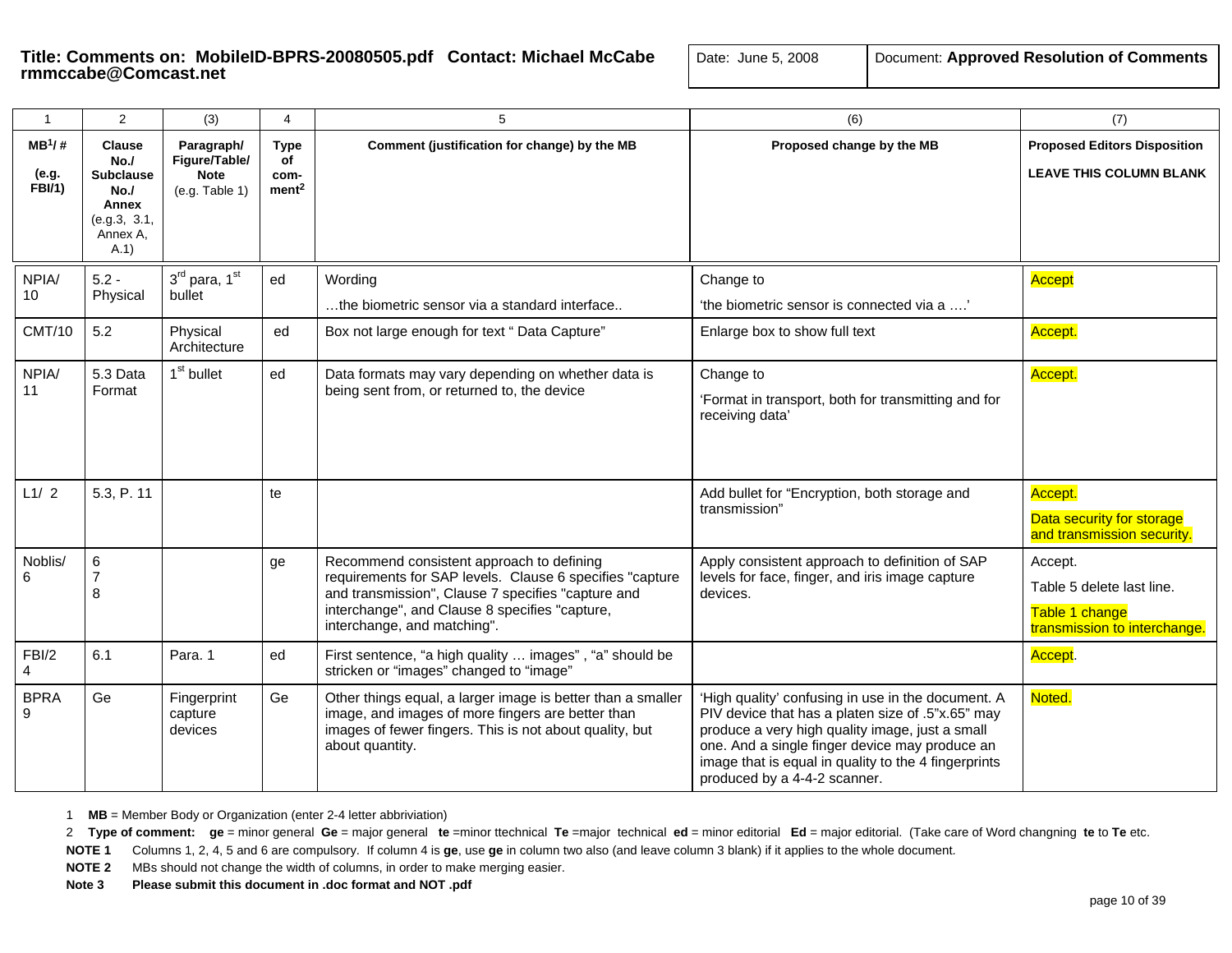# **Title: Comments on: MobileID-BPRS-20080505.pdf Contact: Michael McCabe | Date: June 5, 2008 | [ Comments Computer Resolution of Contact: <b>Approximate Resolution of Comments rmmccabe@Comcast.net**

| Document: Approved Resolution of Comments |  |  |  |
|-------------------------------------------|--|--|--|
|-------------------------------------------|--|--|--|

| $\mathbf{1}$                        | 2                                                                                           | (3)                                                          | 4                                              | 5                                                                                                                                                                                                                                                                                                    | (6)                                                                                                       | (7)                                                                                                                                                                                          |
|-------------------------------------|---------------------------------------------------------------------------------------------|--------------------------------------------------------------|------------------------------------------------|------------------------------------------------------------------------------------------------------------------------------------------------------------------------------------------------------------------------------------------------------------------------------------------------------|-----------------------------------------------------------------------------------------------------------|----------------------------------------------------------------------------------------------------------------------------------------------------------------------------------------------|
| $MB^1$ /#<br>(e.g.<br><b>FBI/1)</b> | <b>Clause</b><br>No.<br><b>Subclause</b><br>No.<br>Annex<br>(e.g.3, 3.1,<br>Annex A,<br>A.1 | Paragraph/<br>Figure/Table/<br><b>Note</b><br>(e.g. Table 1) | <b>Type</b><br>of<br>com-<br>ment <sup>2</sup> | Comment (justification for change) by the MB                                                                                                                                                                                                                                                         | Proposed change by the MB                                                                                 | <b>Proposed Editors Disposition</b><br><b>LEAVE THIS COLUMN BLANK</b>                                                                                                                        |
| NPIA/<br>12 <sub>2</sub>            | 6.1                                                                                         | $6th$ sentence                                               | te                                             | There may be occasions when fingerprint images with a<br>NFIQ of 4 or 5 are all that can be obtained. Whether or<br>not they should be used for enrolment is dependent on<br>the particular business process.                                                                                        | Change 'should not be used for enrolment' to<br>should not normally be used for enrolment'                | Accept.                                                                                                                                                                                      |
| <b>TXDPS</b><br>10 <sup>°</sup>     | 6-Mobile<br>ID<br>Devices                                                                   | Chart, SAP5                                                  | ed                                             | There is no entry for the "Acquire Rolled Images" row for<br>SAP <sub>5</sub>                                                                                                                                                                                                                        | Enter "No" into the "Acquire Rolled Images" row for<br>SAP <sub>5</sub>                                   | Accept.                                                                                                                                                                                      |
| ITAL/ 1                             | 6.1                                                                                         | Table 1                                                      | Te                                             | Minimum resolution tolerance for SAP Levels 5 to 30 (+/-<br>5 ppi or 1%) is not in line with PIV sensor specifications.                                                                                                                                                                              | Minimum resolution for SAP Levels 5 to 30 should<br>be 500 ppi +/- 10 ppi (2%).                           | Accept.<br>Use 2% / 10 ppi for levels 5<br>through 30. Create level 45<br>which is the old 40. New 40<br>is 2% and PIV. Footnote to<br>effect tolerance linked to<br><b>PIV or ANSI/NIST</b> |
| ITAL/2                              | 6.1                                                                                         | Table 1                                                      | Te                                             | Specifying only the minimum number of greylevels does<br>not guarantee an image with good contrast.                                                                                                                                                                                                  | A requirement for the minimum dynamic range<br>should be added (i.e. >=80).                               | Reject.<br>Covered by PIV or<br>App F                                                                                                                                                        |
| <b>MOT</b><br>6                     | 6.1                                                                                         | Table 1                                                      | Te                                             | For multiple finger submissions, are simultaneous slap<br>captures supported, e.g. fingers 2 and 3?                                                                                                                                                                                                  | Define if simultaneous slap captures are<br>supported.                                                    | <b>Add word simultaneous</b><br>fingers (not images) in row 9<br>of tab 1.                                                                                                                   |
| FBI <sub>3</sub>                    |                                                                                             | Table 1                                                      | te                                             | Include the "best practice" fingers to include in order to<br>achieve interoperability with most systems. I know this<br>has been discussed at the meetings but I think it is<br>important information to include. It may be an important<br>bit of information for people just beginning mobile ID. | Table should include the best practice finger (ie. 2,<br>7) that should be included for interoperability. | T. Hopper will develop<br>method of expressing<br>different finger numbers<br>captured simultaneously.<br>Mike L will create section<br>6.5 advice on fingers to                             |

1 **MB** = Member Body or Organization (enter 2-4 letter abbriviation)

2 Type of comment: ge = minor general Ge = major general te =minor ttechnical Te =major technical ed = minor editorial Ed = major editorial. (Take care of Word changning te to Te etc.

**NOTE 1** Columns 1, 2, 4, 5 and 6 are compulsory. If column 4 is **ge**, use **ge** in column two also (and leave column 3 blank) if it applies to the whole document.

**NOTE 2** MBs should not change the width of columns, in order to make merging easier.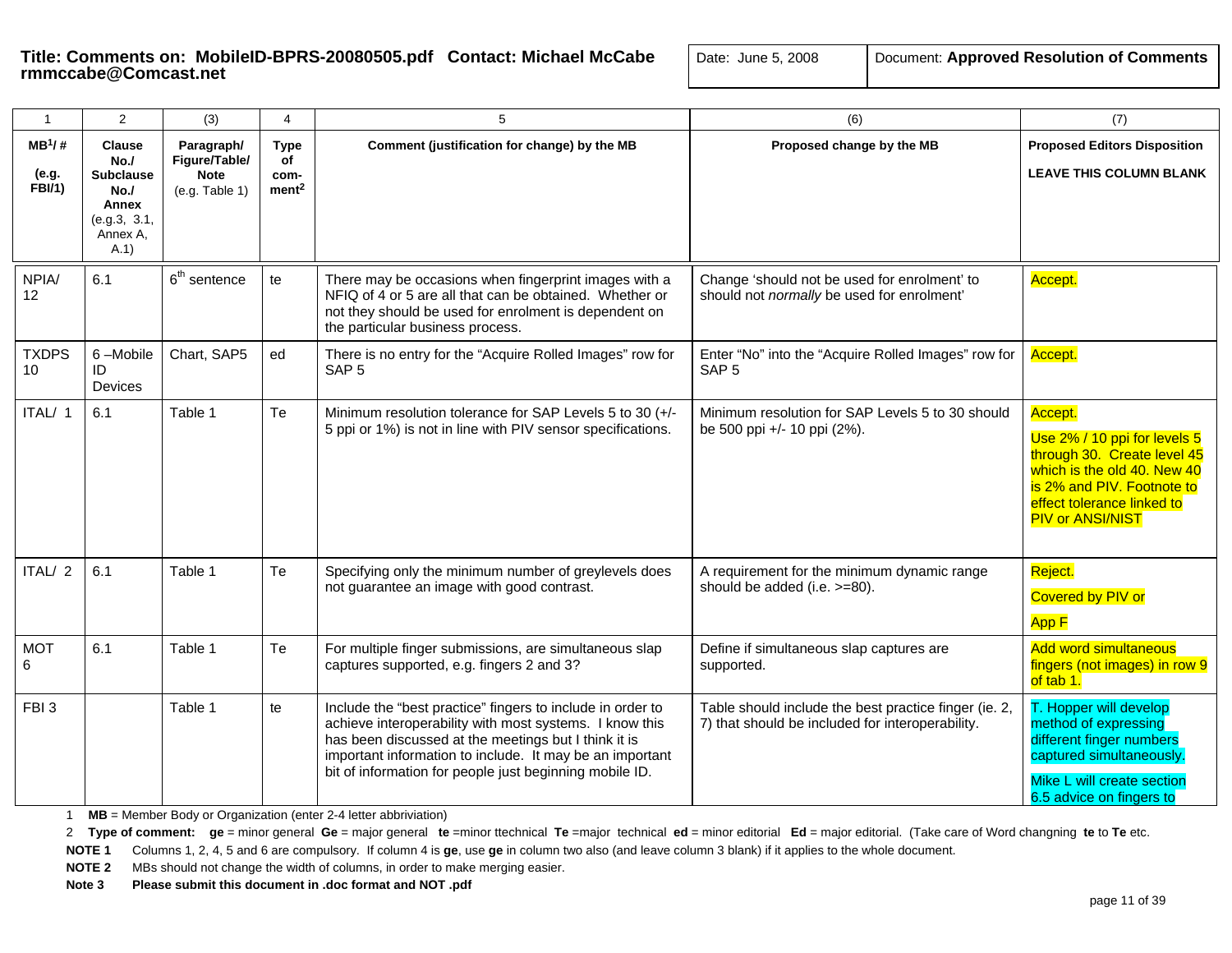| ate: June 5, 2008 | Document: Approved Resolution of Comment |
|-------------------|------------------------------------------|
|-------------------|------------------------------------------|

| $\mathbf{1}$                       | 2                                                                                             | (3)                                                          | $\overline{4}$                          | 5                                                                                                                                                                                                                                                                                                                                                                                                                                                                                                                                                                                                                           | (6)                                                                                                                                                   | (7)                                                                   |
|------------------------------------|-----------------------------------------------------------------------------------------------|--------------------------------------------------------------|-----------------------------------------|-----------------------------------------------------------------------------------------------------------------------------------------------------------------------------------------------------------------------------------------------------------------------------------------------------------------------------------------------------------------------------------------------------------------------------------------------------------------------------------------------------------------------------------------------------------------------------------------------------------------------------|-------------------------------------------------------------------------------------------------------------------------------------------------------|-----------------------------------------------------------------------|
| $MB^1/H$<br>(e.g.<br><b>FBI/1)</b> | <b>Clause</b><br>No./<br><b>Subclause</b><br>No./<br>Annex<br>(e.g.3, 3.1,<br>Annex A,<br>A.1 | Paragraph/<br>Figure/Table/<br><b>Note</b><br>(e.g. Table 1) | Type<br>of<br>com-<br>ment <sup>2</sup> | Comment (justification for change) by the MB                                                                                                                                                                                                                                                                                                                                                                                                                                                                                                                                                                                | Proposed change by the MB                                                                                                                             | <b>Proposed Editors Disposition</b><br><b>LEAVE THIS COLUMN BLANK</b> |
|                                    |                                                                                               |                                                              |                                         |                                                                                                                                                                                                                                                                                                                                                                                                                                                                                                                                                                                                                             |                                                                                                                                                       | capture etc.                                                          |
| FBI/1 8                            | 6.1                                                                                           | Table 1                                                      | ed                                      | Label is ambiguous.                                                                                                                                                                                                                                                                                                                                                                                                                                                                                                                                                                                                         | Suggest changing $9th$ row title from "Number of<br>fingers or images" to "# of simultaneous fingers",<br>to avoid misinterpretation.                 | Accept.                                                               |
| NPIA/<br>13                        | Table 1                                                                                       |                                                              | ed                                      | Target Compression ratio can give the impression that<br>images must be compressed by this amount, whereas<br>this is better thought of as a maximum compression ratio.<br>'Number of Fingers' would be better labelled 'Max No. of<br>Fingers that can be simultaneously captured'                                                                                                                                                                                                                                                                                                                                         | Change 'target' to 'maximum'<br>Clarify that Number of fingers refers to<br>simultaneous capture                                                      | <b>Partial Accept Change to</b><br>average not target.<br>See FBI/18  |
| L1/3                               | 6.1                                                                                           | Table 1                                                      | Te                                      | With the advent of zero tolerance policies, DAs won't<br>prosecute without biometric evidence to verify the identity<br>of a subject in court. Mobile booking (enrolling prints into<br>AFIS databases and retention of demographics and<br>photo) allows cite out of subjects. This is seen by many<br>officers as more important than mobile identification.<br>The requirement to have Appendix F IQS for all enrolls<br>will add significant size, weight, and cost to mobile<br>devices. PIV quality levels are sufficient for AFIS<br>matching. They are certainly sufficient for biometric<br>verification in court. | Add an SAP 35 that is equivalent to SAP 40 with<br>the exception that image quality requirements are<br>PIV, vs. Appendix F.                          | See ITAL 1                                                            |
| COGT<br>3                          | 6.1                                                                                           | Table 1                                                      | te                                      | Sensor certification -- The tenth item in the "CAPTURE"<br>section:<br>App F is proposed for SAP=40 while device of SAP=40<br>can be single finger device per current draft. Currently,<br>FBI doesn't issue App F certification to single finger<br>device. The certification for single finger device is<br>categorized into PIV certification (see FBI website).                                                                                                                                                                                                                                                         | If the device supports only single finger capture,<br>PIV certification is required. If the device supports<br>two-finger capture, App F is required. | Noted.                                                                |

1 **MB** = Member Body or Organization (enter 2-4 letter abbriviation)

2 Type of comment: ge = minor general Ge = major general te =minor ttechnical Te =major technical ed = minor editorial Ed = major editorial. (Take care of Word changning te to Te etc.

**NOTE 1** Columns 1, 2, 4, 5 and 6 are compulsory. If column 4 is **ge**, use **ge** in column two also (and leave column 3 blank) if it applies to the whole document.

**NOTE 2** MBs should not change the width of columns, in order to make merging easier.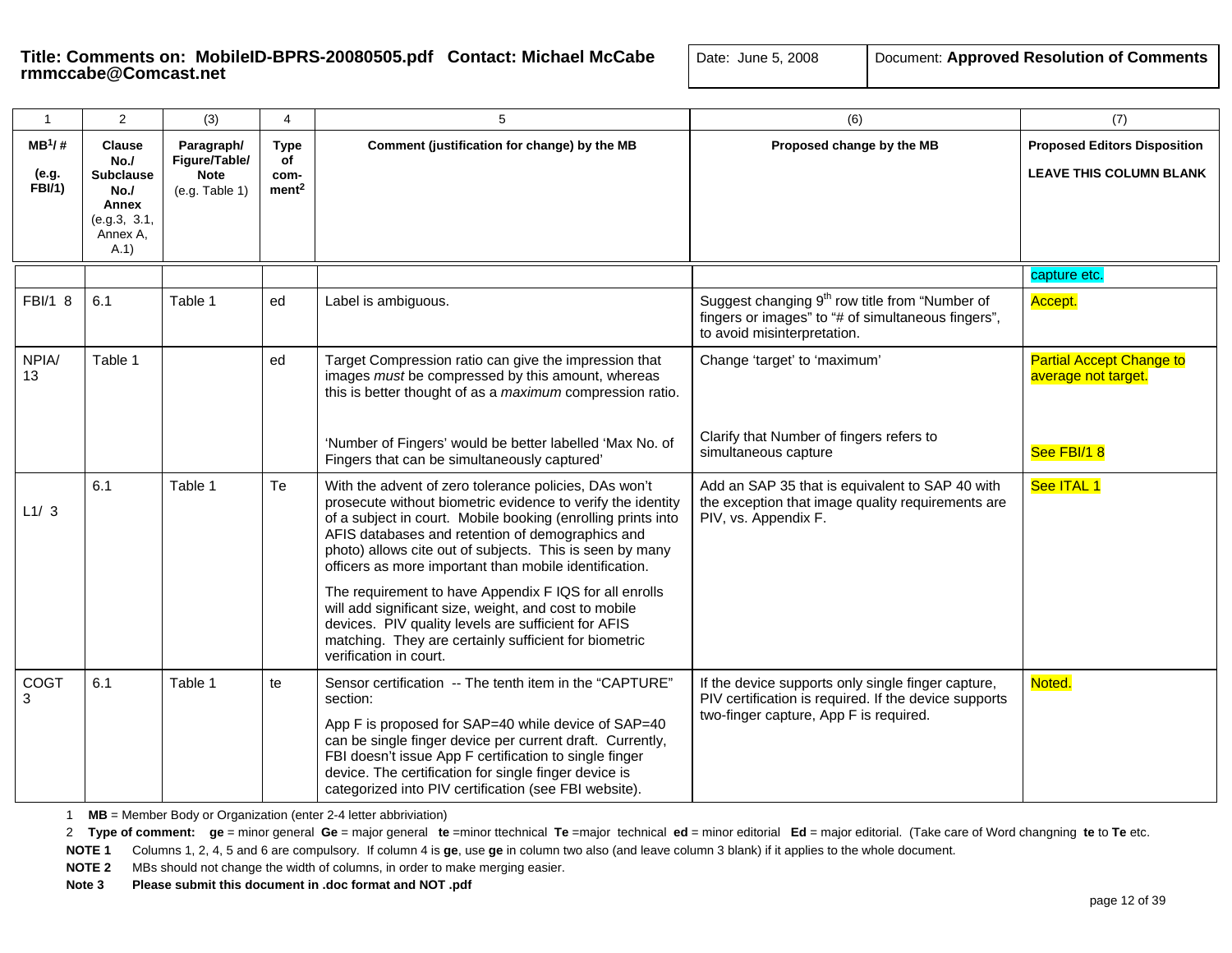# Title: Comments on: MobileID-BPRS-20080505.pdf Contact: Michael McCabe  $\Big| \begin{array}{c} \Box \ \Box \end{array}$

| Document: Approved Resolution of Comments<br>Date: June 5, 2008 |  |
|-----------------------------------------------------------------|--|
|-----------------------------------------------------------------|--|

| $\mathbf{1}$                         | $\overline{2}$                                                                               | (3)                                                          | 4                                              | 5                                                                                                                                                                                                                                                                                                                                                                                                                                                                                                                                                                                                                                                                                        | (6)                                                                                                                                                                                     | (7)                                                                   |
|--------------------------------------|----------------------------------------------------------------------------------------------|--------------------------------------------------------------|------------------------------------------------|------------------------------------------------------------------------------------------------------------------------------------------------------------------------------------------------------------------------------------------------------------------------------------------------------------------------------------------------------------------------------------------------------------------------------------------------------------------------------------------------------------------------------------------------------------------------------------------------------------------------------------------------------------------------------------------|-----------------------------------------------------------------------------------------------------------------------------------------------------------------------------------------|-----------------------------------------------------------------------|
| $MB^{1}/#$<br>(e.g.<br><b>FBI/1)</b> | <b>Clause</b><br>No.<br><b>Subclause</b><br>No.<br>Annex<br>(e.g.3, 3.1,<br>Annex A,<br>A.1) | Paragraph/<br>Figure/Table/<br><b>Note</b><br>(e.g. Table 1) | <b>Type</b><br>of<br>com-<br>ment <sup>2</sup> | Comment (justification for change) by the MB                                                                                                                                                                                                                                                                                                                                                                                                                                                                                                                                                                                                                                             | Proposed change by the MB                                                                                                                                                               | <b>Proposed Editors Disposition</b><br><b>LEAVE THIS COLUMN BLANK</b> |
| L1/5                                 | 6.1                                                                                          | Table 1                                                      | Te                                             | Target Compression Ratio of 10:1 will increase the file<br>size transmitted. 15:1 will maintain the image contents<br>and reduce the file size.                                                                                                                                                                                                                                                                                                                                                                                                                                                                                                                                          | Change the Target Compression Ratio for SAP 20<br>and 30 to 15:1.                                                                                                                       | Reject.                                                               |
| LM/3                                 | 6.1                                                                                          | Table 1                                                      | ed                                             | Only image compression listed is WSQ                                                                                                                                                                                                                                                                                                                                                                                                                                                                                                                                                                                                                                                     | Should also list JPEG2000, especially for handling<br>1000-ppi images as described in 6.2.3 but not in<br>the table                                                                     | Reject.                                                               |
| Noblis/<br>6                         | 6.1                                                                                          | $1st$ para<br>Table 1                                        | ed                                             | Replace "M1 378" with "INCITS 378-2004"                                                                                                                                                                                                                                                                                                                                                                                                                                                                                                                                                                                                                                                  | Replace "M1 378" with "INCITS 378-2004"                                                                                                                                                 | Accept.                                                               |
| Noblis/<br>$\overline{7}$            | 6.1                                                                                          | Table 1                                                      | ed                                             | "ANSI/NIST" is ambiguous.                                                                                                                                                                                                                                                                                                                                                                                                                                                                                                                                                                                                                                                                | Replace "ANSI/NIST" with "ANSI/NIST ITL 1-<br>2007"<br>- or -<br>Replace "ANSI/NIST-ITL 1-2007" with<br>"ANSI/NIST-ITL 1-2007 [hereinafter ANSI/NIST]"<br>in Introduction, paragraph 7. | Accept.                                                               |
| COGT<br>$\mathcal{P}$                | 6.1                                                                                          | Table 1                                                      | te                                             | Minimum image dimension -- The fifth item in the<br>"CAPTURE" section:<br>The proposed dimensions for all but one single finger<br>SAP levels are corresponding to a rectangular area with<br>its height being larger than its width. The only exception is<br>SAP=20, for which a square of 8' X .8' is proposed.<br>Because of the shape of human finger, a flat fingerprint<br>tends to have a longer span vertically than horizontally<br>when fingertip is pointing up or down. Therefore, a<br>rectangular area with its height being larger than its width<br>is the optimized solution for sensing area of singer<br>fingerprint sensor. This should be taken into consideration | It is suggested that the requirements for SAP=20<br>to be modified to 0.6' X 0.8'.                                                                                                      | Accept. Change area.                                                  |

1 **MB** = Member Body or Organization (enter 2-4 letter abbriviation)

2 Type of comment: ge = minor general Ge = major general te =minor ttechnical Te =major technical ed = minor editorial Ed = major editorial. (Take care of Word changning te to Te etc.

**NOTE 1** Columns 1, 2, 4, 5 and 6 are compulsory. If column 4 is **ge**, use **ge** in column two also (and leave column 3 blank) if it applies to the whole document.

**NOTE 2** MBs should not change the width of columns, in order to make merging easier.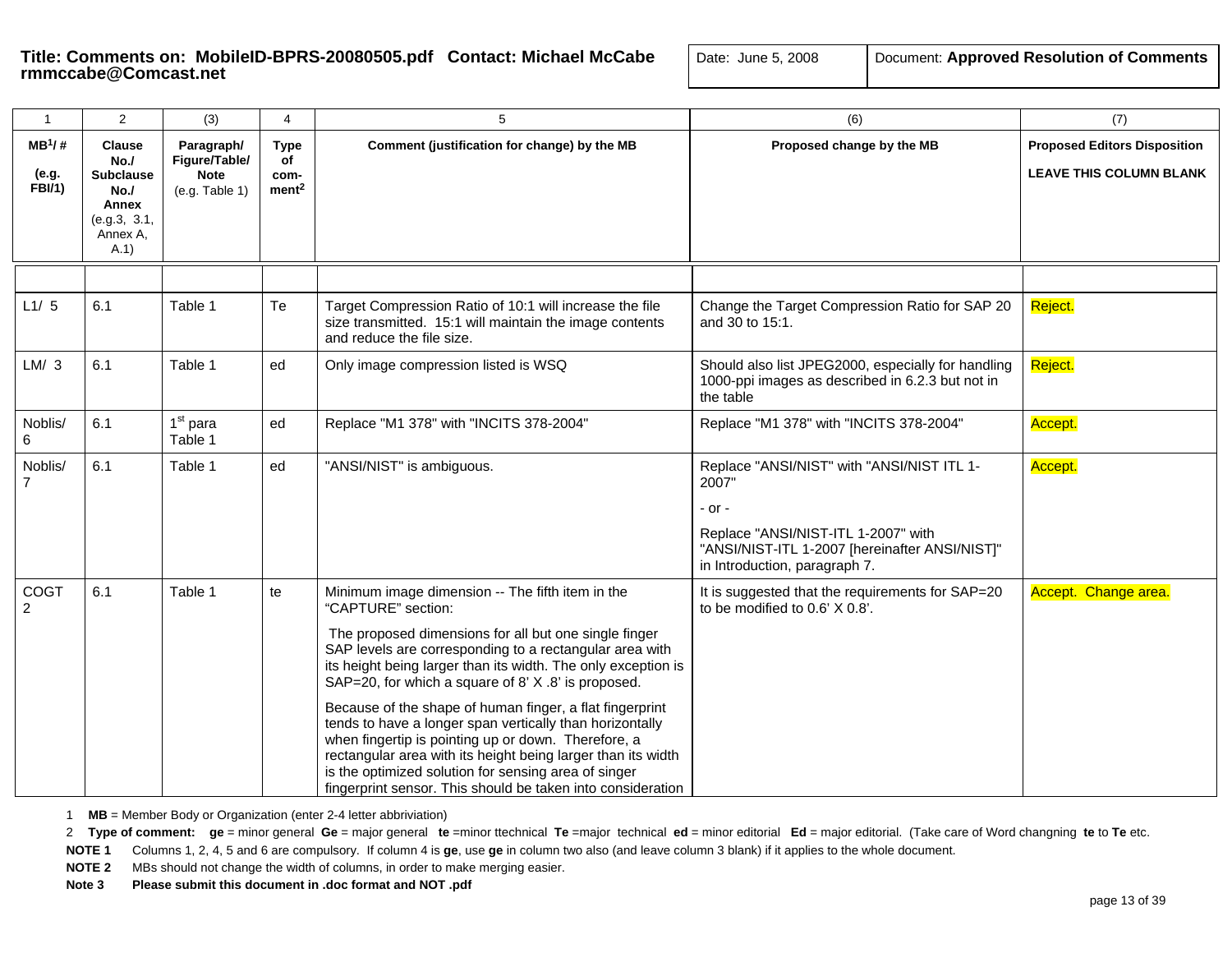# **Title: Comments on: MobileID-BPRS-20080505.pdf Contact: Michael McCabe** | Date: Transcabe@Comcast.net

| ate: June 5, 2008 | Document: Approved Resolution of Comments |
|-------------------|-------------------------------------------|
|-------------------|-------------------------------------------|

| $\mathbf{1}$                        | 2                                                                                            | (3)                                                          | 4                                              | 5                                                                                                                                                                                                                                                 | (6)                                                                                                                                                                                                                                                                                                                                                                      | (7)                                                                   |
|-------------------------------------|----------------------------------------------------------------------------------------------|--------------------------------------------------------------|------------------------------------------------|---------------------------------------------------------------------------------------------------------------------------------------------------------------------------------------------------------------------------------------------------|--------------------------------------------------------------------------------------------------------------------------------------------------------------------------------------------------------------------------------------------------------------------------------------------------------------------------------------------------------------------------|-----------------------------------------------------------------------|
| $MB^1$ /#<br>(e.g.<br><b>FBI/1)</b> | <b>Clause</b><br>No.<br><b>Subclause</b><br>No.<br>Annex<br>(e.g.3, 3.1,<br>Annex A,<br>A.1) | Paragraph/<br>Figure/Table/<br><b>Note</b><br>(e.g. Table 1) | <b>Type</b><br>of<br>com-<br>ment <sup>2</sup> | Comment (justification for change) by the MB                                                                                                                                                                                                      | Proposed change by the MB                                                                                                                                                                                                                                                                                                                                                | <b>Proposed Editors Disposition</b><br><b>LEAVE THIS COLUMN BLANK</b> |
|                                     |                                                                                              |                                                              |                                                | when the minimum image dimension for each level is<br>defined.<br>SAP 5, 10 and 30 are already consistent with the<br>optimized solution. It is suggested that the requirements<br>for SAP=20 to be modified.                                     |                                                                                                                                                                                                                                                                                                                                                                          |                                                                       |
| <b>CMT/11</b>                       | 6.2.1                                                                                        |                                                              | ed                                             | "± 5 ppi" should be same font point size as rest of text.                                                                                                                                                                                         | Change text format size                                                                                                                                                                                                                                                                                                                                                  | Accept.                                                               |
| FBI/1 9                             | 6.2.1                                                                                        | Paragraph 1                                                  | te                                             | Limiting options for the user/system integrator.                                                                                                                                                                                                  | Suggest removing the second half of the second<br>sentence that requires down-sampling to 500 ppi.<br>We don't want to force this requirement and<br>mandate a loss of resolution. There may be<br>systems in the future that can handle and<br>effectively exploit the additional detail in 1000 ppi<br>imagery. Let's leave this one open to the system<br>integrator. | Accept.<br>6.2.1 says down sample<br>rather than profile 1000         |
| NPIA/                               | $6.2.2 -$                                                                                    | Last                                                         | ed                                             | Wording                                                                                                                                                                                                                                           | Suggest changing to                                                                                                                                                                                                                                                                                                                                                      | <b>Accept</b>                                                         |
| 14                                  | Minimum<br>Image<br>Size                                                                     | sentence                                                     |                                                | 'As the SAP level increases so does the size of the image<br>and number of fingers captured'                                                                                                                                                      | 'As the SAP level increases so does the overall<br>size of the image and number of fingers which can<br>be simultaneously captured.'                                                                                                                                                                                                                                     |                                                                       |
| FBI/1 10                            | 6.2.3                                                                                        | Paragraph 1                                                  | te                                             | Limiting options for the user/system integrator.                                                                                                                                                                                                  | Suggest adding the following to the last sentence:<br>"that require 500ppi imagery compressed with<br>WSQ."                                                                                                                                                                                                                                                              | Accept                                                                |
| Noblis/<br>8                        | 6.2.3                                                                                        | 1 <sup>st</sup> para                                         | ed                                             | Replace "Profile for 1000ppi fingerprint" with "Profile for<br>1000ppi Fingerprint Compression"<br>Insert footnote or add reference to Profile for 1000ppi<br>Fingerprint Compression,<br>http://www.mitre.org/work/tech_papers/tech_papers_04/le | Replace "Profile for 1000ppi fingerprint" with<br>"Profile for 1000ppi Fingerprint Compression"<br>Insert footnote or add reference to Profile for<br>1000ppi Fingerprint Compression,<br>http://www.mitre.org/work/tech_papers/tech_paper                                                                                                                               | <b>Accept</b>                                                         |

1 **MB** = Member Body or Organization (enter 2-4 letter abbriviation)

2 Type of comment: ge = minor general Ge = major general te =minor ttechnical Te =major technical ed = minor editorial Ed = major editorial. (Take care of Word changning te to Te etc.

**NOTE 1** Columns 1, 2, 4, 5 and 6 are compulsory. If column 4 is **ge**, use **ge** in column two also (and leave column 3 blank) if it applies to the whole document.

**NOTE 2** MBs should not change the width of columns, in order to make merging easier.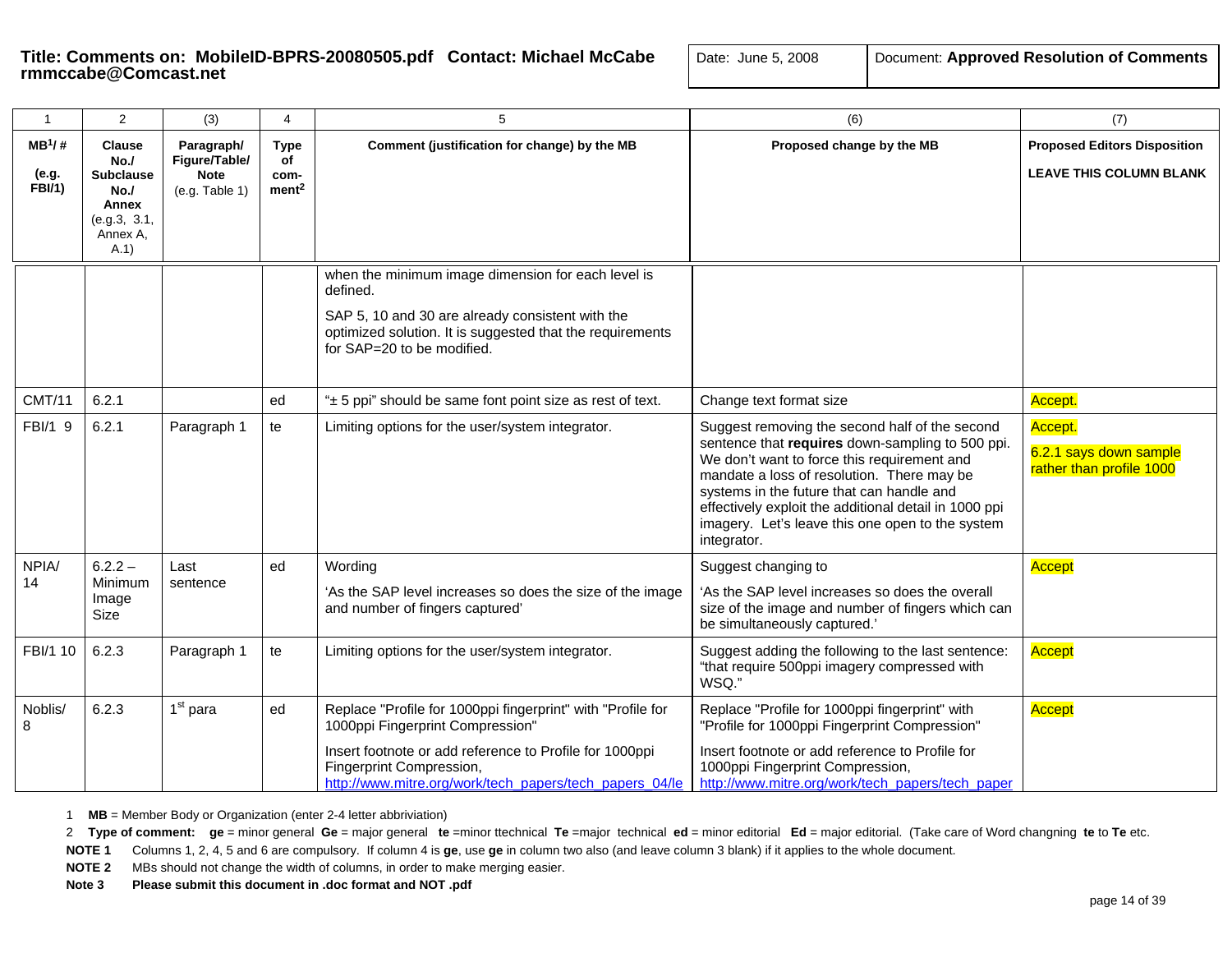# Title: Comments on: MobileID-BPRS-20080505.pdf Contact: Michael McCabe  $\Box$

| Document: Approved Resolution of Comments<br>Date: June 5, 2008 |
|-----------------------------------------------------------------|
|-----------------------------------------------------------------|

| $\mathbf{1}$                        | 2                                                                                            | (3)                                                          | $\overline{4}$                                 | 5                                                                                                                                                                                              | (6)                                                                                                                                                                                           | (7)                                                                   |
|-------------------------------------|----------------------------------------------------------------------------------------------|--------------------------------------------------------------|------------------------------------------------|------------------------------------------------------------------------------------------------------------------------------------------------------------------------------------------------|-----------------------------------------------------------------------------------------------------------------------------------------------------------------------------------------------|-----------------------------------------------------------------------|
| $MB^1$ /#<br>(e.g.<br><b>FBI/1)</b> | <b>Clause</b><br>No.<br><b>Subclause</b><br>No./<br>Annex<br>(e.g.3, 3.1,<br>Annex A,<br>A.1 | Paragraph/<br>Figure/Table/<br><b>Note</b><br>(e.g. Table 1) | <b>Type</b><br>of<br>com-<br>ment <sup>2</sup> | Comment (justification for change) by the MB                                                                                                                                                   | Proposed change by the MB                                                                                                                                                                     | <b>Proposed Editors Disposition</b><br><b>LEAVE THIS COLUMN BLANK</b> |
|                                     |                                                                                              |                                                              |                                                | pley fingerprint/lepley fingerprint.pdf                                                                                                                                                        | s 04/lepley_fingerprint/lepley_fingerprint.pdf                                                                                                                                                |                                                                       |
| NPIA/<br>15 <sub>1</sub>            | 6.2.3<br>Compres<br>sion<br>Algorithm                                                        | $2nd$ sentence                                               | ed                                             | What is meant by 'Profile for 1000ppi fingerprint'?                                                                                                                                            | Clarify what this means or add reference                                                                                                                                                      | See Noblis 8                                                          |
| <b>CMT/12</b>                       | 6.2.4                                                                                        |                                                              | te                                             | The reference to "transcoded down to 100 ppi"is<br>confusing. The best practice levels all are 500 ppi. Why<br>mentioned 100 ppi?                                                              | Either explain the reference to 100ppi or alleviate<br>it. Should this 100ppi be 500ppi?                                                                                                      | Accept                                                                |
| FBI/1 11                            | 6.2.4                                                                                        | Paragraph 1                                                  | Te                                             | Incorrect value.                                                                                                                                                                               | I think the last numeric value in this paragraph<br>should be 500 ppi vice 100 ppi.                                                                                                           | Accept                                                                |
| FBI/2<br>5                          | 6.2.4                                                                                        | Para, 1                                                      | ed                                             | 100ppi should be 500ppi?                                                                                                                                                                       |                                                                                                                                                                                               | Accept                                                                |
| Noblis/<br>9                        | 6.2.4                                                                                        | 1 <sup>st</sup> para                                         | ed                                             | Replace "transcoded down to 100 ppi" with "transcoded<br>down to 500 ppi"                                                                                                                      | Replace "transcoded down to 100 ppi" with<br>"transcoded down to 500 ppi"                                                                                                                     | Accept                                                                |
| <b>MOT</b><br>$\overline{7}$        | 6.2.4                                                                                        |                                                              | Te                                             | Are the compression ratios on average or will any<br>submission with a compression ratio larger than 10:1 (for<br>SAP levels 10, 20, or 30)/15:1 (for SAP levels 40 or<br>higher) be rejected? | Define if compression ratios larger than 10:1 or<br>15:1 will be rejected.                                                                                                                    | CR based on averages.                                                 |
| L1/6                                | 6.2.4                                                                                        |                                                              | Te                                             | Same as L1/5.                                                                                                                                                                                  | Change 6.2.4 to read "For small area images, less<br>than .7" x .6", the maximum compression ration to<br>be used is 10:1. For larger image areas<br>compression ratio may increase to 15:1." | Withdrawn.                                                            |
| <b>MOT</b><br>8                     | 6.2.5                                                                                        |                                                              | Te                                             | When will Appendix F certification of sensors be available<br>(when will a procedure be defined to start issuing this<br>certification)                                                        | Define Appendix F certification.                                                                                                                                                              | <b>Withdraw.</b>                                                      |
| L1/7                                | 6.2.5                                                                                        |                                                              | Ed                                             | Need to clarify "smaller sensors".                                                                                                                                                             | Change "Smaller sensors should have the PIV" to                                                                                                                                               | Change to 40 and below.                                               |

1 **MB** = Member Body or Organization (enter 2-4 letter abbriviation)

2 Type of comment: ge = minor general Ge = major general te =minor ttechnical Te =major technical ed = minor editorial Ed = major editorial. (Take care of Word changning te to Te etc.

**NOTE 1** Columns 1, 2, 4, 5 and 6 are compulsory. If column 4 is **ge**, use **ge** in column two also (and leave column 3 blank) if it applies to the whole document.

**NOTE 2** MBs should not change the width of columns, in order to make merging easier.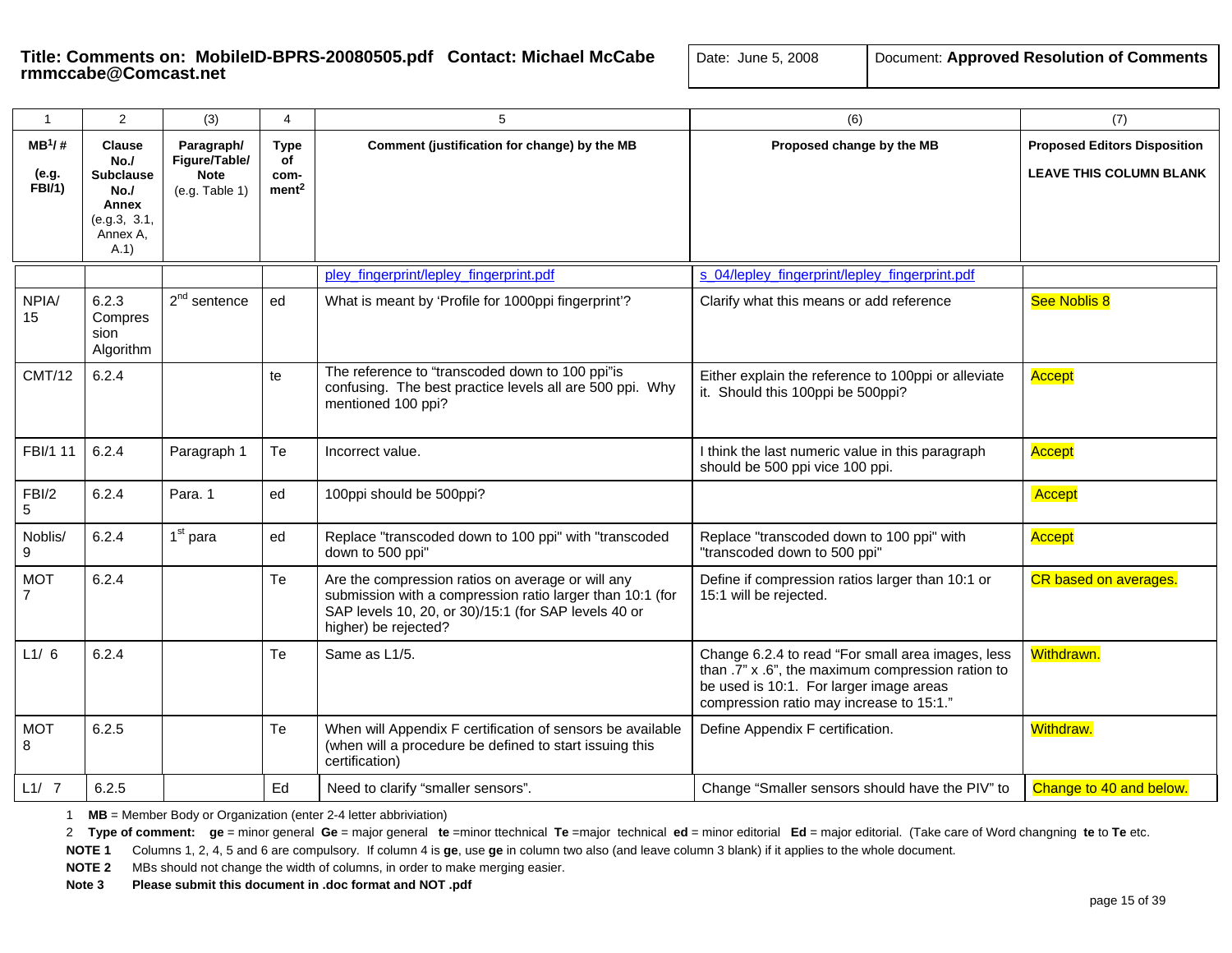| ite: June 5, 2008 | Document: Approved Resolution of Commen |
|-------------------|-----------------------------------------|
|-------------------|-----------------------------------------|

| $\mathbf{1}$                       | 2                                                                                            | (3)                                                          | 4                                              | 5                                                                                                                                                                                                                                                                                                                                                                                                                                                                                                                                                                                                                                                                                                                                                                                  | (6)                                                                                                               | (7)                                                                                                   |
|------------------------------------|----------------------------------------------------------------------------------------------|--------------------------------------------------------------|------------------------------------------------|------------------------------------------------------------------------------------------------------------------------------------------------------------------------------------------------------------------------------------------------------------------------------------------------------------------------------------------------------------------------------------------------------------------------------------------------------------------------------------------------------------------------------------------------------------------------------------------------------------------------------------------------------------------------------------------------------------------------------------------------------------------------------------|-------------------------------------------------------------------------------------------------------------------|-------------------------------------------------------------------------------------------------------|
| $MB^1/#$<br>(e.g.<br><b>FBI/1)</b> | <b>Clause</b><br>No./<br><b>Subclause</b><br>No.<br>Annex<br>(e.g.3, 3.1,<br>Annex A,<br>A.1 | Paragraph/<br>Figure/Table/<br><b>Note</b><br>(e.g. Table 1) | <b>Type</b><br>of<br>com-<br>ment <sup>2</sup> | Comment (justification for change) by the MB                                                                                                                                                                                                                                                                                                                                                                                                                                                                                                                                                                                                                                                                                                                                       | Proposed change by the MB                                                                                         | <b>Proposed Editors Disposition</b><br><b>LEAVE THIS COLUMN BLANK</b>                                 |
|                                    |                                                                                              |                                                              |                                                |                                                                                                                                                                                                                                                                                                                                                                                                                                                                                                                                                                                                                                                                                                                                                                                    | "Sensors with SAP levels below 40 should have<br>the PIV".                                                        | 6.2.5 change 40 to 45                                                                                 |
| FBI/1 12                           | 6.2.6                                                                                        | Paragraph 1                                                  | ed                                             | Incorrect syntax.                                                                                                                                                                                                                                                                                                                                                                                                                                                                                                                                                                                                                                                                                                                                                                  | Change "compliance" to "compliant".                                                                               | Accept                                                                                                |
| NPIA/<br>16                        | 6.2.6<br>Extractor<br>Cerificati<br>on                                                       |                                                              | te                                             | Is one SAP level enough for minutia based searching?<br>Bandwidth restrictions may mean that a sensor meeting<br>SAP 40 (or above) may be installed on the device but it is<br>not possible to transmit the image(s) over the network<br>A MINEX certified extractor is mandated for minutia<br>based searching for interoperability, but No 9 in Table 2<br>states that SAP5 is not intended for use between<br>systems.<br>While MINEX may be best for interoperability, this may<br>not be the key factor in some applications or<br>environments and there may be applications where other<br>extractors are better suited.<br>This report as a whole does not really include any<br>discussion of minutia based searching, focussing almost<br>entirely on the use of images. | Include a section discussing the advantages /<br>disadvantages of using minutia in conjunction with<br>mobile ID. | <b>Geoff will develop</b><br>contribution on this topic.                                              |
| Noblis /<br>10                     | 6.2.7                                                                                        | 1 <sup>st</sup> para                                         | ed                                             | Replace "the INCITS 378 minutiae data format standard<br>developed by the M1 committee" with "INCITS 378-2004"                                                                                                                                                                                                                                                                                                                                                                                                                                                                                                                                                                                                                                                                     | Replace "the INCITS 378 minutiae data format<br>standard developed by the M1 committee" with<br>"INCITS 378-2004" | In tab 1 last line<br>Accept.<br>use A/N Type 9 record with<br>378 field descriptions.                |
| NPIA/<br>17                        | $6.3 - Use$<br>Cases<br>and<br>Table 2                                                       |                                                              | te                                             | More explanation of how to interpret this table would help.<br>For example - Whether or not 2 fingers is sufficient for a<br>moderate (or even severe) level identification depends on<br>the size (and quality) of the database(s) being searched,<br>as well as the supporting business processes.                                                                                                                                                                                                                                                                                                                                                                                                                                                                               | Expand Use Cases and/ or add additional<br>supporting text                                                        | <b>Have Tony Misslin give</b><br>more textual description of<br>the use table. Emphasize<br>examples. |
| FBI/1 13                           | 6.3                                                                                          | Table 2                                                      | ed                                             | Misplaced information in table.                                                                                                                                                                                                                                                                                                                                                                                                                                                                                                                                                                                                                                                                                                                                                    | Remove the "/" and the second numeric value in                                                                    | Accept.                                                                                               |

1 **MB** = Member Body or Organization (enter 2-4 letter abbriviation)

2 Type of comment: ge = minor general Ge = major general te =minor ttechnical Te =major technical ed = minor editorial Ed = major editorial. (Take care of Word changning te to Te etc.

**NOTE 1** Columns 1, 2, 4, 5 and 6 are compulsory. If column 4 is **ge**, use **ge** in column two also (and leave column 3 blank) if it applies to the whole document.

**NOTE 2** MBs should not change the width of columns, in order to make merging easier.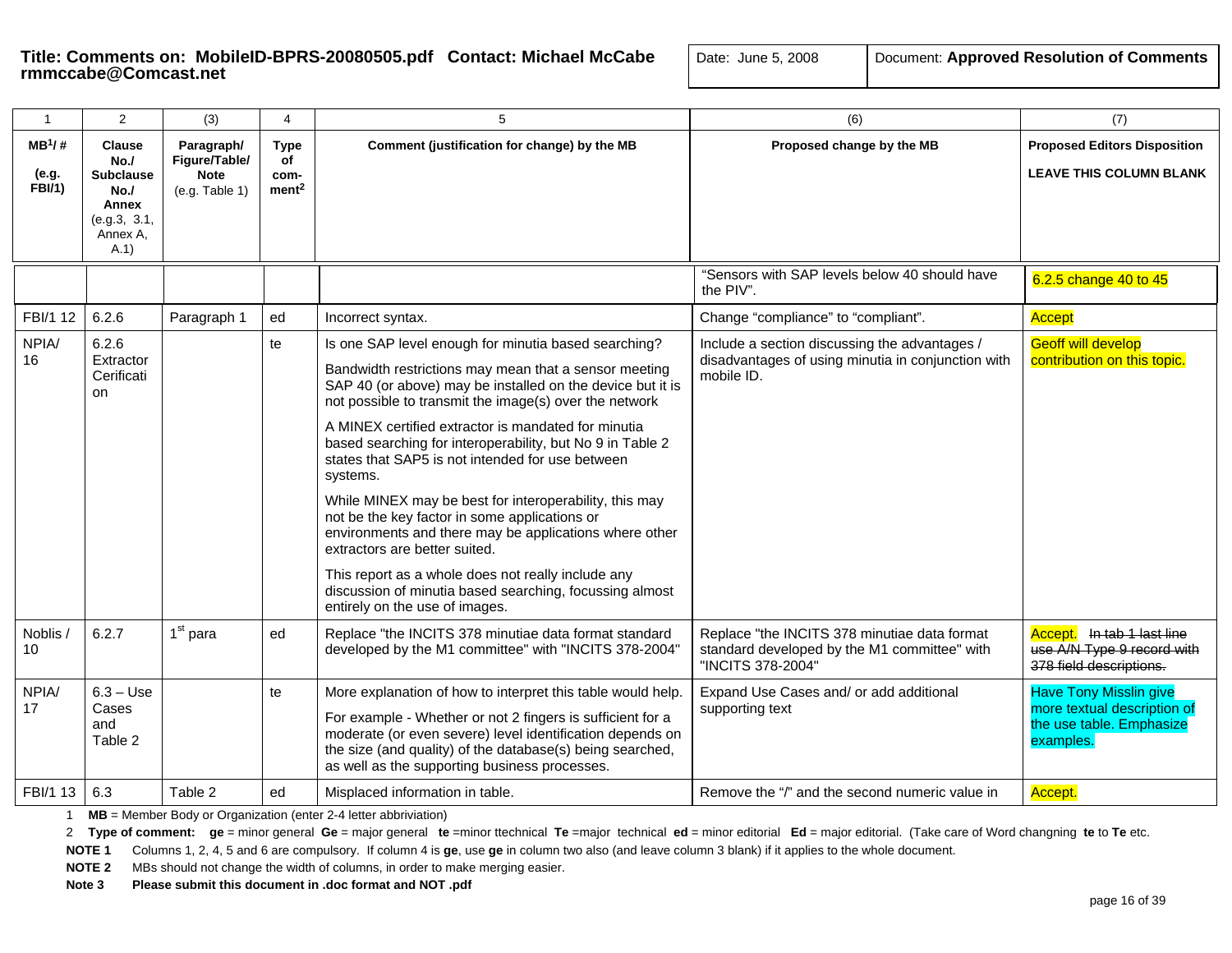| $\mathbf{1}$                        | 2                                                                                           | (3)                                                          | $\overline{4}$                                 | 5                                                                                                                                                                                                                                                                                                                                                                                                                                         | (6)                                                                                                                                                                          | (7)                                                                                                            |
|-------------------------------------|---------------------------------------------------------------------------------------------|--------------------------------------------------------------|------------------------------------------------|-------------------------------------------------------------------------------------------------------------------------------------------------------------------------------------------------------------------------------------------------------------------------------------------------------------------------------------------------------------------------------------------------------------------------------------------|------------------------------------------------------------------------------------------------------------------------------------------------------------------------------|----------------------------------------------------------------------------------------------------------------|
| $MB^1$ /#<br>(e.g.<br><b>FBI/1)</b> | <b>Clause</b><br>No.<br><b>Subclause</b><br>No.<br>Annex<br>(e.g.3, 3.1,<br>Annex A,<br>A.1 | Paragraph/<br>Figure/Table/<br><b>Note</b><br>(e.g. Table 1) | <b>Type</b><br>of<br>com-<br>ment <sup>2</sup> | Comment (justification for change) by the MB                                                                                                                                                                                                                                                                                                                                                                                              | Proposed change by the MB                                                                                                                                                    | <b>Proposed Editors Disposition</b><br><b>LEAVE THIS COLUMN BLANK</b>                                          |
|                                     |                                                                                             |                                                              |                                                |                                                                                                                                                                                                                                                                                                                                                                                                                                           | the "SAP Levels" column. Remove the "/" from the<br>remaining entries in the SAP Levels column.                                                                              |                                                                                                                |
| LM/4                                | 6.3                                                                                         | Table 2                                                      | te                                             | Fingerprint use case 1 (severe/enrollment) uses 10<br>fingers, but it's not immediately clear that the profiles in<br>Table 1 support a 10-finger capture device. I believe the<br>intention of "Number of fingers or images" row in Table 1<br>for SAP levels 40-60 actually represent slap images<br>rather than single-finger images.                                                                                                  | Clarify content of "Number of fingers or images"<br>row in Table 1. Perhaps adding a "Maximum<br>number of fingers" row would suffice.                                       | Accept.                                                                                                        |
| COGT<br>4                           | 6.1                                                                                         | Table 2                                                      | te                                             | Number of fingers enrolled are proposed to be 6+ and 4+<br>for cases of 'moderate' and 'mild', respectively. That is,<br>not all 10 fingers are enrolled. Therefore, knowledge of<br>finger position is very important at the time of<br>identification/verification.                                                                                                                                                                     | It will be helpful if preferred finger positions for<br>enrolment fingers are specified. It is suggested<br>that the number of fingers are evenly divided over<br>two hands. | Mike Lesko will take care of<br>this.                                                                          |
| COGT<br>5                           | 6.1                                                                                         | Table 2                                                      | te                                             | Number of fingers required for 'moderate/identification' is<br>4+ while the corresponding 'number of fingers enrolled' is<br>6+. It might be beneficial in terms of usability if the<br>number of fingers required for identification is set to be<br>half of the number of enrolled fingers (3+ in this case) so<br>that it is possible to use fingerprints from one hand for<br>search.                                                 | It is suggested to change $4+$ to $3+$ in row no. 5<br>(moderate/identification).                                                                                            | Reject                                                                                                         |
| L1/4                                | 6.3                                                                                         | Table 2                                                      | Te                                             | Same as L1/3.<br>With the advent of zero tolerance policies, DAs won't<br>prosecute without biometric evidence to verify the identity<br>of a subject in court. Mobile booking (enrolling prints into<br>AFIS databases and retention of demographics and<br>photo) allows cite out of subjects. This is seen by many<br>officers as more important than mobile identification.<br>The requirement to have Appendix F IQS for all enrolls | Change the SAP level for entry no. 4, Moderate<br>Enroll, to 35+.<br>Alternative would be to change entry no. 4,<br>Moderate Enroll SAP to 30 and eliminate L1/3.            | Withdrawn.<br>Accept 2 <sup>nd</sup> part.<br>SAP 40 is now aimed at PIV<br>certification. Old 40 is now<br>45 |

1 **MB** = Member Body or Organization (enter 2-4 letter abbriviation)

2 Type of comment: ge = minor general Ge = major general te =minor ttechnical Te =major technical ed = minor editorial Ed = major editorial. (Take care of Word changning te to Te etc.

**NOTE 1** Columns 1, 2, 4, 5 and 6 are compulsory. If column 4 is **ge**, use **ge** in column two also (and leave column 3 blank) if it applies to the whole document.

**NOTE 2** MBs should not change the width of columns, in order to make merging easier.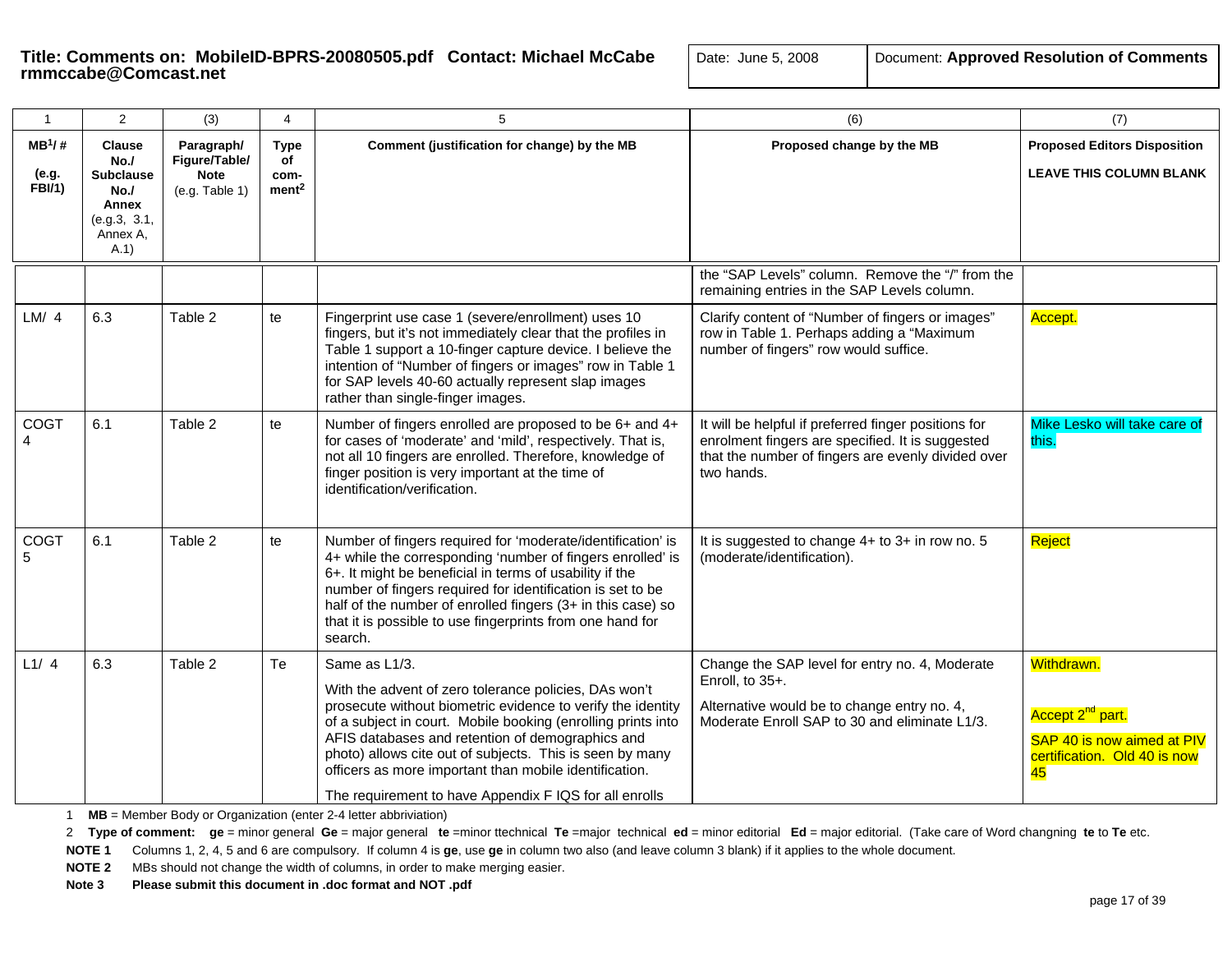| e:  June 5, 2008 | Document: Approved Resolution of Comm |  |  |
|------------------|---------------------------------------|--|--|
|------------------|---------------------------------------|--|--|

| $\mathbf{1}$                        | $\overline{2}$                                                                              | (3)                                                          | $\overline{4}$                                 | 5                                                                                                                                                                                                                                                                                                                                     | (6)                                                                                                                                                                                                                                                                                                                                                                                                                                                                                                                                                     | (7)                                                                                                                                               |
|-------------------------------------|---------------------------------------------------------------------------------------------|--------------------------------------------------------------|------------------------------------------------|---------------------------------------------------------------------------------------------------------------------------------------------------------------------------------------------------------------------------------------------------------------------------------------------------------------------------------------|---------------------------------------------------------------------------------------------------------------------------------------------------------------------------------------------------------------------------------------------------------------------------------------------------------------------------------------------------------------------------------------------------------------------------------------------------------------------------------------------------------------------------------------------------------|---------------------------------------------------------------------------------------------------------------------------------------------------|
| $MB^1/$ #<br>(e.g.<br><b>FBI/1)</b> | <b>Clause</b><br>No.<br><b>Subclause</b><br>No.<br>Annex<br>(e.g.3, 3.1,<br>Annex A.<br>A.1 | Paragraph/<br>Figure/Table/<br><b>Note</b><br>(e.g. Table 1) | <b>Type</b><br>of<br>com-<br>ment <sup>2</sup> | Comment (justification for change) by the MB                                                                                                                                                                                                                                                                                          | Proposed change by the MB                                                                                                                                                                                                                                                                                                                                                                                                                                                                                                                               | <b>Proposed Editors Disposition</b><br><b>LEAVE THIS COLUMN BLANK</b>                                                                             |
|                                     |                                                                                             |                                                              |                                                | will add significant size, weight, and cost to mobile<br>devices. PIV quality levels are sufficient for AFIS<br>matching. They are certainly sufficient for biometric<br>verification in court.                                                                                                                                       |                                                                                                                                                                                                                                                                                                                                                                                                                                                                                                                                                         |                                                                                                                                                   |
| L1/8                                | 6.3                                                                                         | Table 2                                                      | ed                                             | The "SAP Levels" column includes (in some lines) the<br>number of finger references.                                                                                                                                                                                                                                                  | Eliminate all but the SAP levels from the column<br>labelled "SAP Levels".                                                                                                                                                                                                                                                                                                                                                                                                                                                                              | Accept                                                                                                                                            |
| ITAL /3                             | 6.3                                                                                         | Table 2                                                      | Te                                             | According to this table, devices with SAP Levels 5 and 10<br>are limited to verification only, in non-critical contexts. Our<br>experience is that, using PIV compliant sensors, with a<br>good quality database, it is possible to perform also<br>identification in a law enforcement context (criminal AFIS)<br>with good results. | The table should be edited so that devices with<br>SAP Levels 10 can also be used for identification.                                                                                                                                                                                                                                                                                                                                                                                                                                                   | <b>Partial accept. See Mikel</b><br>Lesko text.                                                                                                   |
| FBI/1 14                            | 6.3                                                                                         | Table 2                                                      | Te                                             | Insufficient rigor applied to selection of SAP level.                                                                                                                                                                                                                                                                                 | Concerning row 3 (and the entire table, really), do<br>we have test data that shows an acceptable<br>accuracy level when performing an AFIS search<br>with data from a .8x.8 PIV device? More<br>generally, should we define a target FAR for each<br>use case and put this in the Notes column (i.e.<br>what is an acceptable accuracy level for each<br>scenario)? It seems as though we should be<br>applying a more quantitative approach to arriving<br>at the suggested SAP levels, in order to give the<br>chosen level more real-world meaning. | Text for 6.3 will elaborate.<br>See ITAL 3<br>Reject. Data doesn't exist.<br>Levels were based on<br>professional experience.<br>Best guess data. |
| FBI4                                |                                                                                             | Table 2                                                      | te                                             | What does "40+ / 10" mean in the SAP levels column?                                                                                                                                                                                                                                                                                   | This is used in the first two rows of the table<br>without any explanation. Can be left in if it adds<br>meaning and is explained.                                                                                                                                                                                                                                                                                                                                                                                                                      | Accept. This was an error in<br>table that has been fixed.<br><b>See FBI/1 13</b>                                                                 |
| NPIA/<br>18                         | Table 2                                                                                     | No 9                                                         | te                                             | If SAP level 5 is not intended for use between systems,<br>why insist on using MINEX certified extractors? (see<br><b>NPIA 16)</b>                                                                                                                                                                                                    |                                                                                                                                                                                                                                                                                                                                                                                                                                                                                                                                                         | Noted.<br>To be revisited at a later<br>date.                                                                                                     |

1 **MB** = Member Body or Organization (enter 2-4 letter abbriviation)

2 Type of comment: ge = minor general Ge = major general te =minor ttechnical Te =major technical ed = minor editorial Ed = major editorial. (Take care of Word changning te to Te etc.

**NOTE 1** Columns 1, 2, 4, 5 and 6 are compulsory. If column 4 is **ge**, use **ge** in column two also (and leave column 3 blank) if it applies to the whole document.

**NOTE 2** MBs should not change the width of columns, in order to make merging easier.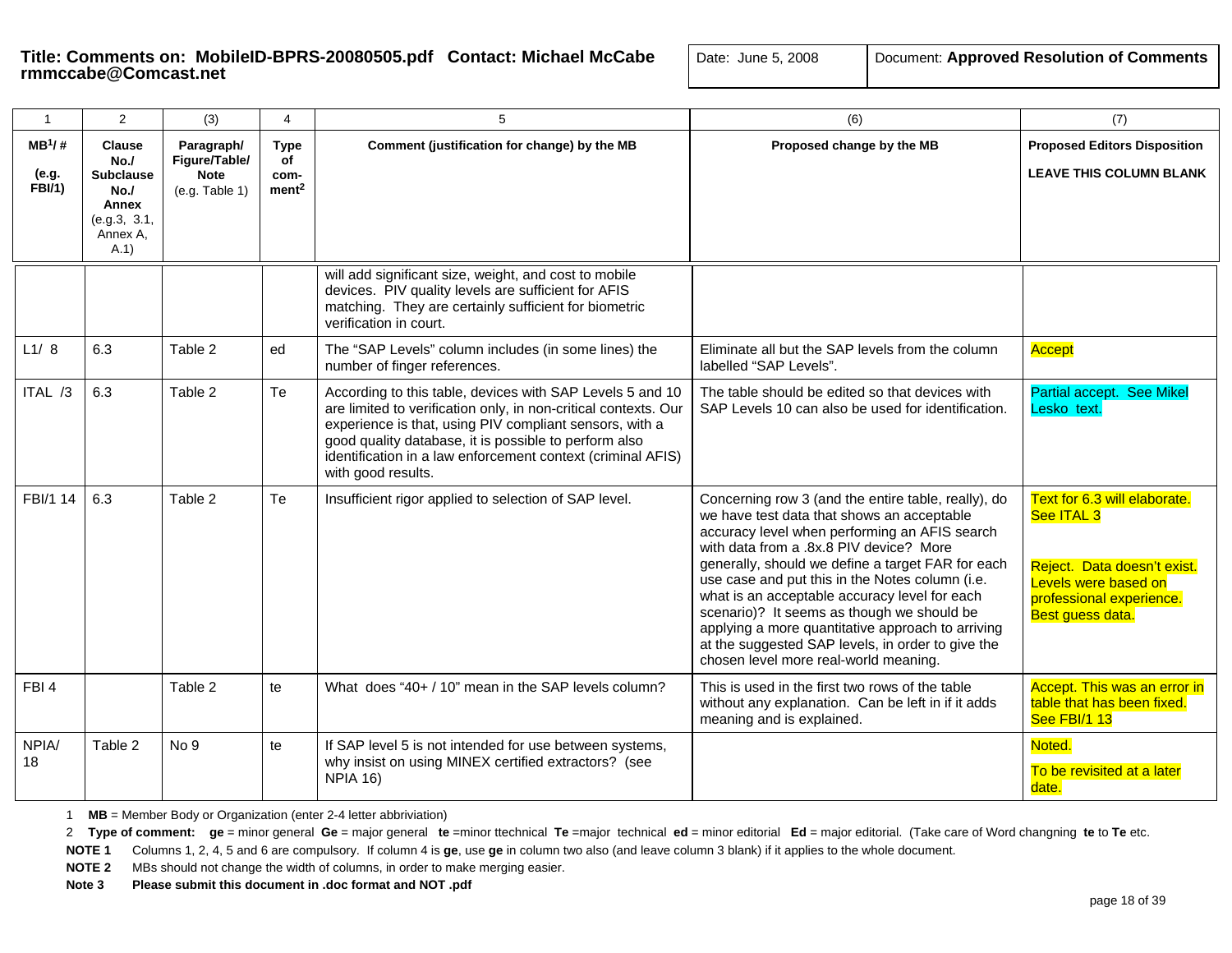| $\mathbf{1}$                | 2                                                                                           | (3)                                                          | 4                                              | 5                                                                                                                                                                                                                                                                                            | (6)                                                                                                                                                                                                                                              | (7)                                                                                                                                                                                                                                                                                                                                 |
|-----------------------------|---------------------------------------------------------------------------------------------|--------------------------------------------------------------|------------------------------------------------|----------------------------------------------------------------------------------------------------------------------------------------------------------------------------------------------------------------------------------------------------------------------------------------------|--------------------------------------------------------------------------------------------------------------------------------------------------------------------------------------------------------------------------------------------------|-------------------------------------------------------------------------------------------------------------------------------------------------------------------------------------------------------------------------------------------------------------------------------------------------------------------------------------|
| $MB^1/H$<br>(e.g.<br>FBI/1) | <b>Clause</b><br>No.<br><b>Subclause</b><br>No.<br>Annex<br>(e.g.3, 3.1,<br>Annex A.<br>A.1 | Paragraph/<br>Figure/Table/<br><b>Note</b><br>(e.g. Table 1) | <b>Type</b><br>of<br>com-<br>ment <sup>2</sup> | Comment (justification for change) by the MB                                                                                                                                                                                                                                                 | Proposed change by the MB                                                                                                                                                                                                                        | <b>Proposed Editors Disposition</b><br><b>LEAVE THIS COLUMN BLANK</b>                                                                                                                                                                                                                                                               |
| <b>CMT/13</b>               | $\overline{7}$                                                                              |                                                              |                                                | No indication of dynamic range of the camera image<br>sensor. From my understanding this as important as the<br>resolution because the camera will be used for outside<br>operations and therefore varying light conditions can be<br>expected.<br>$\rightarrow$ recommendation: 60db/10 bit | Recommend dynamic range as; 60db/10 bit                                                                                                                                                                                                          | Reject<br>Section 7.2.4 states that it is<br>a minimum of 24 bits RGB<br>or 8 grayscale. 2 <sup>nd</sup><br>sentence doesn't need the<br>8-bit reference.<br><b>Users may want to consider</b><br>higher dynamic range for<br>use in outdoor daylight<br>situations.<br>Insert 'minimum' in color<br>space and grayscale<br>Table 3 |
| <b>CMT/14</b>               | $\overline{7}$                                                                              |                                                              | te                                             | Is there a requirement to store facial images on device?<br>Although the local recording of facial images is not<br>mentioned, it is certainly be implicated by providing the<br>device with memory.                                                                                         | Explicitly state use case for facial images.<br>Capture and transmit or is there a capture and<br>store on device needed?                                                                                                                        | Reject.<br><b>Contributions will be</b><br>considered for next round.                                                                                                                                                                                                                                                               |
| <b>CMT/15</b>               | 7.1                                                                                         |                                                              | te                                             | It is not clear from the document where the image quality<br>check (according to ISO 19794-5 or ANSI/NIST Type-10)<br>has to be done. Internally or externally of the device?                                                                                                                | Need to add Image quality statement in overview<br>as done in section 6.1.                                                                                                                                                                       | Accept.<br>Contribution by Rich H. in<br>very near future.                                                                                                                                                                                                                                                                          |
| <b>CMT/16</b>               | 7.1, 8.1                                                                                    | Table 3,4, 5                                                 | Ed                                             | Title of table font size needs to be enlarged                                                                                                                                                                                                                                                | Enlarge font size of title.                                                                                                                                                                                                                      | Accept.                                                                                                                                                                                                                                                                                                                             |
| NPIA/<br>19                 | $7.1 -$<br>Overview                                                                         | 1 <sup>st</sup> sentence<br>and bullets                      | ed                                             | Re-word to clarify the purpose.                                                                                                                                                                                                                                                              | Suggested text-<br>Mobile Identification devices may provide the<br>functionality for capturing and / or displaying facial<br>images for two distinct purposes:<br>Linking the return information to the<br>correct subject (e.g. for subsequent | Accept.                                                                                                                                                                                                                                                                                                                             |

1 **MB** = Member Body or Organization (enter 2-4 letter abbriviation)

2 Type of comment: ge = minor general Ge = major general te =minor ttechnical Te =major technical ed = minor editorial Ed = major editorial. (Take care of Word changning te to Te etc.

**NOTE 1** Columns 1, 2, 4, 5 and 6 are compulsory. If column 4 is **ge**, use **ge** in column two also (and leave column 3 blank) if it applies to the whole document.

**NOTE 2** MBs should not change the width of columns, in order to make merging easier.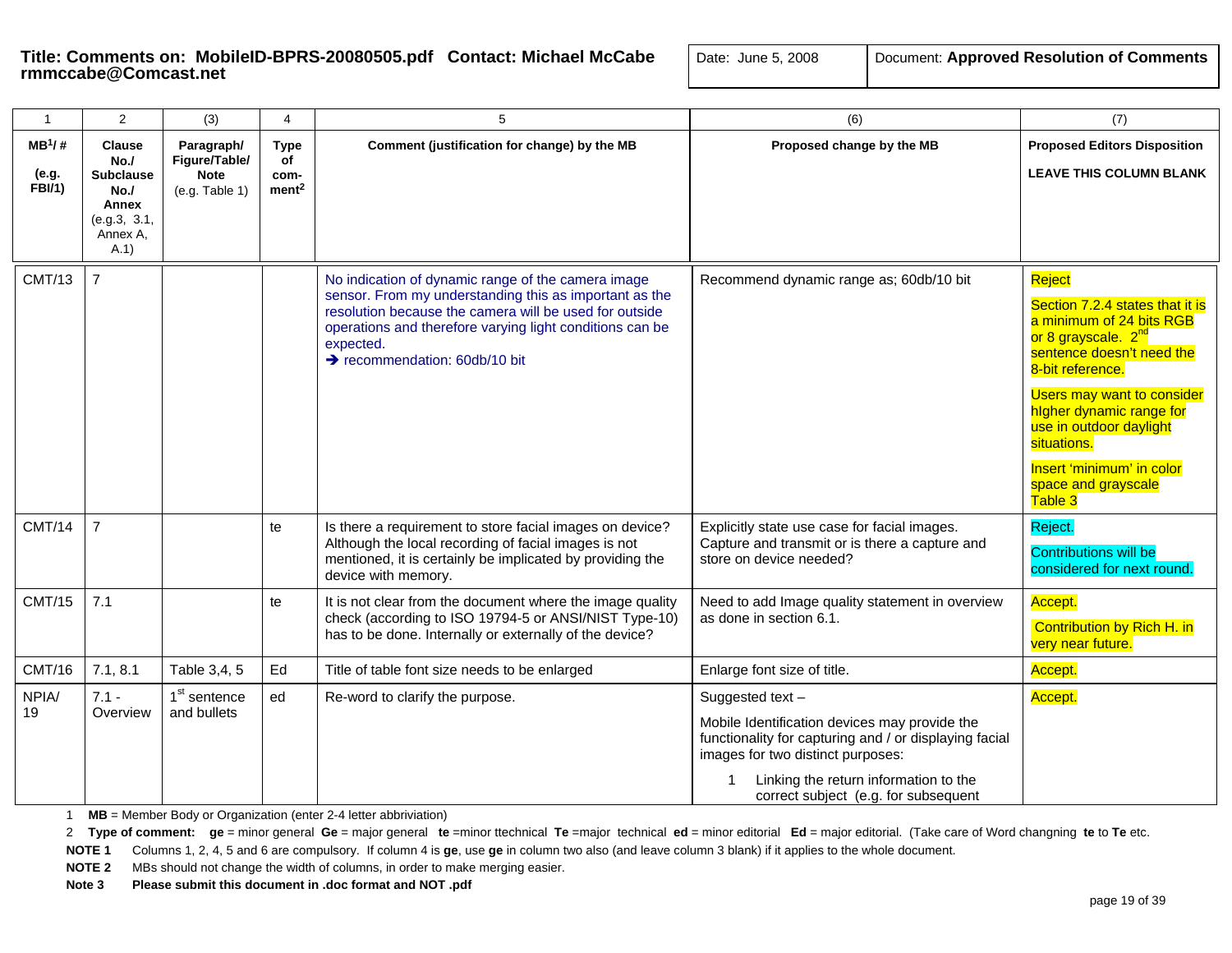| $\mathbf{1}$                       | $\mathbf{2}$                                                                                | (3)                                                          | 4                                       | 5                                                                                                                                                                                                                                                                                                                                                                                                                                                                                                                                                                                                                                                                                                                                                                                                                                                              | (6)                                                                                                                                                                                                                                         | (7)                                                                                                                                                               |
|------------------------------------|---------------------------------------------------------------------------------------------|--------------------------------------------------------------|-----------------------------------------|----------------------------------------------------------------------------------------------------------------------------------------------------------------------------------------------------------------------------------------------------------------------------------------------------------------------------------------------------------------------------------------------------------------------------------------------------------------------------------------------------------------------------------------------------------------------------------------------------------------------------------------------------------------------------------------------------------------------------------------------------------------------------------------------------------------------------------------------------------------|---------------------------------------------------------------------------------------------------------------------------------------------------------------------------------------------------------------------------------------------|-------------------------------------------------------------------------------------------------------------------------------------------------------------------|
| $MB^1/H$<br>(e.g.<br><b>FBI/1)</b> | <b>Clause</b><br>No.<br><b>Subclause</b><br>No.<br>Annex<br>(e.g.3, 3.1,<br>Annex A.<br>A.1 | Paragraph/<br>Figure/Table/<br><b>Note</b><br>(e.g. Table 1) | Type<br>of<br>com-<br>ment <sup>2</sup> | Comment (justification for change) by the MB                                                                                                                                                                                                                                                                                                                                                                                                                                                                                                                                                                                                                                                                                                                                                                                                                   | Proposed change by the MB                                                                                                                                                                                                                   | <b>Proposed Editors Disposition</b><br><b>LEAVE THIS COLUMN BLANK</b>                                                                                             |
|                                    |                                                                                             |                                                              |                                         |                                                                                                                                                                                                                                                                                                                                                                                                                                                                                                                                                                                                                                                                                                                                                                                                                                                                | manual verification of identity following a<br>fingerprint search)<br>Mobile Identification (using the facial<br>2<br>image to search against a database of<br>other facial images)                                                         |                                                                                                                                                                   |
| NPIA/<br>20                        | $7.2.1 -$<br>Focal<br>Length                                                                | $2nd$ sentence                                               | ed                                      | There is no explanation given as to why the operator<br>would want to take images of themselves.                                                                                                                                                                                                                                                                                                                                                                                                                                                                                                                                                                                                                                                                                                                                                               | Add note explaining the value of taking operator<br>images (user authentication, audit trail etc)                                                                                                                                           | Accept                                                                                                                                                            |
| ITAL/ 6                            | 7.2.1                                                                                       |                                                              | Te                                      | If the lens focal length is increased (see previous<br>comment) the proposed minimum separation (2 feet) is<br>too low.                                                                                                                                                                                                                                                                                                                                                                                                                                                                                                                                                                                                                                                                                                                                        | Increase minimum separation as required by the<br>lens focal length (approx. 1,5 m.).                                                                                                                                                       | In tab 3 remove the sensor<br>line - delete entire line.<br>Udo will rewrite 7.2.1 think<br>about req for cops, facial<br>rec. and linking return of<br>response. |
| <b>CMT/17</b>                      | 7.2.1                                                                                       | Table 3                                                      | Te                                      | Table 3 specifies a focal length for a lens, which doesn't<br>make sense. Spec states $f = 40$ to 135 mm and specifies<br>capture distance of 600 to 2000mm. If I pick a 1280 x<br>1024 array by 5.2 pixels I only get a 60 x 40 mm capture<br>area using a 135mm lens at 2000 mm. What is important<br>for a spec should be what the area to capture on the face<br>and maybe the capture distance. After that, it's up to the<br>design engineer to chose a sensor and based upon the<br>sensor physical size (e.g., in mm) the magnification<br>required is set, which will set the focal length. In other<br>words, focal length changes based upon sensor size, so<br>focal length shouldn't be part of the spec.<br>This looks like a spec for a 35mm film camera! Need<br>specs for area size to be captured including boarder<br>areas around subject. | Take focal length out of spec or Is there an optical<br>resolution spec t others would recommend? Both<br>the iris and fingerprint specify both optical and<br>electronic resolutions. Shouldn't facial have an<br>optical resolution spec? | See ITAL 6                                                                                                                                                        |

1 **MB** = Member Body or Organization (enter 2-4 letter abbriviation)

2 Type of comment: ge = minor general Ge = major general te =minor ttechnical Te =major technical ed = minor editorial Ed = major editorial. (Take care of Word changning te to Te etc.

**NOTE 1** Columns 1, 2, 4, 5 and 6 are compulsory. If column 4 is **ge**, use **ge** in column two also (and leave column 3 blank) if it applies to the whole document.

**NOTE 2** MBs should not change the width of columns, in order to make merging easier.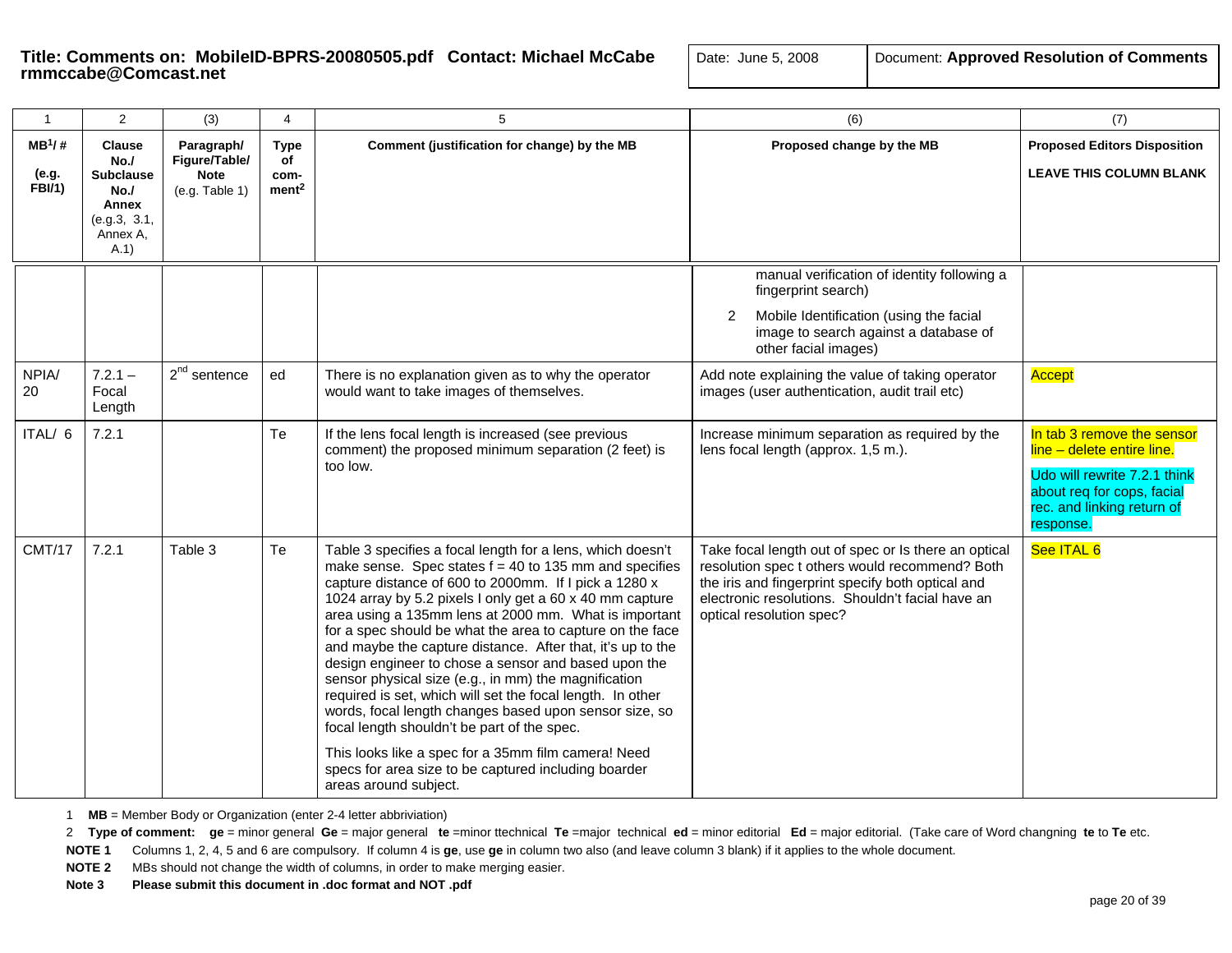| -1                                 | 2                                                                                            | (3)                                                          | 4                                              | 5                                                                                                                                                                                                                                                                                                                                                                                                                                                                              | (6)                                                                                                                                                      | (7)                                                                                                                                                                                             |
|------------------------------------|----------------------------------------------------------------------------------------------|--------------------------------------------------------------|------------------------------------------------|--------------------------------------------------------------------------------------------------------------------------------------------------------------------------------------------------------------------------------------------------------------------------------------------------------------------------------------------------------------------------------------------------------------------------------------------------------------------------------|----------------------------------------------------------------------------------------------------------------------------------------------------------|-------------------------------------------------------------------------------------------------------------------------------------------------------------------------------------------------|
| $MB^1/#$<br>(e.g.<br><b>FBI/1)</b> | <b>Clause</b><br>No./<br><b>Subclause</b><br>No.<br><b>Annex</b><br>(e.g.3, 3.1,<br>Annex A. | Paragraph/<br>Figure/Table/<br><b>Note</b><br>(e.g. Table 1) | <b>Type</b><br>οf<br>com-<br>ment <sup>2</sup> | Comment (justification for change) by the MB                                                                                                                                                                                                                                                                                                                                                                                                                                   | Proposed change by the MB                                                                                                                                | <b>Proposed Editors Disposition</b><br><b>LEAVE THIS COLUMN BLANK</b>                                                                                                                           |
| <b>MOT</b><br>9                    | A.1<br>7.2.3                                                                                 |                                                              | Te                                             | It says camera display rate of 15 fps, with 12 fps<br>adequate. It then says "Facial recognition frame rates are<br>typically 5-10 fps". What does that mean? Based on<br>Table 3 under "capture device controls", the face<br>requirements appear to mean continuous face detection.<br>I realize hardware is always improving, but you are<br>referring to 2010 and right now. Even if we had face<br>detection, most likely it would be more in the realm of 1 to<br>2 fps. | Re-define frames per second specification.                                                                                                               | In section 7.2.3 replace<br>recognition with detection in<br>the 3 <sup>rd</sup> sentence.<br><b>Remove 'requires</b><br>continuous face detection'<br>from capture device controls<br>level 30 |
| NPIA/<br>21                        | $7.2.6 -$<br>Camera<br>Sensitivit                                                            | Last<br>sentence                                             | te                                             | Whether or not images are suitable for facial recognition<br>does not directly depend on the sensitivity of the camera.                                                                                                                                                                                                                                                                                                                                                        | Reword final sentence - 'Images taken under such<br>lighting conditions will not normally be of sufficient<br>quality for automated facial recognition.' | Accept.                                                                                                                                                                                         |
| Noblis /<br>11                     | 7.2.7                                                                                        | $1st$ para                                                   | te                                             | Recommend citing specific sections and/or paragraphs of<br>ANSI/NIST ITL 1-2007 for facial image compression<br>guidelines.                                                                                                                                                                                                                                                                                                                                                    | Cite specific sections and/or paragraphs of<br>ANSI/NIST ITL 1-2007 for facial image<br>compression guidelines.                                          | <b>Accept. Noblis will provide</b><br>input.                                                                                                                                                    |
| <b>CMT/18</b>                      | 7.2.3                                                                                        | Table 3                                                      | te                                             | The frame rate of 12 fps may be used for positioning (as<br>proposed in the draft), but probably not for image<br>capturing at full resolution. Although the device is<br>specified for products in 2010, I do have my doubts that<br>somebody would be able to provide a frame rate of 12fps<br>for full resolution (which is about 4 Mega pixel (!!!) for<br>Level 50)                                                                                                       | If it is intended to provide two streams:<br>for the face detection: min. 3 fps<br>for live video stream: 10 fps (for VGA resolution,<br>i.e. 640-480)   | See Mot 9                                                                                                                                                                                       |
| Noblis /<br>12                     | 7.3                                                                                          | $1st$ para                                                   | ed                                             | Strike "This section is included for the purpose of<br>compatibility with fingerprints!"                                                                                                                                                                                                                                                                                                                                                                                       | Strike "This section is included for the purpose of<br>compatibility with fingerprints!"                                                                 | <b>Accept.</b> Udo will develop<br>use cases compatible with<br>fingerprint.                                                                                                                    |
| NPIA/<br>22                        | $7.3 - Use$<br>Cases                                                                         |                                                              | ed                                             | Facial images can be used in situations where<br>fingerprints cannot be taken and this should be pointed<br>out in the Use Cases.                                                                                                                                                                                                                                                                                                                                              | Capturing facial images provides a non-<br>1<br>contact form of ID for situations where<br>physical contact may not be possible or                       | Add to section 7.3<br>Invite contributions for the<br>use case capture at a                                                                                                                     |

1 **MB** = Member Body or Organization (enter 2-4 letter abbriviation)

2 Type of comment: ge = minor general Ge = major general te =minor ttechnical Te =major technical ed = minor editorial Ed = major editorial. (Take care of Word changning te to Te etc.

**NOTE 1** Columns 1, 2, 4, 5 and 6 are compulsory. If column 4 is **ge**, use **ge** in column two also (and leave column 3 blank) if it applies to the whole document.

**NOTE 2** MBs should not change the width of columns, in order to make merging easier.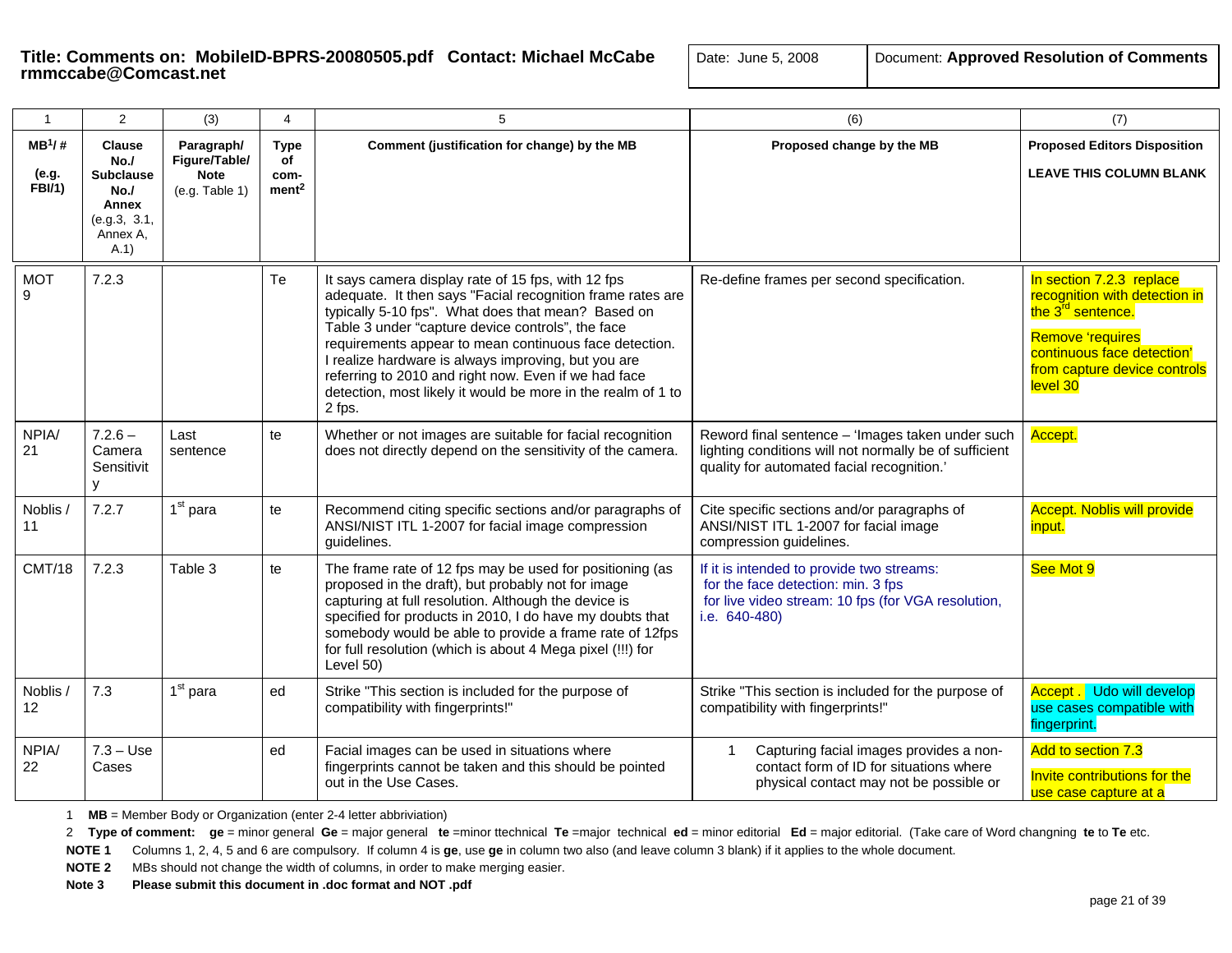| $\mathbf{1}$                 | 2                                                                                            | (3)                                                          | 4                                              | 5                                                                                                                                                | (6)                                                                                                                                                                                                                                                                                                                                                                           | (7)                                                                                                  |
|------------------------------|----------------------------------------------------------------------------------------------|--------------------------------------------------------------|------------------------------------------------|--------------------------------------------------------------------------------------------------------------------------------------------------|-------------------------------------------------------------------------------------------------------------------------------------------------------------------------------------------------------------------------------------------------------------------------------------------------------------------------------------------------------------------------------|------------------------------------------------------------------------------------------------------|
| $MB^1$ /#<br>(e.g.<br>FBI/1) | <b>Clause</b><br>No.<br><b>Subclause</b><br>No.<br>Annex<br>(e.g.3, 3.1,<br>Annex A.<br>A.1) | Paragraph/<br>Figure/Table/<br><b>Note</b><br>(e.g. Table 1) | <b>Type</b><br>of<br>com-<br>ment <sup>2</sup> | Comment (justification for change) by the MB                                                                                                     | Proposed change by the MB                                                                                                                                                                                                                                                                                                                                                     | <b>Proposed Editors Disposition</b><br><b>LEAVE THIS COLUMN BLANK</b>                                |
|                              |                                                                                              |                                                              |                                                |                                                                                                                                                  | practical for whatever reason<br>Capture of facial images can be done at a<br>2<br>distance and therefore provides the<br>capability for covert mobile ID<br>Capturing facial images may be of more<br>3<br>value than taking fingerprints in some<br>circumstances. For example, CT<br>databases / watchlists are more likely to<br>contain facial images than fingerprints. | distance                                                                                             |
| L1/F1                        | $\overline{7}$                                                                               | Table 3<br>(Face)                                            | Te                                             | values for sensor resolution are inconsistent                                                                                                    | - relax inter-eye distance for level 51 to 300pxl<br>(twice as many as in level 40)<br>- increase relative centering error of level 30 from<br>50% to 72%.<br>- change minimum sensor sizes for levels 30, 40<br>and 51 to 400x533, 900x1200 and 1800x2400.<br>Delete all other sensor size specifications.                                                                   | Accept<br>$Accept . >=72%$<br>Make image size rather.<br>sensor size. Reject sensor<br>size comment. |
| NPIA/<br>23                  | Table 3                                                                                      | Sensor<br>resolution                                         | ed                                             | Why are two values given for resolution?                                                                                                         | Explain what the second value means                                                                                                                                                                                                                                                                                                                                           | Second row of values to be<br>deleted.                                                               |
| <b>BPRA</b><br>10            | Face Use<br>Cases                                                                            | Table 3                                                      | Te                                             |                                                                                                                                                  | X+i: 51? Not 50?                                                                                                                                                                                                                                                                                                                                                              | Accept.<br>Not 50                                                                                    |
| <b>BPRA</b><br>11            | Face Use<br>Cases                                                                            | Table 3                                                      | Te                                             | More poses improve likelihood of a match. Mug shots<br>have profile as well as frontal. Number of poses is in the<br>next table, should be here. | Multiple 2D poses, at least one profile, maybe<br>both, maybe 45 degrees?                                                                                                                                                                                                                                                                                                     | Reject.                                                                                              |
| <b>BPRA</b>                  | Face Use                                                                                     | Table 3                                                      | Te                                             | Formally an improvement though there are fits and starts                                                                                         | 3D?                                                                                                                                                                                                                                                                                                                                                                           | Reject.                                                                                              |

1 **MB** = Member Body or Organization (enter 2-4 letter abbriviation)

2 Type of comment: ge = minor general Ge = major general te =minor ttechnical Te =major technical ed = minor editorial Ed = major editorial. (Take care of Word changning te to Te etc.

**NOTE 1** Columns 1, 2, 4, 5 and 6 are compulsory. If column 4 is **ge**, use **ge** in column two also (and leave column 3 blank) if it applies to the whole document.

**NOTE 2** MBs should not change the width of columns, in order to make merging easier.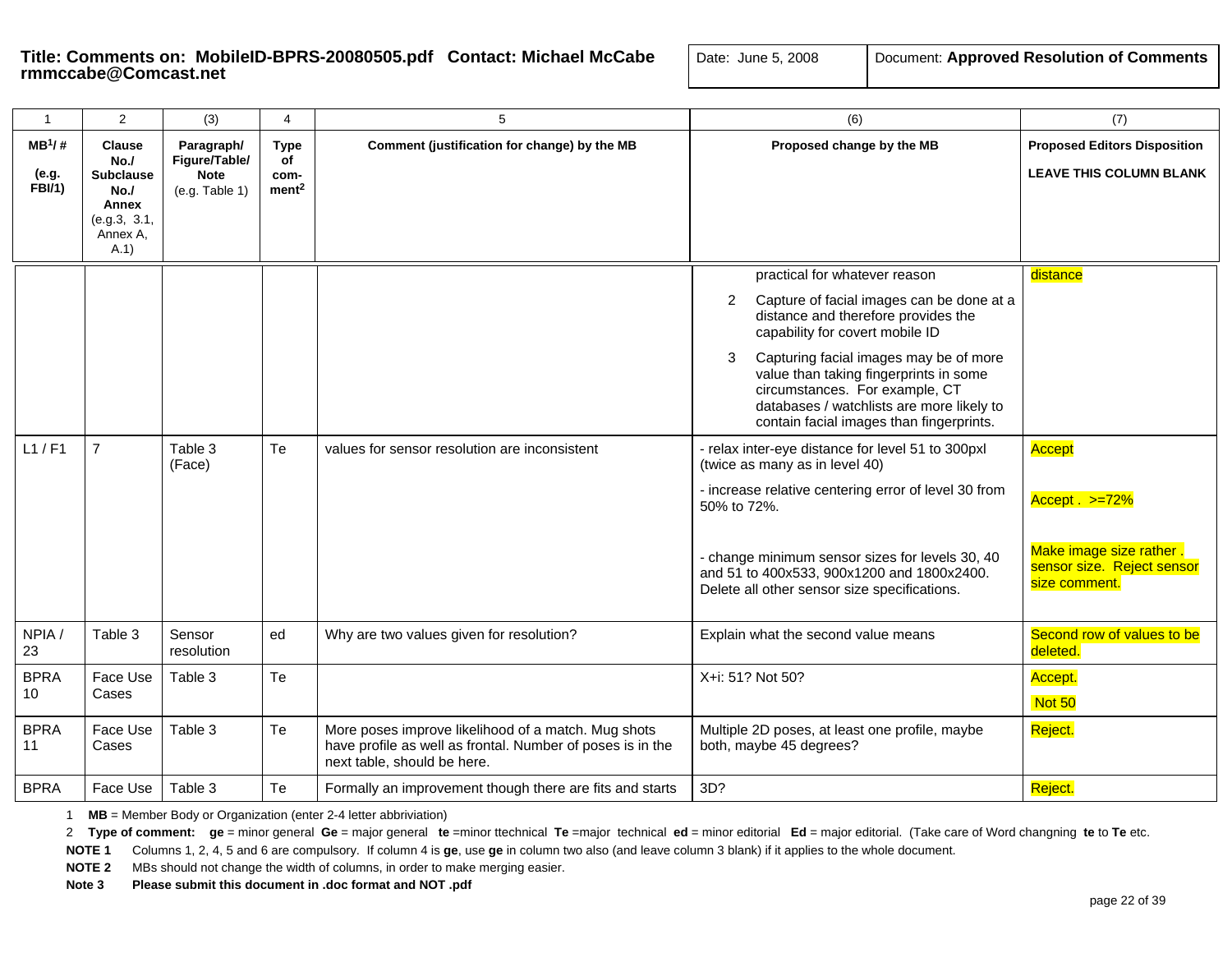| ite: June 5, 2008 | Document: Approved Resolution of Commer |
|-------------------|-----------------------------------------|
|-------------------|-----------------------------------------|

| $\mathbf{1}$                        | 2                                                                                            | (3)                                                          | $\overline{4}$                                 | 5                                                                                                                                                                                                                                                     | (6)                                                                                                                                                                                                                                                                                                | (7)                                                                   |
|-------------------------------------|----------------------------------------------------------------------------------------------|--------------------------------------------------------------|------------------------------------------------|-------------------------------------------------------------------------------------------------------------------------------------------------------------------------------------------------------------------------------------------------------|----------------------------------------------------------------------------------------------------------------------------------------------------------------------------------------------------------------------------------------------------------------------------------------------------|-----------------------------------------------------------------------|
| $MB^1$ /#<br>(e.g.<br><b>FBI/1)</b> | <b>Clause</b><br>No.<br><b>Subclause</b><br>No./<br>Annex<br>(e.g.3, 3.1,<br>Annex A,<br>A.1 | Paragraph/<br>Figure/Table/<br><b>Note</b><br>(e.g. Table 1) | <b>Type</b><br>of<br>com-<br>ment <sup>2</sup> | Comment (justification for change) by the MB                                                                                                                                                                                                          | Proposed change by the MB                                                                                                                                                                                                                                                                          | <b>Proposed Editors Disposition</b><br><b>LEAVE THIS COLUMN BLANK</b> |
| 12                                  | Cases                                                                                        |                                                              |                                                | in applications.                                                                                                                                                                                                                                      |                                                                                                                                                                                                                                                                                                    |                                                                       |
| ITAL/ 4                             | 7.3                                                                                          | Table 3                                                      | Te                                             | A given image size can be obtained with sensors of<br>different sizes, mounted in portrait or landscape modes.<br>For example, an image of 768 x 1024 pixel can also be<br>obtained by using a 1280 x 1024 pixel sensor mounted in<br>landscape mode. | Remove the sensor resolution and the requirement<br>that the sensor has to be mounted in portrait<br>mode.                                                                                                                                                                                         | <b>Accept to remove portrait</b><br>restriction.                      |
| ITAL/ 5                             | 7.3                                                                                          | Table 3                                                      | Te                                             | The proposed minimum focal length of 40 mm (35 mm<br>format) is too low (since it's equivalent to a mild wide-<br>angle lens) and this creates radial distorsion of the image.                                                                        | The recommended lens focal length should be 2 to<br>3 times the sensor diagonal or approx. 90-130 mm<br>(35 mm format equivalent). See ISO 19794-5<br>(Annex A, 2.8).                                                                                                                              | See CMT 17                                                            |
| NPIA/<br>24                         | Table 3                                                                                      | Relative<br>centering<br>error                               | ed                                             | What does this mean?                                                                                                                                                                                                                                  | Add explanation                                                                                                                                                                                                                                                                                    | Accept. UDO will provide<br>text                                      |
| FBI/1 15                            | 7.3                                                                                          | Table 3                                                      | Te                                             | Multiple values for single parameter.                                                                                                                                                                                                                 | Are there supposed to be two values in each<br>column for sensor resolution? This is confusing. I<br>suspect the top numbers should remain, and we<br>should delete the specs on the bottom. If both<br>sets should remain, please label the row to clearly<br>reflect what each value represents. | See L1 F1                                                             |
| NPIA/<br>25                         | Table 4                                                                                      |                                                              | ed                                             | Many of the examples relate to fingerprints                                                                                                                                                                                                           | Derive examples that are more relevant to faces                                                                                                                                                                                                                                                    | Udo will provide examples                                             |
| NPIA/<br>26                         | 8 - Iris                                                                                     |                                                              | ed                                             | Considerable work still needed!                                                                                                                                                                                                                       | No suggestions at this time!                                                                                                                                                                                                                                                                       | Noted.                                                                |
| L1/F4                               | 8                                                                                            | various<br>locations                                         | ed                                             | The term "iris scan" falsely indicates that capturing an iris<br>image involves linear scanning and laser light.                                                                                                                                      | Replace all occurrences of "iris scan" by "iris<br>image capture".                                                                                                                                                                                                                                 | Accept.                                                               |
| L1/F2                               | 8                                                                                            | Table 5 (Iris)                                               | Te                                             | Columns 40 and 51 are incorrectly labelled with respect<br>to the user convenience of the devices they describe.<br>The columns should be ranked the other way around, so                                                                             | Flip or re-discuss SAP labels.                                                                                                                                                                                                                                                                     | SAG it.                                                               |

1 **MB** = Member Body or Organization (enter 2-4 letter abbriviation)

2 Type of comment: ge = minor general Ge = major general te =minor ttechnical Te =major technical ed = minor editorial Ed = major editorial. (Take care of Word changning te to Te etc.

**NOTE 1** Columns 1, 2, 4, 5 and 6 are compulsory. If column 4 is **ge**, use **ge** in column two also (and leave column 3 blank) if it applies to the whole document.

**NOTE 2** MBs should not change the width of columns, in order to make merging easier.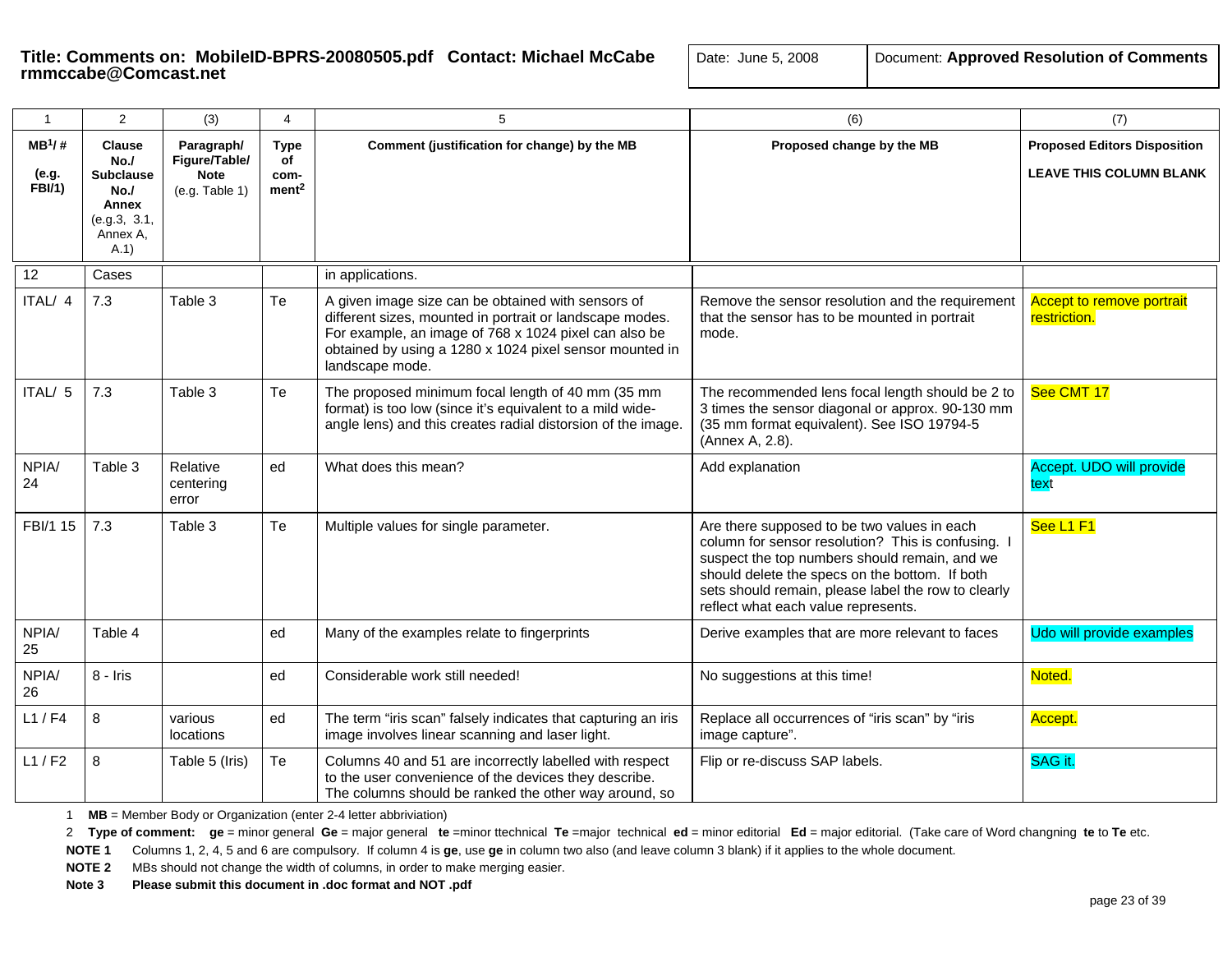# **Title: Comments on: MobileID-BPRS-20080505.pdf Contact: Michael McCabe** | Date: Transcabe@Comcast.net

| ate: June 5, 2008 | Document: Approved Resolution of Comments |
|-------------------|-------------------------------------------|
|-------------------|-------------------------------------------|

| $\mathbf{1}$                        | 2                                                                                           | (3)                                                          | $\overline{4}$                                 | 5                                                                                                                                                                                                                                                       | (6)                                                                                                                                                              | (7)                                                                                                     |
|-------------------------------------|---------------------------------------------------------------------------------------------|--------------------------------------------------------------|------------------------------------------------|---------------------------------------------------------------------------------------------------------------------------------------------------------------------------------------------------------------------------------------------------------|------------------------------------------------------------------------------------------------------------------------------------------------------------------|---------------------------------------------------------------------------------------------------------|
| $MB^1$ /#<br>(e.g.<br><b>FBI/1)</b> | <b>Clause</b><br>No.<br><b>Subclause</b><br>No.<br>Annex<br>(e.g.3, 3.1,<br>Annex A.<br>A.1 | Paragraph/<br>Figure/Table/<br><b>Note</b><br>(e.g. Table 1) | <b>Type</b><br>of<br>com-<br>ment <sup>2</sup> | Comment (justification for change) by the MB                                                                                                                                                                                                            | Proposed change by the MB                                                                                                                                        | <b>Proposed Editors Disposition</b><br><b>LEAVE THIS COLUMN BLANK</b>                                   |
|                                     |                                                                                             |                                                              |                                                | that the device that enables touch-less capture of both<br>irises gets a higher rank than the device that requires a<br>mechanical alignment aid to be held against the subjects<br>forehead.                                                           |                                                                                                                                                                  |                                                                                                         |
| Noblis /<br>13                      | 8.1                                                                                         | $1st$ para                                                   | ed                                             | Non-sequitur                                                                                                                                                                                                                                            | Strike "Iris capture devices have features similar to<br>facial capture but with significant differences."<br>- or -<br>Explain the statement in greater detail. | Strike it.                                                                                              |
| <b>CMT/19</b>                       | 8.1                                                                                         |                                                              | ed                                             | Take out bookmark error message in second sentence                                                                                                                                                                                                      | Remove bookmark or link to proper source.                                                                                                                        | Accept                                                                                                  |
| <b>MOT</b><br>10 <sup>10</sup>      | 8.1                                                                                         |                                                              | ed                                             | Error - Reference source is not found                                                                                                                                                                                                                   | Fix error in reference.                                                                                                                                          | Accept                                                                                                  |
| FBI <sub>5</sub>                    | 8.1                                                                                         |                                                              | Ed                                             | Reference to table 5 has not been set correctly so an<br>error is displayed in bold.                                                                                                                                                                    | Set this reference to the correct table.                                                                                                                         | Accept                                                                                                  |
| <b>CMT/20</b>                       | 8.1                                                                                         | Table 5                                                      | te                                             | SAP 51 Irradiance 40 $w/M^2$ should have a time limit                                                                                                                                                                                                   | Add pulse flash with a value for max pulse width.<br>There should be some caveat stated that refers to<br>an eye safety standard to set an upper bound.          | <b>SAG</b><br>See Table 6 (old Table5)                                                                  |
| <b>CMT/21</b>                       | 8.1                                                                                         | Table 5                                                      | te                                             | For Level 30 recommendation states 160 pixels. Is<br>there a reason why this document should differ from<br>ANSI INCITS 379 that states 150 pixels for Medium<br>Quality? For High Quality they state 200 pixels<br>which matches your Level 40 and 51. | Refer to ANSI INCITS 379 standard 150 pixels at<br>level 30                                                                                                      | Change pixel but no<br>reference.<br>See Table 6 updated by<br>SAG but still doesn't agree<br>with 379. |
| <b>CMT/22</b>                       | 8.2.2                                                                                       |                                                              | ed                                             | Illumination spelling                                                                                                                                                                                                                                   | Add the "I" between m&n in Illumination                                                                                                                          | Accept                                                                                                  |
| <b>CMT/23</b>                       | 8.2.2                                                                                       |                                                              | te                                             | Should refer to the Illumination standards and safety<br>specification.                                                                                                                                                                                 | Refer to IEC 825 and ISO 60825-1                                                                                                                                 | Accept                                                                                                  |
| L1/F3                               | 8.2.2                                                                                       |                                                              | Te                                             | The infrared light used for iris capture may be visible to                                                                                                                                                                                              | Change sentence "The illumination is not in a                                                                                                                    | Accept                                                                                                  |

1 **MB** = Member Body or Organization (enter 2-4 letter abbriviation)

2 Type of comment: ge = minor general Ge = major general te =minor ttechnical Te =major technical ed = minor editorial Ed = major editorial. (Take care of Word changning te to Te etc.

**NOTE 1** Columns 1, 2, 4, 5 and 6 are compulsory. If column 4 is **ge**, use **ge** in column two also (and leave column 3 blank) if it applies to the whole document.

**NOTE 2** MBs should not change the width of columns, in order to make merging easier.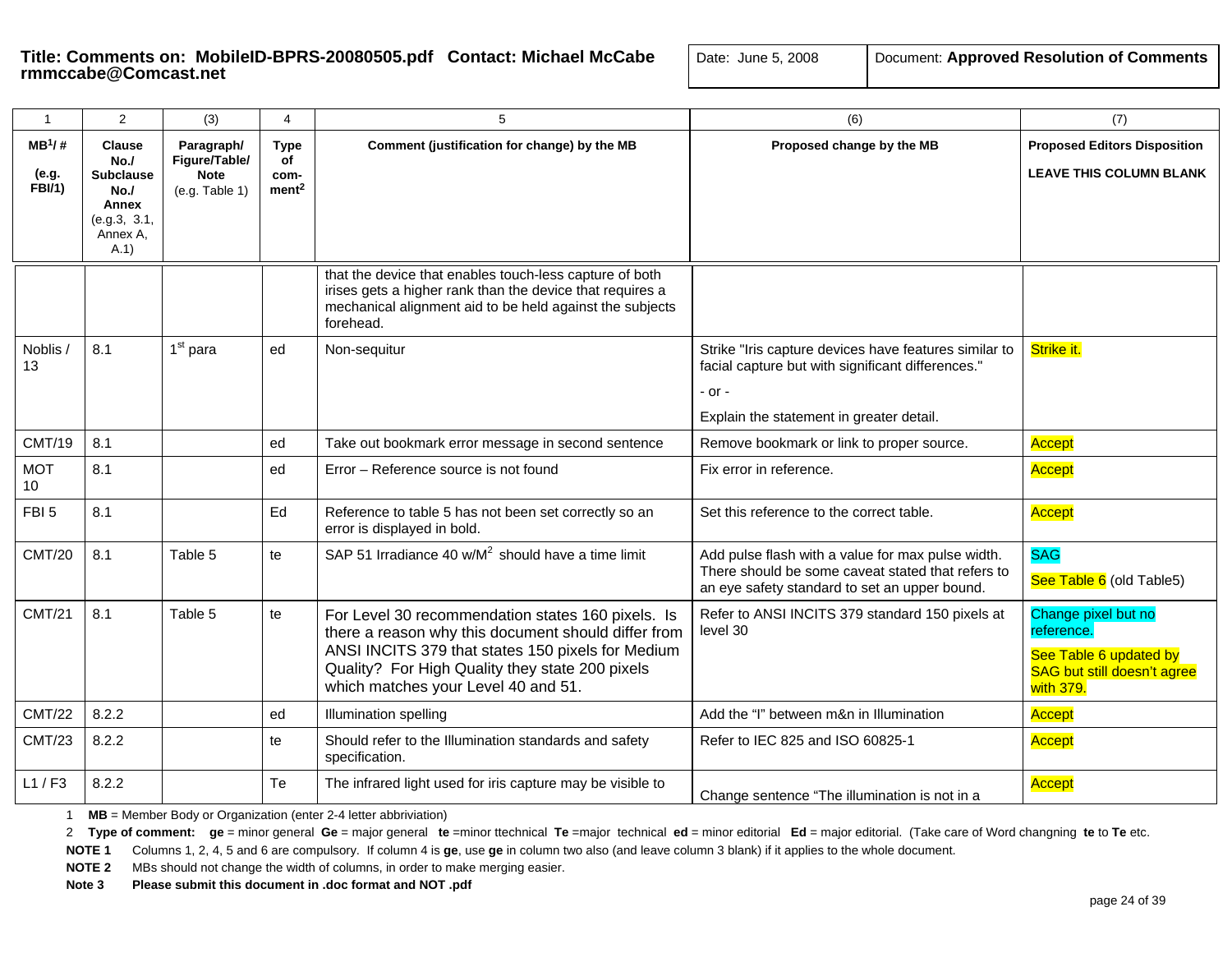| $\overline{1}$                      | $\overline{2}$                                                                               | (3)                                                          | 4                                              | 5                                                                                                                                                                                                                                                                                                                                                                                                                                                                                                                                                                                                                                                                                                                                                                                                                       | (6)                                                                                                                 | (7)                                                                                                 |
|-------------------------------------|----------------------------------------------------------------------------------------------|--------------------------------------------------------------|------------------------------------------------|-------------------------------------------------------------------------------------------------------------------------------------------------------------------------------------------------------------------------------------------------------------------------------------------------------------------------------------------------------------------------------------------------------------------------------------------------------------------------------------------------------------------------------------------------------------------------------------------------------------------------------------------------------------------------------------------------------------------------------------------------------------------------------------------------------------------------|---------------------------------------------------------------------------------------------------------------------|-----------------------------------------------------------------------------------------------------|
| $MB^1$ /#<br>(e.g.<br><b>FBI/1)</b> | <b>Clause</b><br>No./<br><b>Subclause</b><br>No.<br>Annex<br>(e.g.3, 3.1,<br>Annex A,<br>A.1 | Paragraph/<br>Figure/Table/<br><b>Note</b><br>(e.g. Table 1) | <b>Type</b><br>of<br>com-<br>ment <sup>2</sup> | Comment (justification for change) by the MB                                                                                                                                                                                                                                                                                                                                                                                                                                                                                                                                                                                                                                                                                                                                                                            | Proposed change by the MB                                                                                           | <b>Proposed Editors Disposition</b><br><b>LEAVE THIS COLUMN BLANK</b>                               |
|                                     |                                                                                              |                                                              |                                                | the human eye in some cases.                                                                                                                                                                                                                                                                                                                                                                                                                                                                                                                                                                                                                                                                                                                                                                                            | range visible to the eye." to "The illumination is in a<br>spectral range only partly visible to the human<br>eye." |                                                                                                     |
| Noblis /<br>14                      | 8.3                                                                                          | 1 <sup>st</sup> para                                         | ed                                             | Strike "This section is included for the purpose of<br>compatibility with fingerprints!"                                                                                                                                                                                                                                                                                                                                                                                                                                                                                                                                                                                                                                                                                                                                | Strike "This section is included for the purpose of<br>compatibility with fingerprints!"                            | Accept                                                                                              |
| <b>MOT</b><br>11                    | 8.3                                                                                          |                                                              | Ed                                             | Iris section says use cases for "facial capture" not "iris<br>capture"                                                                                                                                                                                                                                                                                                                                                                                                                                                                                                                                                                                                                                                                                                                                                  | Should be "use cases for iris capture"                                                                              | Accept                                                                                              |
| <b>CMT/24</b>                       | 8.3                                                                                          | Table 5                                                      | te                                             | Table 5 states an image margin in percentage.<br>Percentage of what? Is it percentage of the iris diameter?<br>This border is less than the 70 pixels stated in ANSI<br><b>INCITS 379-2004.</b>                                                                                                                                                                                                                                                                                                                                                                                                                                                                                                                                                                                                                         | Please clarify what the percentage is from.                                                                         | <b>Iris Diameter.</b>                                                                               |
| <b>BPRA</b><br>13                   | Iris Use<br>Cases                                                                            | Table 5                                                      | Te                                             | Newer technologies, but arguably relevant to Mobile ID.<br>Capturing from 6 feet may be more manageable than<br>capturing from 18 inches, for instance.                                                                                                                                                                                                                                                                                                                                                                                                                                                                                                                                                                                                                                                                 | Iris at a distance? Iris on the move?                                                                               | Reject.                                                                                             |
| COGT<br>6                           | 8.3                                                                                          | Table 5                                                      | te                                             | The "number of eyes simultaneously captured" is<br>proposed to be 2 for both level 40 and level 51. This<br>means that all single-eye capture devices can only be<br>level 30, no matter how good the device is in other<br>features and how many other capabilities the device has.<br>While two-eye capture device can have advantages if the<br>quality of the iris images it outputs is as good as its<br>single-eye capture counterpart, the advantages are not<br>significant enough so that this single capability ("two<br>eyes simultaneously captured") can be a difference-<br>maker by itself. Capabilities such as high SNR, larger iris<br>diameter are more critical. Single-eye capture device that<br>can have high performance on critical issues should be<br>classified into higher level 40 or 51. | It is suggested that "number of eyes<br>simultaneously captured" for all three levels to be<br>set to $>=1$ .       | SAG. What to do with table<br>for one vs 2 eyes.<br>One for level 20 & 30; two<br>eyes for level 40 |

1 **MB** = Member Body or Organization (enter 2-4 letter abbriviation)

2 Type of comment: ge = minor general Ge = major general te =minor ttechnical Te =major technical ed = minor editorial Ed = major editorial. (Take care of Word changning te to Te etc.

**NOTE 1** Columns 1, 2, 4, 5 and 6 are compulsory. If column 4 is **ge**, use **ge** in column two also (and leave column 3 blank) if it applies to the whole document.

**NOTE 2** MBs should not change the width of columns, in order to make merging easier.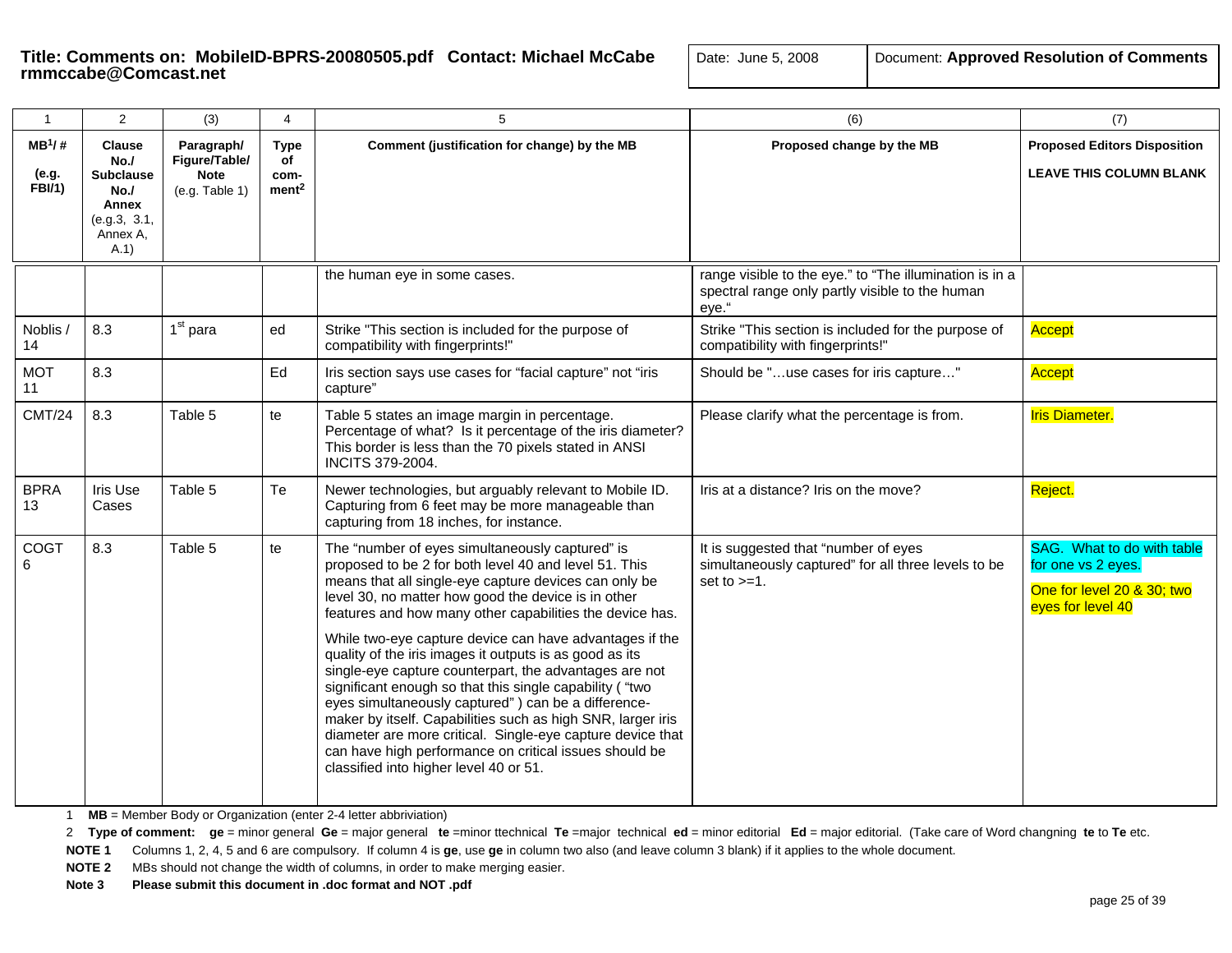| $\mathbf{1}$                       | 2                                                                                            | (3)                                                          | 4                                              | 5                                                                                                                                                                                                                                                                                                                                                                                                                                                                         | (6)                                                                                                                                        | (7)                                                                                                       |
|------------------------------------|----------------------------------------------------------------------------------------------|--------------------------------------------------------------|------------------------------------------------|---------------------------------------------------------------------------------------------------------------------------------------------------------------------------------------------------------------------------------------------------------------------------------------------------------------------------------------------------------------------------------------------------------------------------------------------------------------------------|--------------------------------------------------------------------------------------------------------------------------------------------|-----------------------------------------------------------------------------------------------------------|
| $MB^1/#$<br>(e.g.<br><b>FBI/1)</b> | <b>Clause</b><br>No.<br><b>Subclause</b><br>No./<br>Annex<br>(e.g.3, 3.1,<br>Annex A,<br>A.1 | Paragraph/<br>Figure/Table/<br><b>Note</b><br>(e.g. Table 1) | <b>Type</b><br>of<br>com-<br>ment <sup>2</sup> | Comment (justification for change) by the MB                                                                                                                                                                                                                                                                                                                                                                                                                              | Proposed change by the MB                                                                                                                  | <b>Proposed Editors Disposition</b><br><b>LEAVE THIS COLUMN BLANK</b>                                     |
| COGT                               | 8.3                                                                                          | Table 5                                                      | te                                             | This draft does not specify if the output of 2-eye devices<br>should be two iris images (one for each eye) or one<br>image which contains two irises. Current requirements<br>imply that both are allowed.                                                                                                                                                                                                                                                                | It is suggested that the document explicitly specify<br>if both kinds of outputs are allowed.                                              | <b>SAG</b><br>Determined by camera<br>design providing benefits of<br>two-eyed camera can be<br>achieved. |
| <b>COGT</b><br>8                   | 8.3                                                                                          | Table 5                                                      | te                                             | The "capture distance in mm" is proposed to be $>=100$ for<br>level 30, >=200 for level 40 and >=150 for level 51.<br>The desired capture distance varies from scenario to<br>scenario. A combination of longer capture distance with<br>smaller capture volume is not necessarily better than a<br>combination of relatively shorter capture distance with<br>bigger capture volume. So long capture distance alone is<br>not a sure characteristic for high end device. | It is suggested that the requirements for this item<br>to be changed to 100 for all three levels.                                          | <b>SAG</b><br>Accept see table 6.                                                                         |
| COGT<br>g                          | 8.3                                                                                          | Table 5                                                      | te                                             | For "image margins left, right / top, bottom of iris border:<br>Are these values for maximum?                                                                                                                                                                                                                                                                                                                                                                             | Please specify                                                                                                                             | Udo will provide text<br>See table 6                                                                      |
| <b>CMT/25</b>                      | 8.3                                                                                          | Table 6                                                      | Ge                                             | Table 6 has no SAP levels and # of eyes indicated                                                                                                                                                                                                                                                                                                                                                                                                                         | Add the following into table 6;<br>$1)$ 40+, 2<br>$2)$ 40+, 2?<br>$3)$ 40+, 2?<br>4) $40 + 2$<br>5) $40 + 1$<br>6) $30 + 1$<br>7) $40 + 2$ | <b>SAG</b><br>See Table 7                                                                                 |

1 **MB** = Member Body or Organization (enter 2-4 letter abbriviation)

2 Type of comment: ge = minor general Ge = major general te =minor ttechnical Te =major technical ed = minor editorial Ed = major editorial. (Take care of Word changning te to Te etc.

**NOTE 1** Columns 1, 2, 4, 5 and 6 are compulsory. If column 4 is **ge**, use **ge** in column two also (and leave column 3 blank) if it applies to the whole document.

**NOTE 2** MBs should not change the width of columns, in order to make merging easier.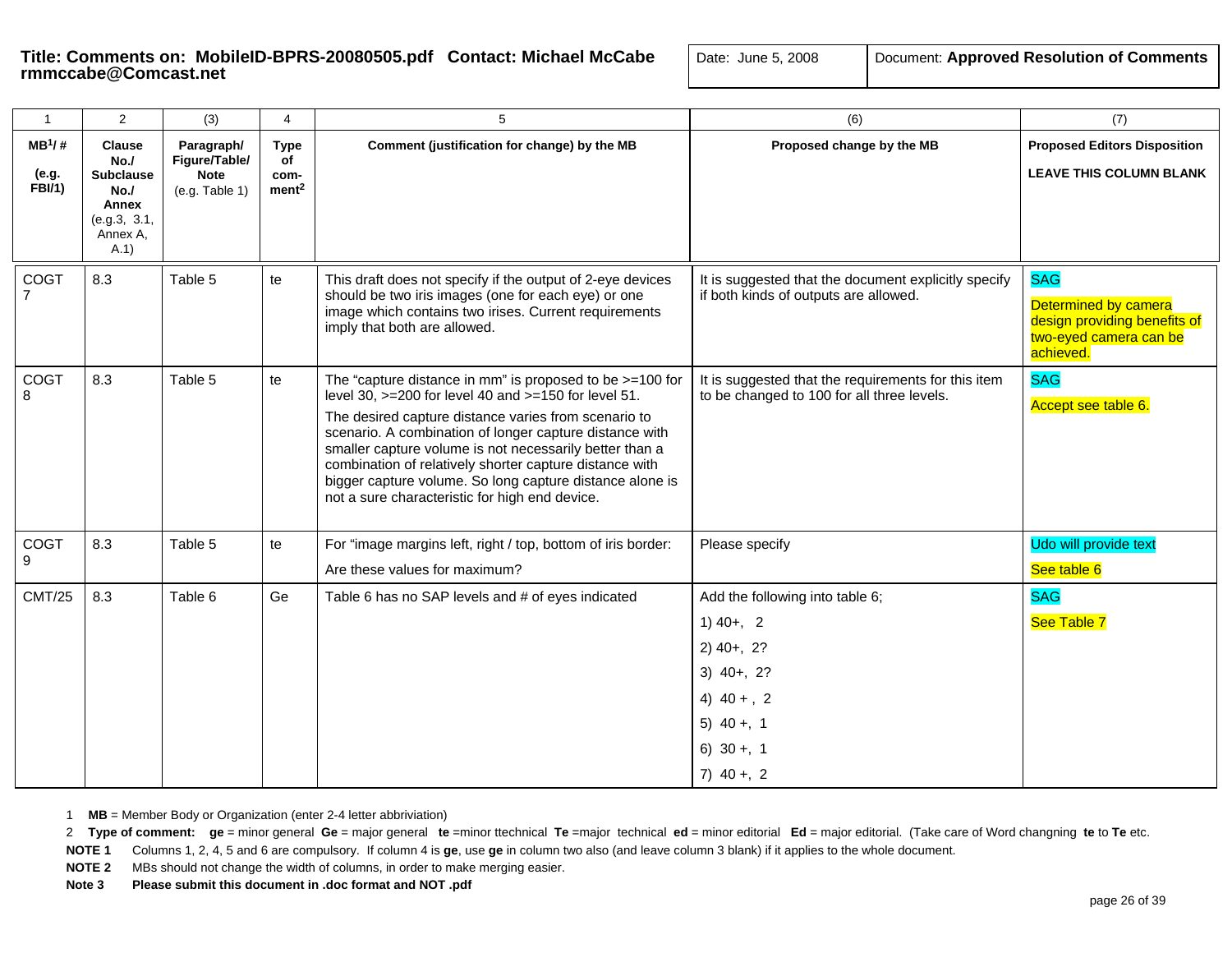| $\mathbf 1$             | $\overline{2}$                                                      | (3)                           | 4                         | $\,$ 5 $\,$                                                                                                                                                                                                                                                                                                                                                                                                         | (6)                                                                                                                                                                            | (7)                                                                                                                         |
|-------------------------|---------------------------------------------------------------------|-------------------------------|---------------------------|---------------------------------------------------------------------------------------------------------------------------------------------------------------------------------------------------------------------------------------------------------------------------------------------------------------------------------------------------------------------------------------------------------------------|--------------------------------------------------------------------------------------------------------------------------------------------------------------------------------|-----------------------------------------------------------------------------------------------------------------------------|
| $MB^1/#$                | <b>Clause</b><br>No.                                                | Paragraph/<br>Figure/Table/   | Type<br>of                | Comment (justification for change) by the MB                                                                                                                                                                                                                                                                                                                                                                        | Proposed change by the MB                                                                                                                                                      | <b>Proposed Editors Disposition</b>                                                                                         |
| (e.g.<br><b>FBI/1)</b>  | <b>Subclause</b><br>No.<br>Annex<br>(e.g.3, 3.1,<br>Annex A,<br>A.1 | <b>Note</b><br>(e.g. Table 1) | com-<br>ment <sup>2</sup> |                                                                                                                                                                                                                                                                                                                                                                                                                     |                                                                                                                                                                                | <b>LEAVE THIS COLUMN BLANK</b>                                                                                              |
|                         |                                                                     |                               |                           |                                                                                                                                                                                                                                                                                                                                                                                                                     | $8)$ 40 +, 1                                                                                                                                                                   |                                                                                                                             |
|                         |                                                                     |                               |                           |                                                                                                                                                                                                                                                                                                                                                                                                                     | 9) $30 + 1$                                                                                                                                                                    |                                                                                                                             |
| <b>CMT/26</b>           | 9                                                                   |                               | te                        | no reason to be Fingerprint specific                                                                                                                                                                                                                                                                                                                                                                                | Need to generalize for other biometrics; face & iris                                                                                                                           | Accept. Introduce face and<br>iris modalities. Peter<br><b>Higgins will rewrite Section 9</b><br>to include all modalities. |
| <b>MOT</b><br>12        | 9                                                                   |                               | Ed                        | Table 1 only mentions up to 4 fingerprints. This bullet<br>mentions from 2 to 10 fingerprints.                                                                                                                                                                                                                                                                                                                      | Define what number of fingerprints is actually<br>required.                                                                                                                    | Tom H. and Mike L will<br>make recommendtions.                                                                              |
| FBI/2<br>6              | 9                                                                   | Para. 2                       | ed                        | "differe" should be "differ"                                                                                                                                                                                                                                                                                                                                                                                        |                                                                                                                                                                                | Accept.                                                                                                                     |
| FBI/2<br>$\overline{7}$ | 9                                                                   | Para. 5                       | ed                        | First sentence, add "s" to "transaction"                                                                                                                                                                                                                                                                                                                                                                            |                                                                                                                                                                                | Accept.                                                                                                                     |
| FBI/2<br>8              | 9                                                                   | Para. 7                       | ed                        | Bulleted list, type 10 record to be included if photo<br>requested                                                                                                                                                                                                                                                                                                                                                  | Could we add "and available"?                                                                                                                                                  | Accept.                                                                                                                     |
| FBI/1 16                | 9                                                                   | Paragraphs                    | Ed                        | Misspelling and punctuation errors.                                                                                                                                                                                                                                                                                                                                                                                 | Found additional misspelled (e.g. differe s/b differ,<br>identy s/b identity) words and multiple periods at<br>the end of sentences. Please run spelling and<br>grammar check. | Accept.                                                                                                                     |
|                         |                                                                     |                               |                           |                                                                                                                                                                                                                                                                                                                                                                                                                     |                                                                                                                                                                                |                                                                                                                             |
| NPIA/<br>27             | $9-$<br>Transacti<br>ons and<br>Replies                             | 5 <sup>th</sup> paragraph     | te                        | The para refers to returned responses of fingerprint<br>images of the candidate with the highest matching score.<br>In many mobile scenarios, returning fingerprints will<br>provide little operational benefit to the operator.<br>However, if facial images are available (either within the<br>database being searched or in one linked to it) returning<br>the facial image of the highest scoring candidate(s) | Add section on the value of returning facial images<br>(where available) in response to finger or iris<br>searches as well as face searches.                                   | Accept. Peter H. will make<br>contribution.                                                                                 |

1 **MB** = Member Body or Organization (enter 2-4 letter abbriviation)

2 Type of comment: ge = minor general Ge = major general te =minor ttechnical Te =major technical ed = minor editorial Ed = major editorial. (Take care of Word changning te to Te etc.

**NOTE 1** Columns 1, 2, 4, 5 and 6 are compulsory. If column 4 is **ge**, use **ge** in column two also (and leave column 3 blank) if it applies to the whole document.

**NOTE 2** MBs should not change the width of columns, in order to make merging easier.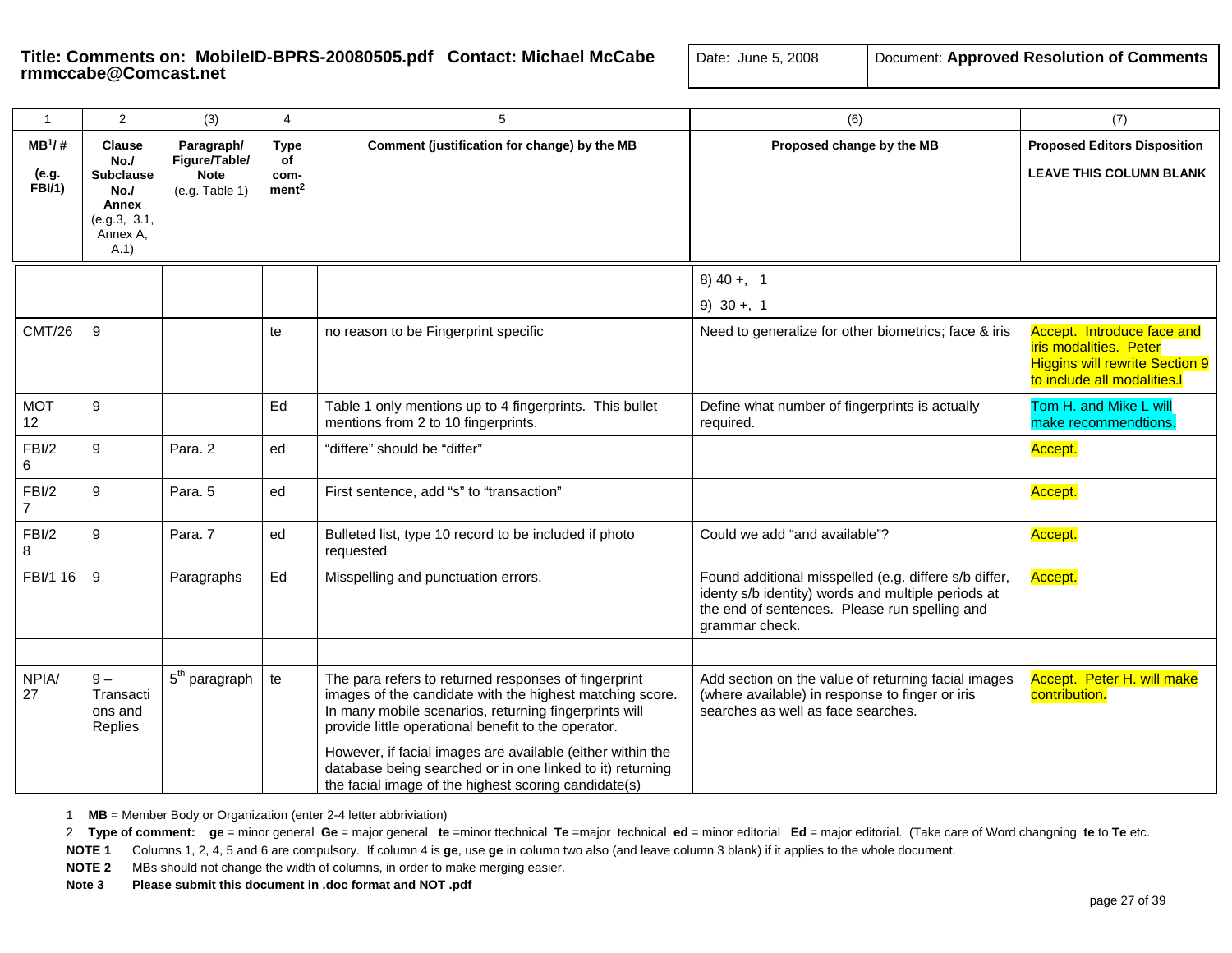| $\overline{1}$              | 2                                                                                            | (3)                                                          | 4                                              | 5                                                                                                                                                                                                                                                                                                                                                                                                                                                                                                                       | (6)                                                                          | (7)                                                                                                                                                                                                                                   |
|-----------------------------|----------------------------------------------------------------------------------------------|--------------------------------------------------------------|------------------------------------------------|-------------------------------------------------------------------------------------------------------------------------------------------------------------------------------------------------------------------------------------------------------------------------------------------------------------------------------------------------------------------------------------------------------------------------------------------------------------------------------------------------------------------------|------------------------------------------------------------------------------|---------------------------------------------------------------------------------------------------------------------------------------------------------------------------------------------------------------------------------------|
| $MB^1/#$<br>(e.g.<br>FBI/1) | <b>Clause</b><br>No.<br><b>Subclause</b><br>No.<br>Annex<br>(e.g.3, 3.1,<br>Annex A,<br>A.1) | Paragraph/<br>Figure/Table/<br><b>Note</b><br>(e.g. Table 1) | <b>Type</b><br>οf<br>com-<br>ment <sup>2</sup> | Comment (justification for change) by the MB                                                                                                                                                                                                                                                                                                                                                                                                                                                                            | Proposed change by the MB                                                    | <b>Proposed Editors Disposition</b><br><b>LEAVE THIS COLUMN BLANK</b>                                                                                                                                                                 |
|                             |                                                                                              |                                                              |                                                | provides an effective way of determining whether or not<br>the search has returned a true match.                                                                                                                                                                                                                                                                                                                                                                                                                        |                                                                              |                                                                                                                                                                                                                                       |
| NPIA/<br>28                 | $9-$<br>Transacti<br>ons and<br>Replies                                                      |                                                              | te                                             | This section appears to imply that the transaction will be<br>ANSI NIST formatted in both directions. However, the<br>response to a mobile enquiry is more likely to be basic<br>demographic / biographic data (possibly with a facial<br>image if available). It may also include data from<br>intelligence databases, warning flags, medical conditions<br>etc.<br>In many cases an ANSI NIST ITL2007 formatted<br>response may not be the most appropriate means of<br>sending the information to the mobile device. | ?                                                                            | <b>Accept. Peter Higgins made</b><br>contribution.<br>In the interest of<br>interoperability, ANSI/NIST<br>is assumed. The Type-2<br>record will address basic<br>demographic data. Type-10<br>will take care of the facial<br>image. |
| Noblis /<br>15              | 9                                                                                            |                                                              | ed                                             | Recommend creating subsections for Background (para<br>1-5) and Requirements (para 6-11)                                                                                                                                                                                                                                                                                                                                                                                                                                | Create subsections for Background (para 1-5) and<br>Requirements (para 6-11) | <b>Peter Higgins made</b><br>contribution.<br>See Rewritten Section 9                                                                                                                                                                 |
| Noblis<br>/16               | 9                                                                                            | $2^{nd}$ para                                                | ed                                             | Typo                                                                                                                                                                                                                                                                                                                                                                                                                                                                                                                    | Replace "differe" with "differ"                                              | Accept.                                                                                                                                                                                                                               |
| FBI/1 2                     | 9                                                                                            | Paragraph 2                                                  | ed                                             | Incorrect punctuation.                                                                                                                                                                                                                                                                                                                                                                                                                                                                                                  | Remove second period at end of paragraph.                                    | Accept.                                                                                                                                                                                                                               |
| FBI <sub>6</sub>            | 9                                                                                            | $2^{nd}$ Para                                                | ed                                             | Extra period at the end of sentence.                                                                                                                                                                                                                                                                                                                                                                                                                                                                                    | Remove extra period.                                                         | Accept.                                                                                                                                                                                                                               |
| <b>MOT</b><br>13            | 9                                                                                            | Paragraph 2                                                  | ed                                             | Paragraph ends with 2 periods.                                                                                                                                                                                                                                                                                                                                                                                                                                                                                          | Remove double period.                                                        | Accept.                                                                                                                                                                                                                               |
| <b>MOT</b><br>14            | 9                                                                                            | Paragraph 3                                                  | Te                                             | What is "a very quick response?"                                                                                                                                                                                                                                                                                                                                                                                                                                                                                        | Define desired response time.                                                | Peter made contribution.<br>May still need discussion.                                                                                                                                                                                |
| <b>MOT</b><br>15            | $\boldsymbol{9}$                                                                             | Paragraph 3                                                  | ed                                             | Should be "issue the driver" not "issues the drive"                                                                                                                                                                                                                                                                                                                                                                                                                                                                     | Change to "issue the driver".                                                | Accept.                                                                                                                                                                                                                               |

1 **MB** = Member Body or Organization (enter 2-4 letter abbriviation)

2 Type of comment: ge = minor general Ge = major general te =minor ttechnical Te =major technical ed = minor editorial Ed = major editorial. (Take care of Word changning te to Te etc.

**NOTE 1** Columns 1, 2, 4, 5 and 6 are compulsory. If column 4 is **ge**, use **ge** in column two also (and leave column 3 blank) if it applies to the whole document.

**NOTE 2** MBs should not change the width of columns, in order to make merging easier.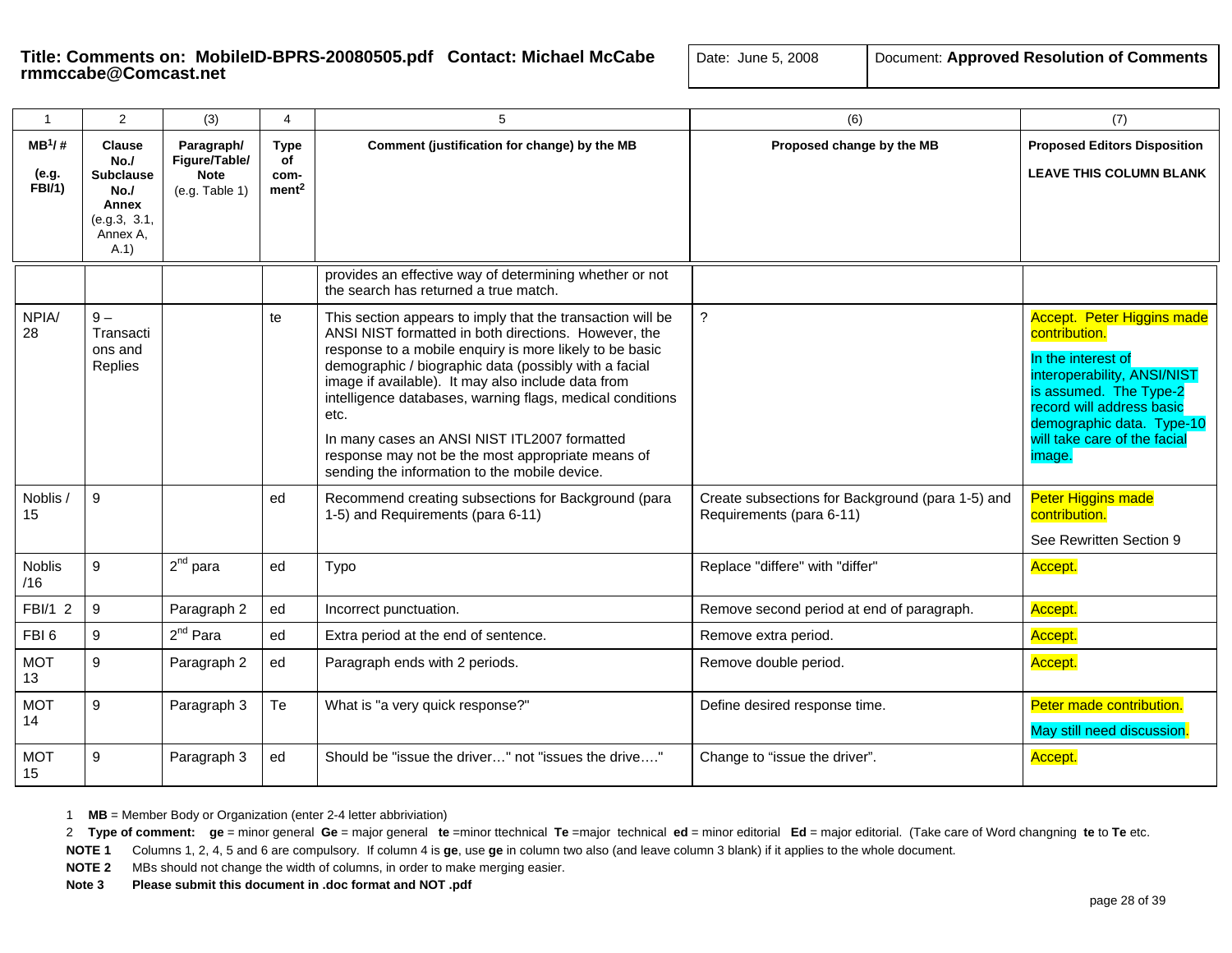| $\mathbf{1}$                         | 2                                                                                            | (3)                                                          | 4                                              | 5                                                                                                                                                                                                                                                                  | (6)                                                                                                                                                                                                                                                                                | (7)                                                                                             |
|--------------------------------------|----------------------------------------------------------------------------------------------|--------------------------------------------------------------|------------------------------------------------|--------------------------------------------------------------------------------------------------------------------------------------------------------------------------------------------------------------------------------------------------------------------|------------------------------------------------------------------------------------------------------------------------------------------------------------------------------------------------------------------------------------------------------------------------------------|-------------------------------------------------------------------------------------------------|
| $MB^{1}/#$<br>(e.g.<br><b>FBI/1)</b> | <b>Clause</b><br>No.<br><b>Subclause</b><br>No./<br>Annex<br>(e.g.3, 3.1,<br>Annex A.<br>A.1 | Paragraph/<br>Figure/Table/<br><b>Note</b><br>(e.g. Table 1) | <b>Type</b><br>of<br>com-<br>ment <sup>2</sup> | Comment (justification for change) by the MB                                                                                                                                                                                                                       | Proposed change by the MB                                                                                                                                                                                                                                                          | <b>Proposed Editors Disposition</b><br><b>LEAVE THIS COLUMN BLANK</b>                           |
| Noblis /<br>17                       | $\overline{9}$                                                                               | $3rd$ para                                                   | ed                                             | Subject-verb agreement                                                                                                                                                                                                                                             | Replace "issues" with "issue"                                                                                                                                                                                                                                                      | Accept.                                                                                         |
| Noblis /<br>18                       | 9                                                                                            | $3rd$ para                                                   | ed                                             | Replace "identified terrorists" with "KSTs"                                                                                                                                                                                                                        | Replace "identified terrorists" with "KSTs"                                                                                                                                                                                                                                        | Identified terrorists (such as<br><b>KSTs) Global.</b>                                          |
| <b>MOT</b><br>16                     | 9                                                                                            | Paragraph 5                                                  | Te                                             | Does the Mobile ID officer really want to perform image<br>verification?                                                                                                                                                                                           | Further define the actual role of the Mobile ID<br>officer.                                                                                                                                                                                                                        | Sec 9 par 5 line 7: add the<br>word optionally: 'and<br>optionally the<br>correspond            |
| Noblis /<br>19                       | 9                                                                                            | para 6-11                                                    | te                                             | What is the value add of this text over citing FBI EBTS<br>8.002?                                                                                                                                                                                                  | Explain the value added by specifying the Type<br>record requirements for a fingerprint-based search<br>and fingerprint investigative search request<br>response.                                                                                                                  | Noted.<br>Document needs to be for<br>more than the FBI.<br>Peter's rewrite is more<br>general. |
| Noblis /<br>20                       | 9                                                                                            | last para                                                    | ed                                             | Non-sequitur. If there are specific requirements for face<br>image and/or iris image transactions and responses,<br>specify them.                                                                                                                                  | Strike "Although the above discussion was in<br>regard to fingerprints, the same approach could be<br>tailored for facial or iris image transactions. This is<br>predicated on the fact that the receiving agency is<br>capable of accepting and processing such<br>transactions." | See CMT 26<br>Peter's rewrite is more<br>general.                                               |
| <b>BPRA</b><br>14                    | Security<br>&<br>Encryptio<br>n.                                                             |                                                              | Te                                             | Not inherently about interoperability. Users of Mobile ID<br>technology have their own security protocols. Unless we<br>want to specify what interoperability means in the context<br>of possibly incompatible encryption methods, we should<br>not leave this in. | Why in this document?                                                                                                                                                                                                                                                              | Withdrawn.                                                                                      |
| Noblis /<br>21                       | 10.1                                                                                         | $1st$ para                                                   | ed                                             | Subject-verb agreement                                                                                                                                                                                                                                             | Replace "Law enforcement and criminal justice is"<br>with "Law enforcement and criminal justice are"                                                                                                                                                                               | Accept                                                                                          |

1 **MB** = Member Body or Organization (enter 2-4 letter abbriviation)

2 Type of comment: ge = minor general Ge = major general te =minor ttechnical Te =major technical ed = minor editorial Ed = major editorial. (Take care of Word changning te to Te etc.

**NOTE 1** Columns 1, 2, 4, 5 and 6 are compulsory. If column 4 is **ge**, use **ge** in column two also (and leave column 3 blank) if it applies to the whole document.

**NOTE 2** MBs should not change the width of columns, in order to make merging easier.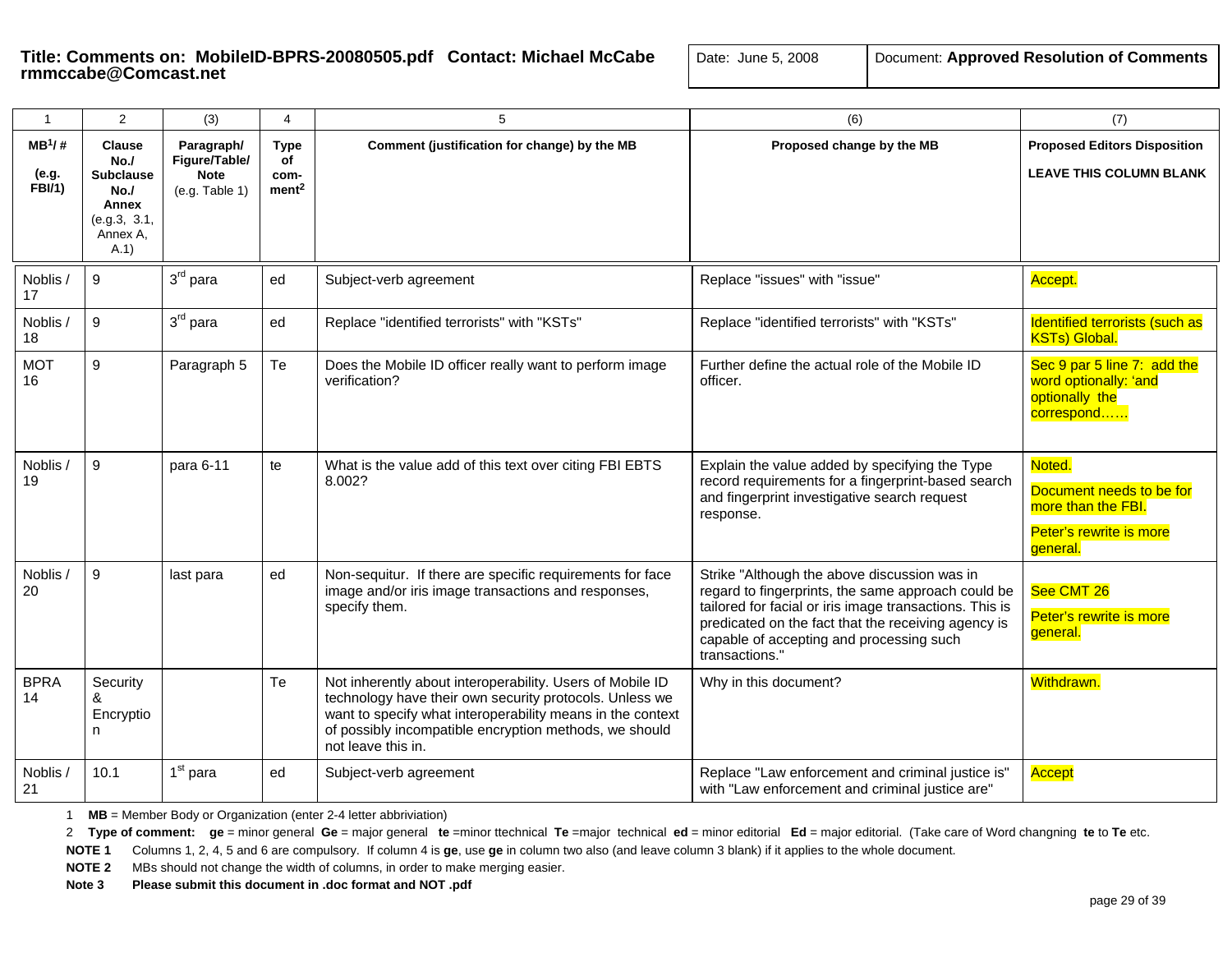| $\mathbf{1}$                       | 2                                                                                           | (3)                                                          | 4                                              | 5                                                                                                                                                                                                                                                                                                                                                                                                                                                                                                                  | (6)                                                                                                                                                                                                                                                                                                                                                                                | (7)                                                                                                                                               |
|------------------------------------|---------------------------------------------------------------------------------------------|--------------------------------------------------------------|------------------------------------------------|--------------------------------------------------------------------------------------------------------------------------------------------------------------------------------------------------------------------------------------------------------------------------------------------------------------------------------------------------------------------------------------------------------------------------------------------------------------------------------------------------------------------|------------------------------------------------------------------------------------------------------------------------------------------------------------------------------------------------------------------------------------------------------------------------------------------------------------------------------------------------------------------------------------|---------------------------------------------------------------------------------------------------------------------------------------------------|
| $MB^1/#$<br>(e.g.<br><b>FBI/1)</b> | <b>Clause</b><br>No.<br><b>Subclause</b><br>No.<br>Annex<br>(e.g.3, 3.1,<br>Annex A,<br>A.1 | Paragraph/<br>Figure/Table/<br><b>Note</b><br>(e.g. Table 1) | <b>Type</b><br>οf<br>com-<br>ment <sup>2</sup> | Comment (justification for change) by the MB                                                                                                                                                                                                                                                                                                                                                                                                                                                                       | Proposed change by the MB                                                                                                                                                                                                                                                                                                                                                          | <b>Proposed Editors Disposition</b><br><b>LEAVE THIS COLUMN BLANK</b>                                                                             |
| FBI/2<br>9                         | 10.1                                                                                        | Para, 1                                                      | ed                                             | Sentence 4, ", however," is not needed and does not<br>make sense.                                                                                                                                                                                                                                                                                                                                                                                                                                                 | Remove ", however,"                                                                                                                                                                                                                                                                                                                                                                | Accept                                                                                                                                            |
| FBI/1 17                           | 10.1                                                                                        | Paragraph 2                                                  | Ed                                             | Sentence 2 is lengthy and nonsensical.                                                                                                                                                                                                                                                                                                                                                                                                                                                                             | Replace with: This best practices document is<br>intended to establish awareness of mobile<br>handheld security problems and to specify "best<br>practice" counter measures to defend against<br>these threats. In addition, this document will<br>identify key issues that an IT security manager<br>must address while establishing a comprehensive<br>handheld security policy. | Accept. Fix it.                                                                                                                                   |
| NPIA/<br>29                        | $10.2 -$<br>Data<br>Encryptio<br>n.                                                         |                                                              | te                                             | What about encryption of the responses? Arguably this is<br>more important than encrypting the outgoing message.                                                                                                                                                                                                                                                                                                                                                                                                   | Add section - 'Incoming Transmissions'                                                                                                                                                                                                                                                                                                                                             | Remove outgoing from title.<br>Change language to reflect<br>encryption and decryption of<br>bidirectional traffic. Replace<br>shall with should. |
| FBI/2<br>10                        | 10.2                                                                                        | Para. 2                                                      | ed                                             | Second sentence is run-on and seems to be missing<br>something around "and which issues an IT security<br>manager"                                                                                                                                                                                                                                                                                                                                                                                                 |                                                                                                                                                                                                                                                                                                                                                                                    | Accept.                                                                                                                                           |
| <b>MOT</b><br>17                   | 10.2.2                                                                                      |                                                              | Te                                             | Currently requires FIPS-140-2, which is only appropriate<br>for Transmission encryption. This is incorrect. This<br>should instead require a "Data-At-Rest" encryption<br>product instead of FIPS 140-2. Below is a link to a list of<br>GSA approved Data at Rest (DAR) Encryption methods:<br>http://www.gsa.gov/Portal/gsa/ep/contentView.do?progra<br>mld=8399&channelId=-<br>18846&ooid=22458&contentId=23207&pageTypeId=8169<br>&contentType=GSA_BASIC&programPage=%2Fep%2Fp<br>rogram%2FgsaBasic.jsp&P=SBUY | Include "Data-At-Rest" encryption.                                                                                                                                                                                                                                                                                                                                                 | 10.2.2 Fips-140-2 certified<br>or equivalent<br>Move last sentence of 10,1<br>to the beginning of 10.1<br>10.2.2 change title to Data<br>at Rest. |
| L1/9                               | 10.3                                                                                        |                                                              | Te                                             | Biometric user authentication and log on should be an                                                                                                                                                                                                                                                                                                                                                                                                                                                              | Eliminate the words "mobile devices shall" from<br>this section and replace it with "mobile devices"                                                                                                                                                                                                                                                                               | Accept.                                                                                                                                           |

1 **MB** = Member Body or Organization (enter 2-4 letter abbriviation)

2 Type of comment: ge = minor general Ge = major general te =minor ttechnical Te =major technical ed = minor editorial Ed = major editorial. (Take care of Word changning te to Te etc.

**NOTE 1** Columns 1, 2, 4, 5 and 6 are compulsory. If column 4 is **ge**, use **ge** in column two also (and leave column 3 blank) if it applies to the whole document.

**NOTE 2** MBs should not change the width of columns, in order to make merging easier.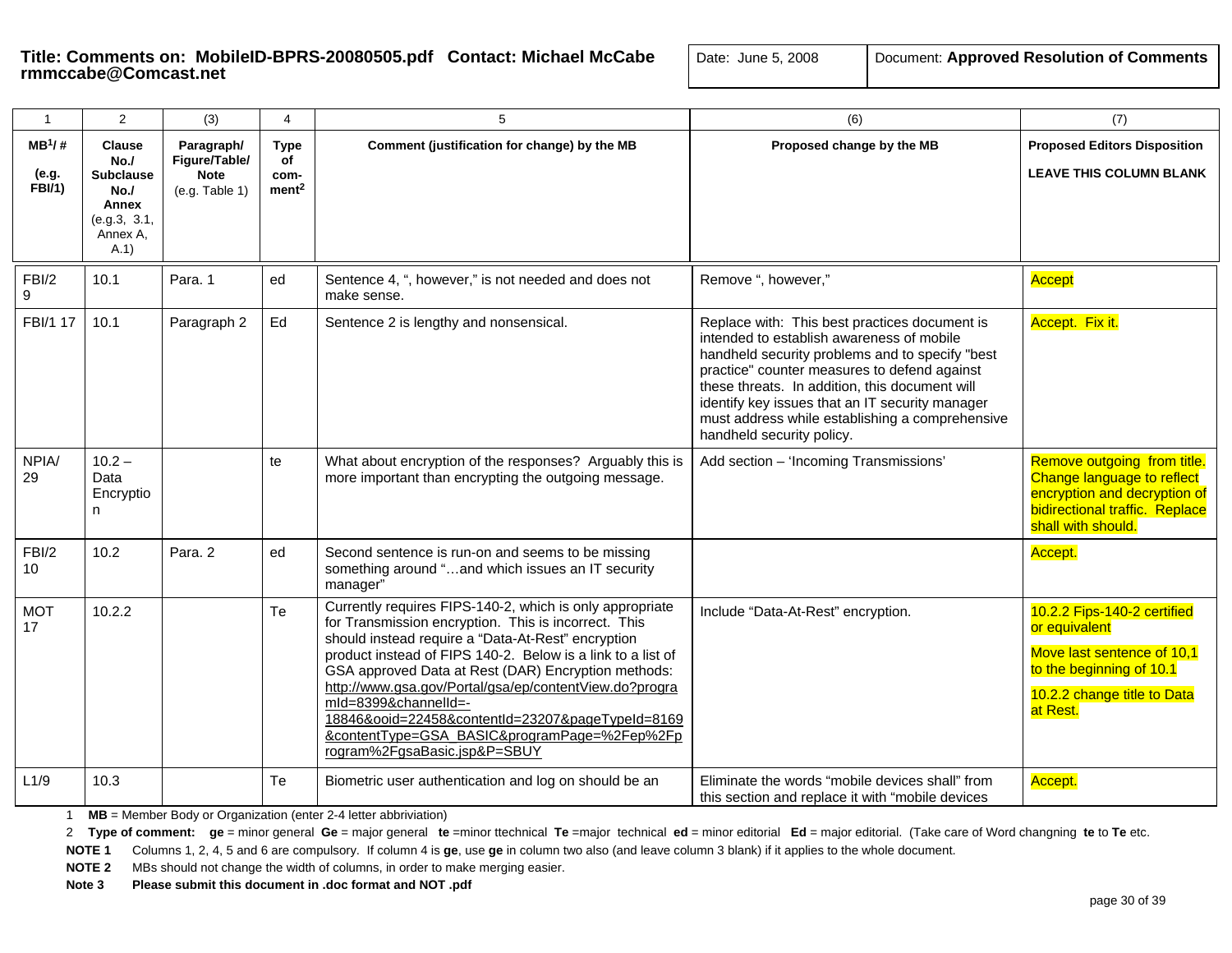| $\mathbf{1}$                       | 2                                                                                                         | (3)                                                          | 4                                              | 5                                                                                                                                                                                                                                                                                               | (6)                                                                                        | (7)                                                                                                                                                                                                   |
|------------------------------------|-----------------------------------------------------------------------------------------------------------|--------------------------------------------------------------|------------------------------------------------|-------------------------------------------------------------------------------------------------------------------------------------------------------------------------------------------------------------------------------------------------------------------------------------------------|--------------------------------------------------------------------------------------------|-------------------------------------------------------------------------------------------------------------------------------------------------------------------------------------------------------|
| $MB^1/#$<br>(e.g.<br><b>FBI/1)</b> | <b>Clause</b><br>No.<br><b>Subclause</b><br>No.<br>Annex<br>(e.g.3, 3.1,<br>Annex A,<br>A.1               | Paragraph/<br>Figure/Table/<br><b>Note</b><br>(e.g. Table 1) | <b>Type</b><br>of<br>com-<br>ment <sup>2</sup> | Comment (justification for change) by the MB                                                                                                                                                                                                                                                    | Proposed change by the MB                                                                  | <b>Proposed Editors Disposition</b><br><b>LEAVE THIS COLUMN BLANK</b>                                                                                                                                 |
|                                    |                                                                                                           |                                                              |                                                | option on mobile devices, not a mandatory.<br>The mandatory requirement for user authentication then<br>adds the need to specify the level of algorithm<br>certification and needs to allow finger, face, or iris.<br>This is all very attractive but should be optional.                       | may provide capability to".                                                                | "devices should provide"<br>Do a global shall to should.                                                                                                                                              |
| NPIA/<br>30                        | $10.3.1 -$<br>User<br>Authentic<br>ation                                                                  |                                                              | ed                                             | The word 'Operator' is used elsewhere in the document                                                                                                                                                                                                                                           | Agree definitions and consistent terminology                                               | Accept. Use user<br>This was a global change                                                                                                                                                          |
| Noblis /<br>22                     | 10.3.2                                                                                                    | $1st$ para                                                   | te                                             | In addition to alphabetical and numeric characters, allow<br>for special characters.                                                                                                                                                                                                            | Replace "alphabetical /numeric characters" with<br>"alphabetic/numeric/special characters" | <b>Accept</b>                                                                                                                                                                                         |
| NPIA/<br>31                        | $10.3.2 -$<br><b>Biometric</b><br>and<br>Password                                                         |                                                              | te                                             | Best practice should require 2 factor authentication,<br>preferably involving a biometric.<br>In many cases, users of such devices will have<br>smartcards, either with or without biometric data on them<br>Perhaps authentication requirements should be linked to<br>SAP level or Use Cases? | Add note on smartcards.<br>Emphasise use of 2 factor authentication as best<br>practice.   | Augment both 10.3.I and .2<br>with 2 factor authentication<br>where 1 factor should be a<br>biometric.<br>10.3.2 already requires a<br>biometric and/or a<br>password. Removed the 'Or'<br>condition. |
| NPIA/<br>32                        | $10.3.2 -$<br><b>Biometric</b><br>and<br>Password<br>But also<br>relevant<br>in $9 -$<br>Transacti<br>ons |                                                              | te                                             | User level authentication details should accompany the<br>transaction - especially if searching multiple databases<br>since not all users may be entitled to get the same (or<br>indeed any) response to a hit on certain individuals held<br>in particular databases.                          | This issue is not adequately addressed in the<br>document at the moment                    | <b>George White / Greg</b><br>Cannon made contribution.<br>May still need more work.                                                                                                                  |

1 **MB** = Member Body or Organization (enter 2-4 letter abbriviation)

2 Type of comment: ge = minor general Ge = major general te =minor ttechnical Te =major technical ed = minor editorial Ed = major editorial. (Take care of Word changning te to Te etc.

**NOTE 1** Columns 1, 2, 4, 5 and 6 are compulsory. If column 4 is **ge**, use **ge** in column two also (and leave column 3 blank) if it applies to the whole document.

**NOTE 2** MBs should not change the width of columns, in order to make merging easier.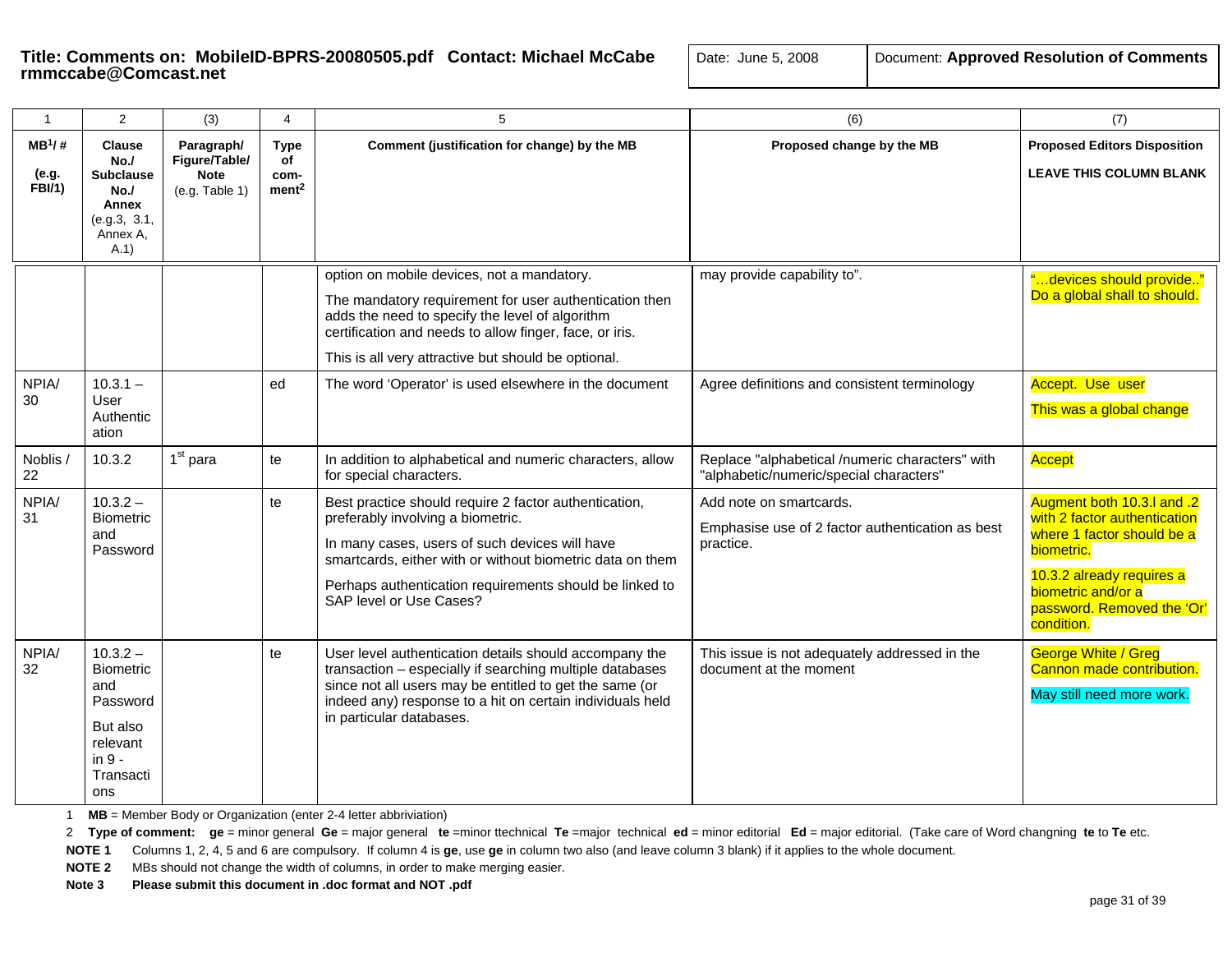# **Title: Comments on: MobileID-BPRS-20080505.pdf Contact: Michael McCabe** | Date: Transcabe@Comcast.net

| ate: June 5, 2008 | Document: Approved Resolution of Comments |
|-------------------|-------------------------------------------|
|-------------------|-------------------------------------------|

| $\mathbf{1}$                        | 2                                                                                           | (3)                                                          | 4                                              | 5                                                                                                                                                                                                                                                    | (6)                                                                                                                             | (7)                                                                                             |
|-------------------------------------|---------------------------------------------------------------------------------------------|--------------------------------------------------------------|------------------------------------------------|------------------------------------------------------------------------------------------------------------------------------------------------------------------------------------------------------------------------------------------------------|---------------------------------------------------------------------------------------------------------------------------------|-------------------------------------------------------------------------------------------------|
| $MB^1$ /#<br>(e.g.<br><b>FBI/1)</b> | <b>Clause</b><br>No.<br><b>Subclause</b><br>No.<br>Annex<br>(e.g.3, 3.1,<br>Annex A.<br>A.1 | Paragraph/<br>Figure/Table/<br><b>Note</b><br>(e.g. Table 1) | <b>Type</b><br>of<br>com-<br>ment <sup>2</sup> | Comment (justification for change) by the MB                                                                                                                                                                                                         | Proposed change by the MB                                                                                                       | <b>Proposed Editors Disposition</b><br><b>LEAVE THIS COLUMN BLANK</b>                           |
| <b>MOT</b><br>18                    | 10.2.3                                                                                      |                                                              | Te                                             | If you encrypt the application, you will also need to<br>decrypt the application to run it. This most likely will<br>create a slow application.                                                                                                      | Remove applications from the sentence.                                                                                          | Accept.                                                                                         |
| <b>MOT</b><br>19                    | 10.3.2                                                                                      |                                                              | te                                             | Are there specifications for the minimum lengths?                                                                                                                                                                                                    | Define specifications.                                                                                                          | Reject                                                                                          |
| <b>MOT</b><br>20                    | 10.3.3                                                                                      |                                                              | Te                                             | Are there specifications for the designated length of time?                                                                                                                                                                                          | Define specifications.                                                                                                          | Reject                                                                                          |
| FBI <sub>7</sub>                    | 10.3.3                                                                                      |                                                              | te                                             | Section 10.3.3 and section 10.3.4 seem like the same<br>thing to me.                                                                                                                                                                                 | Combine these two sections into one.                                                                                            | Reject.                                                                                         |
| <b>MOT</b><br>21                    | 10.3.4                                                                                      |                                                              | te                                             | Are there specifications for the designated amount of idle<br>time?                                                                                                                                                                                  | Define specifications.                                                                                                          | 10.3.4 " device should re-<br>authenticate after"<br>Now: both user & device<br>authentication? |
| L1/10                               | 10.3.4                                                                                      |                                                              | Te                                             | Mobile devices running many OS currently provide an idle<br>time re-authentication capability that is built into the OS.<br>It uses a PIN rather than a managed password or<br>biometric log on.<br>It is acceptable for CJIS security requirements. | Reword 10.3.4 to state a dedicated idle time or<br>device shutoff function may be provided requiring<br>user re-authentication. | Withdrawn                                                                                       |
| <b>MOT</b><br>22                    | 10.3.6                                                                                      |                                                              | te                                             | Are there specifications for the maximum limit of failed<br>authentication attempts?                                                                                                                                                                 | Define specifications.                                                                                                          | Reject.                                                                                         |
| <b>MOT</b><br>23                    | 10.3.8                                                                                      |                                                              | te                                             | Are wireless over-the-air updates of local databases<br>required?                                                                                                                                                                                    | Define specifications.                                                                                                          | Reject.                                                                                         |
| FBI/2<br>11                         | 10.3.8                                                                                      | Para. 1                                                      | ed                                             | First sentence, "need" should be "needed"                                                                                                                                                                                                            |                                                                                                                                 | Accept.                                                                                         |
| Noblis /                            | 10.3.9                                                                                      | 1 <sup>st</sup> para                                         | te                                             | Is the reference to FIPS 201-2 correct?                                                                                                                                                                                                              | Replace "FIPS 201-2" with "FIPS 140-2"                                                                                          | Accept                                                                                          |

1 **MB** = Member Body or Organization (enter 2-4 letter abbriviation)

2 Type of comment: ge = minor general Ge = major general te =minor ttechnical Te =major technical ed = minor editorial Ed = major editorial. (Take care of Word changning te to Te etc.

**NOTE 1** Columns 1, 2, 4, 5 and 6 are compulsory. If column 4 is **ge**, use **ge** in column two also (and leave column 3 blank) if it applies to the whole document.

**NOTE 2** MBs should not change the width of columns, in order to make merging easier.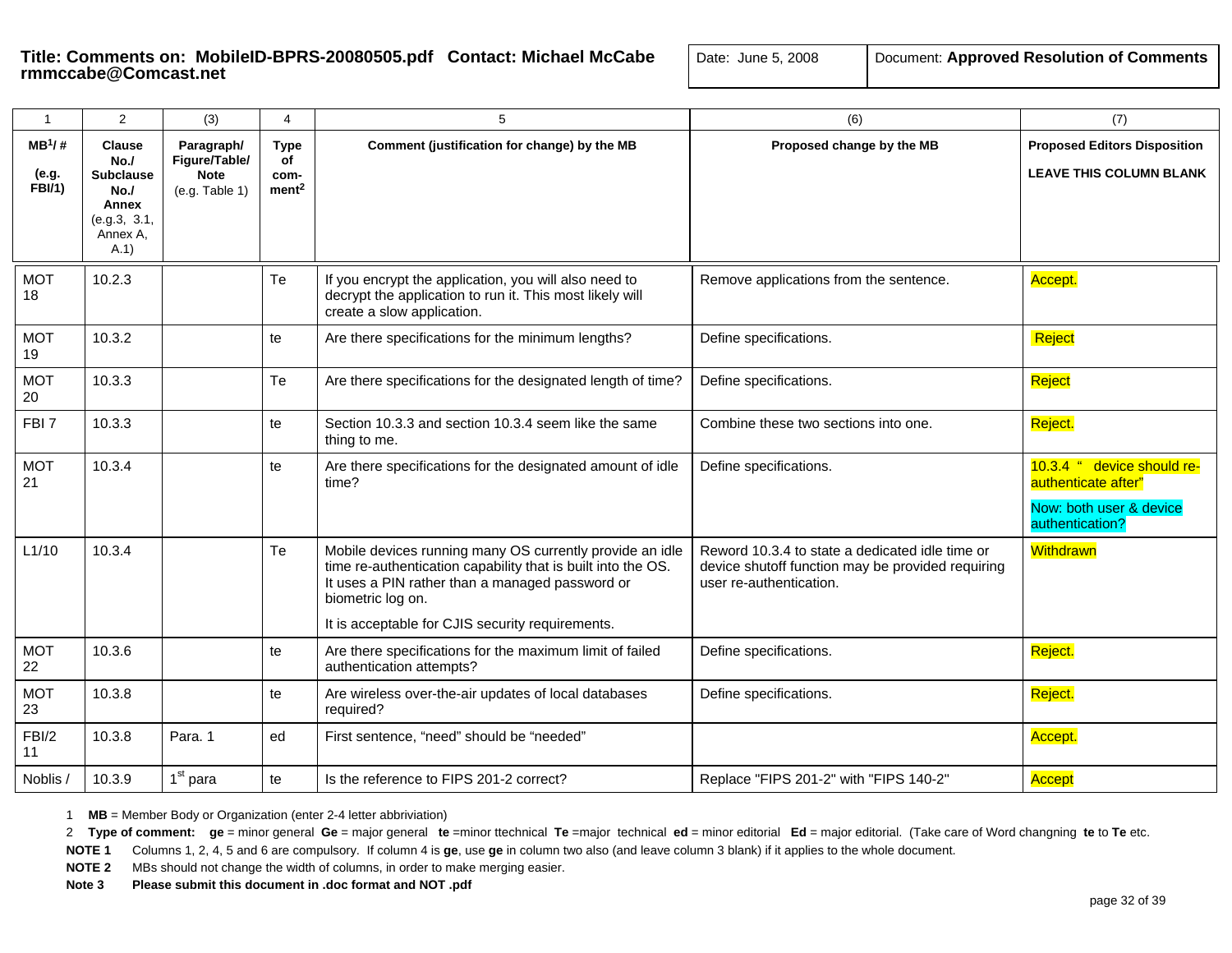# Title: Comments on: MobileID-BPRS-20080505.pdf Contact: Michael McCabe  $\Box$

| Document: Approved Resolution of Comments<br>Date: June 5, 2008 |  |
|-----------------------------------------------------------------|--|
|-----------------------------------------------------------------|--|

| $\mathbf{1}$                        | 2                                                                                           | (3)                                                          | 4                                              | 5                                                                                                                                                                                                                               | (6)                                                                                                                                                                                                                                                                                                                             | (7)                                                                                                           |
|-------------------------------------|---------------------------------------------------------------------------------------------|--------------------------------------------------------------|------------------------------------------------|---------------------------------------------------------------------------------------------------------------------------------------------------------------------------------------------------------------------------------|---------------------------------------------------------------------------------------------------------------------------------------------------------------------------------------------------------------------------------------------------------------------------------------------------------------------------------|---------------------------------------------------------------------------------------------------------------|
| $MB^1$ /#<br>(e.g.<br><b>FBI/1)</b> | <b>Clause</b><br>No.<br><b>Subclause</b><br>No.<br>Annex<br>(e.g.3, 3.1,<br>Annex A,<br>A.1 | Paragraph/<br>Figure/Table/<br><b>Note</b><br>(e.g. Table 1) | <b>Type</b><br>of<br>com-<br>ment <sup>2</sup> | Comment (justification for change) by the MB                                                                                                                                                                                    | Proposed change by the MB                                                                                                                                                                                                                                                                                                       | <b>Proposed Editors Disposition</b><br><b>LEAVE THIS COLUMN BLANK</b>                                         |
| 23                                  |                                                                                             |                                                              |                                                |                                                                                                                                                                                                                                 |                                                                                                                                                                                                                                                                                                                                 |                                                                                                               |
| <b>BPRA</b><br>15                   | Communi<br>cation<br>Protocols                                                              | Wireless<br>Technologies                                     | Te                                             | Doesn't make a contribution in this context. Not under the<br>control of any of us. No impact on the major point of this<br>document, which is to sponsor, urge, and facilitate<br>interoperability at the data exchange level. | Why in this document?                                                                                                                                                                                                                                                                                                           | Withdraw                                                                                                      |
| <b>CMT/27</b>                       | 11.1                                                                                        | Figure 1                                                     | Ed                                             | Figure 1 is too small for the detail                                                                                                                                                                                            | Enlarge Figure 1                                                                                                                                                                                                                                                                                                                | <b>Editor choice</b><br>Figure has been redrawn                                                               |
| Noblis /<br>24                      | 11.2                                                                                        | 1 <sup>st</sup> para                                         | te                                             | Are data rates dependent on the image (or transaction?)<br>size or the communication protocol employed?                                                                                                                         | Replace:<br>Minimum data rates are dependent on the image<br>size to be transmitted and reasonable limits on<br>time of detention.<br>with:<br>Acceptable minimum data rates are dependent on<br>the transaction size to be transmitted, reasonable<br>limits on time of detention, and the selected<br>communication protocol. | Accept.                                                                                                       |
| <b>CMT/28</b>                       | 11.3.1                                                                                      |                                                              | te                                             | Document references Cingular, should state AT&T                                                                                                                                                                                 | State AT&T instead of Cingular                                                                                                                                                                                                                                                                                                  | Delete reference to<br>company.<br>Change. To:" and by some<br><b>US carriers"</b><br>Change in 11.3.1 and .2 |
| <b>MOT</b><br>24                    | 11.3.1                                                                                      |                                                              | ed                                             | Cingular is now AT&T.                                                                                                                                                                                                           | Change to AT&T.                                                                                                                                                                                                                                                                                                                 |                                                                                                               |

1 **MB** = Member Body or Organization (enter 2-4 letter abbriviation)

2 Type of comment: ge = minor general Ge = major general te =minor ttechnical Te =major technical ed = minor editorial Ed = major editorial. (Take care of Word changning te to Te etc.

**NOTE 1** Columns 1, 2, 4, 5 and 6 are compulsory. If column 4 is **ge**, use **ge** in column two also (and leave column 3 blank) if it applies to the whole document.

**NOTE 2** MBs should not change the width of columns, in order to make merging easier.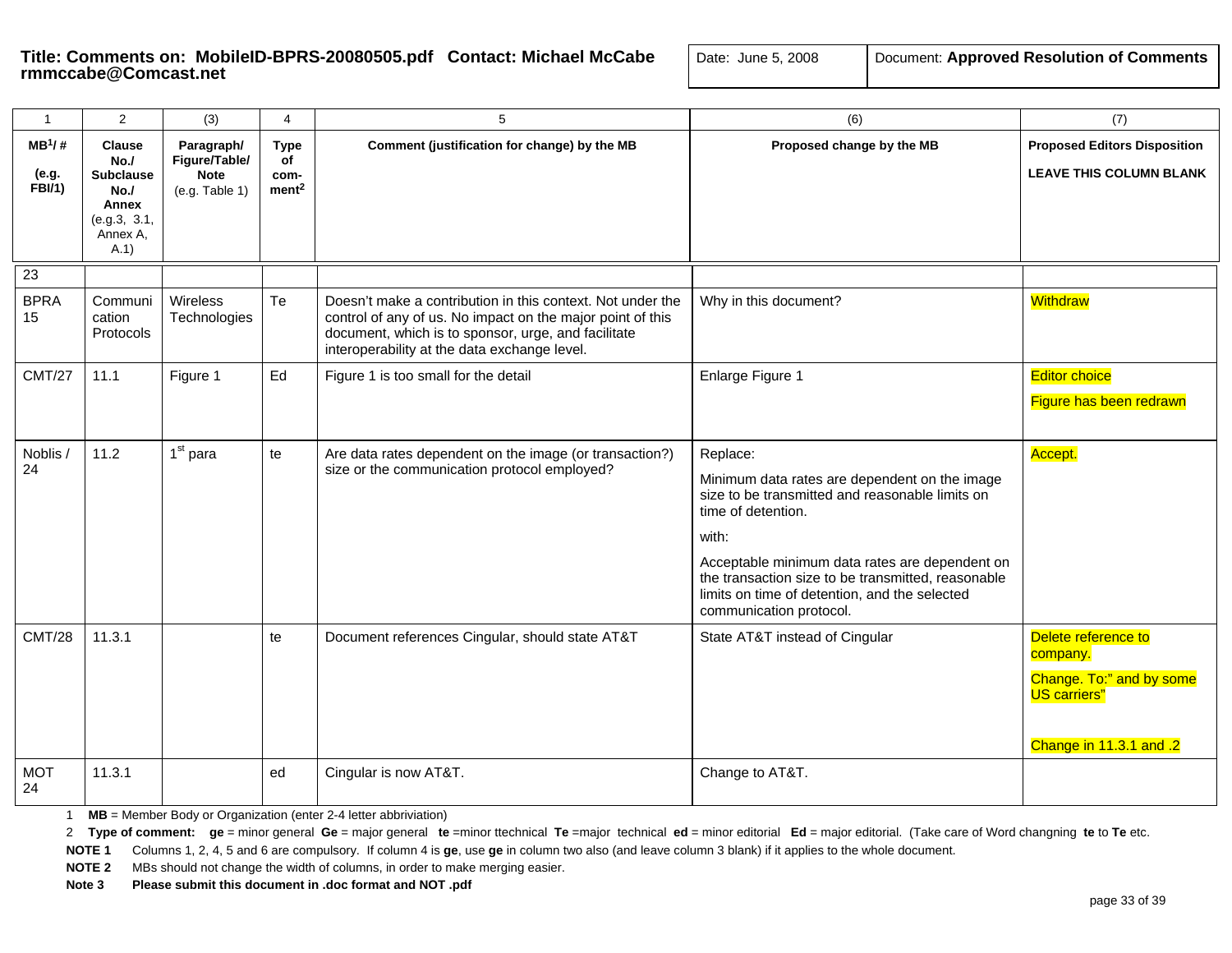| $\mathbf{1}$                        | $\overline{2}$                                                                              | (3)                                                          | 4                                              | 5                                                                                                                                                                                                                                                                                     | (6)                                                                                                                                                                                                                                                                                                                                                                                                   | (7)                                                                                                  |
|-------------------------------------|---------------------------------------------------------------------------------------------|--------------------------------------------------------------|------------------------------------------------|---------------------------------------------------------------------------------------------------------------------------------------------------------------------------------------------------------------------------------------------------------------------------------------|-------------------------------------------------------------------------------------------------------------------------------------------------------------------------------------------------------------------------------------------------------------------------------------------------------------------------------------------------------------------------------------------------------|------------------------------------------------------------------------------------------------------|
| $MB^1$ /#<br>(e.g.<br><b>FBI/1)</b> | <b>Clause</b><br>No.<br><b>Subclause</b><br>No.<br>Annex<br>(e.g.3, 3.1,<br>Annex A,<br>A.1 | Paragraph/<br>Figure/Table/<br><b>Note</b><br>(e.g. Table 1) | <b>Type</b><br>of<br>com-<br>ment <sup>2</sup> | Comment (justification for change) by the MB                                                                                                                                                                                                                                          | Proposed change by the MB                                                                                                                                                                                                                                                                                                                                                                             | <b>Proposed Editors Disposition</b><br><b>LEAVE THIS COLUMN BLANK</b>                                |
| FBI <sub>8</sub>                    | 11.3.1                                                                                      | Figure 1                                                     | Te                                             | Figure shows database on the capture device. The<br>document talks about a database on the capture device<br>and this implies that this is allowed as a best practice<br>when this should really only be a last resort (if then)<br>practice.                                         | Remove database from capture device in the<br>picture.                                                                                                                                                                                                                                                                                                                                                | Show optional on figure.<br><b>Rob Horton suppliedl supply</b><br>updated drawing.                   |
| L1/11                               | 12                                                                                          |                                                              | te                                             | These are not requirements; they are typical<br>expectations.                                                                                                                                                                                                                         | Move these to an annex. Retitle to "Environmental<br>Conditions".                                                                                                                                                                                                                                                                                                                                     | See ITAL 7                                                                                           |
| ITAL/ 7                             | 12                                                                                          |                                                              | Te                                             | This kind of mobile devices can be used in several<br>different environments, such as an office environment<br>(court), a homeland security context such as an airport<br>terminal, a law enforcement environment (a patrol officer<br>on the street) or even a military environment. | At least 3 different profiles regarding the<br>environmental requirements should be defined (for<br>example: office, law enforcement, military) with<br>increasing requirements in terms of operating<br>temperatures, resistance to shock, water spray,<br>etc. Setting these requirements too high where<br>they are not needed could increase the cost of the<br>devices and limit their adoption. | <b>Accept. Make</b><br>environmental<br>considerations<br>Marco De Palma supplied<br>new Section 12. |
| FBI/1 18                            | 12.1                                                                                        | Paragraph 1                                                  | Te                                             | Incorrect information.                                                                                                                                                                                                                                                                | 50d $C = 122d$ F                                                                                                                                                                                                                                                                                                                                                                                      | Accept.                                                                                              |
| <b>CMT/29</b>                       | 12.4                                                                                        |                                                              | te                                             | Need IP level stated                                                                                                                                                                                                                                                                  | Add IP65 for water spray and dust                                                                                                                                                                                                                                                                                                                                                                     | Refer to Marco to add IP<br>level and make special<br>section. In title change<br>naval to maritime. |
| Noblis /<br>25                      | 12.4                                                                                        | $1st$ para                                                   | te                                             | Cite more specific requirements or strike 12.4                                                                                                                                                                                                                                        | Cite more specific requirements or strike 12.4                                                                                                                                                                                                                                                                                                                                                        | Add text aimed at<br>consideration.                                                                  |
| Noblis /<br>26                      | 12.5                                                                                        | $1st$ para                                                   | te                                             | Cite more specific requirements or strike 12.5                                                                                                                                                                                                                                        | Cite more specific requirements or strike 12.5                                                                                                                                                                                                                                                                                                                                                        | Add text aimed at<br>consideration.                                                                  |
| <b>CMT/30</b>                       | 12.5                                                                                        |                                                              | te                                             | Need to state spec or level of vibration and shock                                                                                                                                                                                                                                    | Add specification or levl of shock and vibration<br>needed.                                                                                                                                                                                                                                                                                                                                           | Add text aimed at<br>consideration.                                                                  |
| <b>CMT/31</b>                       | 12.6                                                                                        |                                                              | te                                             | Need to state height of drop,                                                                                                                                                                                                                                                         | Add Mil Spec 810 F- 516.5 26 drops (each edge                                                                                                                                                                                                                                                                                                                                                         | Add text aimed at                                                                                    |

1 **MB** = Member Body or Organization (enter 2-4 letter abbriviation)

2 Type of comment: ge = minor general Ge = major general te =minor ttechnical Te =major technical ed = minor editorial Ed = major editorial. (Take care of Word changning te to Te etc.

**NOTE 1** Columns 1, 2, 4, 5 and 6 are compulsory. If column 4 is **ge**, use **ge** in column two also (and leave column 3 blank) if it applies to the whole document.

**NOTE 2** MBs should not change the width of columns, in order to make merging easier.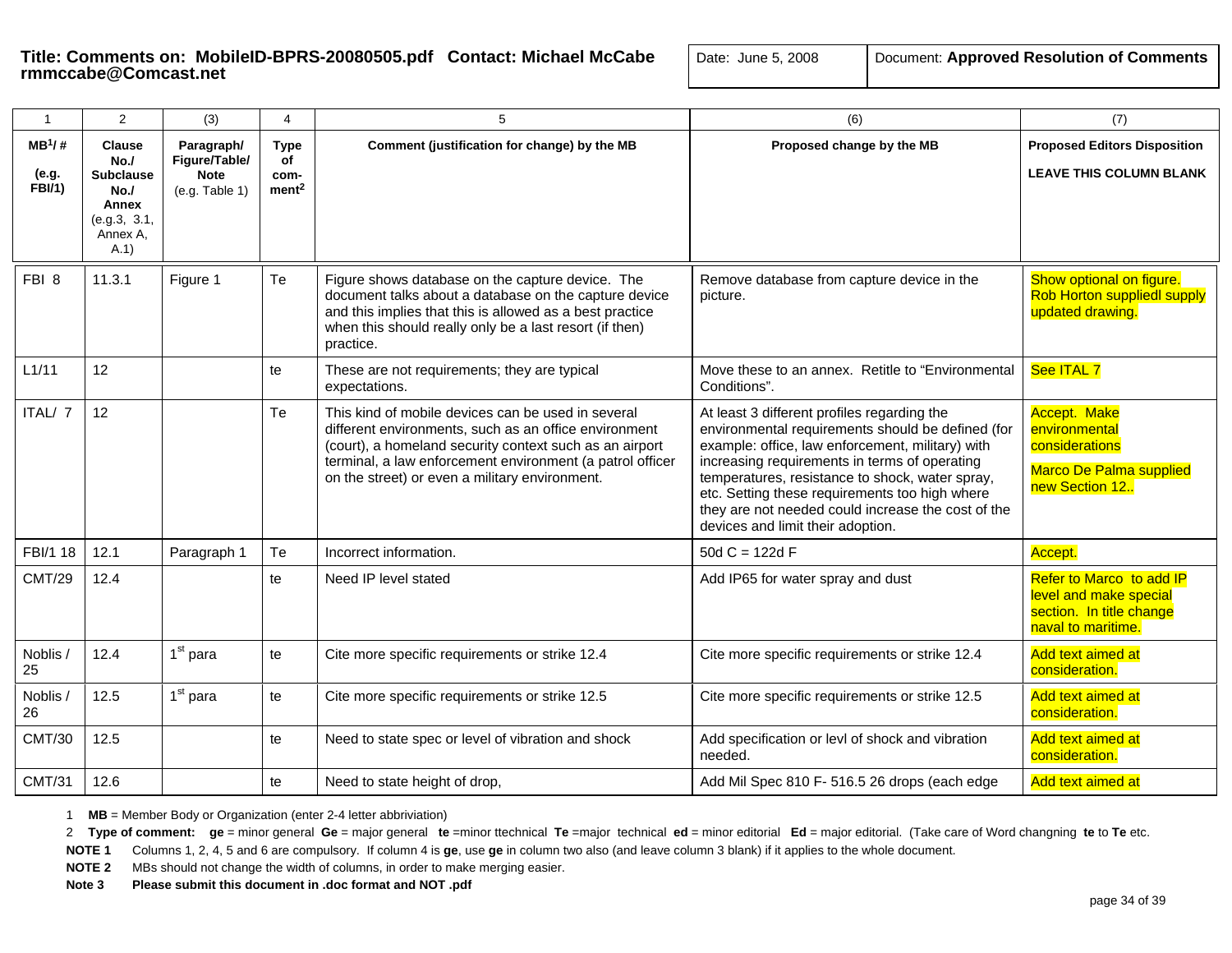# **Title: Comments on: MobileID-BPRS-20080505.pdf Contact: Michael McCabe** | Date: Transcabe@Comcast.net

| 0ate: June 5, 2008 | Document: Approved Resolution of Comments |
|--------------------|-------------------------------------------|
|--------------------|-------------------------------------------|

| $\mathbf{1}$                        | 2                                                                                           | (3)                                                          | 4                                              | 5                                                                                                                                                              | (6)                                                                 | (7)                                                                                               |
|-------------------------------------|---------------------------------------------------------------------------------------------|--------------------------------------------------------------|------------------------------------------------|----------------------------------------------------------------------------------------------------------------------------------------------------------------|---------------------------------------------------------------------|---------------------------------------------------------------------------------------------------|
| $MB^1$ /#<br>(e.g.<br><b>FBI/1)</b> | <b>Clause</b><br>No.<br><b>Subclause</b><br>No.<br>Annex<br>(e.g.3, 3.1,<br>Annex A.<br>A.1 | Paragraph/<br>Figure/Table/<br><b>Note</b><br>(e.g. Table 1) | <b>Type</b><br>of<br>com-<br>ment <sup>2</sup> | Comment (justification for change) by the MB                                                                                                                   | Proposed change by the MB                                           | <b>Proposed Editors Disposition</b><br><b>LEAVE THIS COLUMN BLANK</b>                             |
|                                     |                                                                                             |                                                              |                                                |                                                                                                                                                                | and face of device) from 4 ft. onto concrete.                       | consideration.                                                                                    |
| <b>MOT</b><br>25                    | 12.6                                                                                        |                                                              | Te                                             | Has the "XX" meters been defined?                                                                                                                              | Define specifications.                                              | Add text aimed at<br>consideration                                                                |
| FBI/1 3                             | 12.6                                                                                        | Paragraph 1                                                  | ed                                             | Incorrect punctuation.                                                                                                                                         | Remove second period at end of paragraph.                           | Accept                                                                                            |
| <b>Noblis</b><br>127                | 13                                                                                          |                                                              | te                                             | Clause 13 offers no concrete guidelines for the use of<br>XML.                                                                                                 | Offer concrete guidelines for the use of XML or<br>strike Clause 13 | Reject.<br>Readdress after July 14 <sup>th</sup> .<br>Text has been added on<br>new ANSI/NIST XML |
| <b>CMT/32</b>                       | 13                                                                                          |                                                              | te                                             | Intermixing NEIM for NIEM                                                                                                                                      | Should state NIEM                                                   | Accept                                                                                            |
| Noblis /<br>28                      | 13                                                                                          | $2^{nd}$ para 2x                                             | ed                                             | Replace NEIM with NIEM                                                                                                                                         | Replace NEIM with NIEM                                              | <b>Accept</b>                                                                                     |
| <b>MOT</b><br>26                    | 13                                                                                          |                                                              | Ed                                             | "NEIM" should be "NIEM."                                                                                                                                       | Change to "NIEM".                                                   | Accept                                                                                            |
| FBI/1 19                            | 13                                                                                          | Paragraph 2                                                  | ed                                             | Incorrect acronym.                                                                                                                                             | Change all instances of NEIM to NIEM.                               | <b>Accept</b>                                                                                     |
| NPIA/<br>33                         | 13 - XML                                                                                    |                                                              | te                                             | The use of XML has implications for data transmission<br>size.<br>The use of XML may not be appropriate for mobile<br>applications where bandwidth is limited. |                                                                     | Insert text in doc as a head-<br>ups.                                                             |
| Noblis /<br>29                      | 13                                                                                          | $2^{nd}$ para                                                | ed                                             | Expand 1 <sup>st</sup> use of acronym SIB                                                                                                                      | Expand 1 <sup>st</sup> use of acronym SIB                           | <b>Accept. Eliminated acronym</b>                                                                 |
| L1/12                               | Annex A                                                                                     |                                                              | te                                             | Question was raised as to the purpose of this annex.                                                                                                           | Consider removing from document.                                    | Reject                                                                                            |
| FBI/1 20                            | A.2                                                                                         | A.2.2                                                        | Ed                                             | This paragraph is specific to fingerprints, yet the Mobile                                                                                                     | Remove references to "fingers" and "prints" and                     | Accept.                                                                                           |

1 **MB** = Member Body or Organization (enter 2-4 letter abbriviation)

2 Type of comment: ge = minor general Ge = major general te =minor ttechnical Te =major technical ed = minor editorial Ed = major editorial. (Take care of Word changning te to Te etc.

**NOTE 1** Columns 1, 2, 4, 5 and 6 are compulsory. If column 4 is **ge**, use **ge** in column two also (and leave column 3 blank) if it applies to the whole document.

**NOTE 2** MBs should not change the width of columns, in order to make merging easier.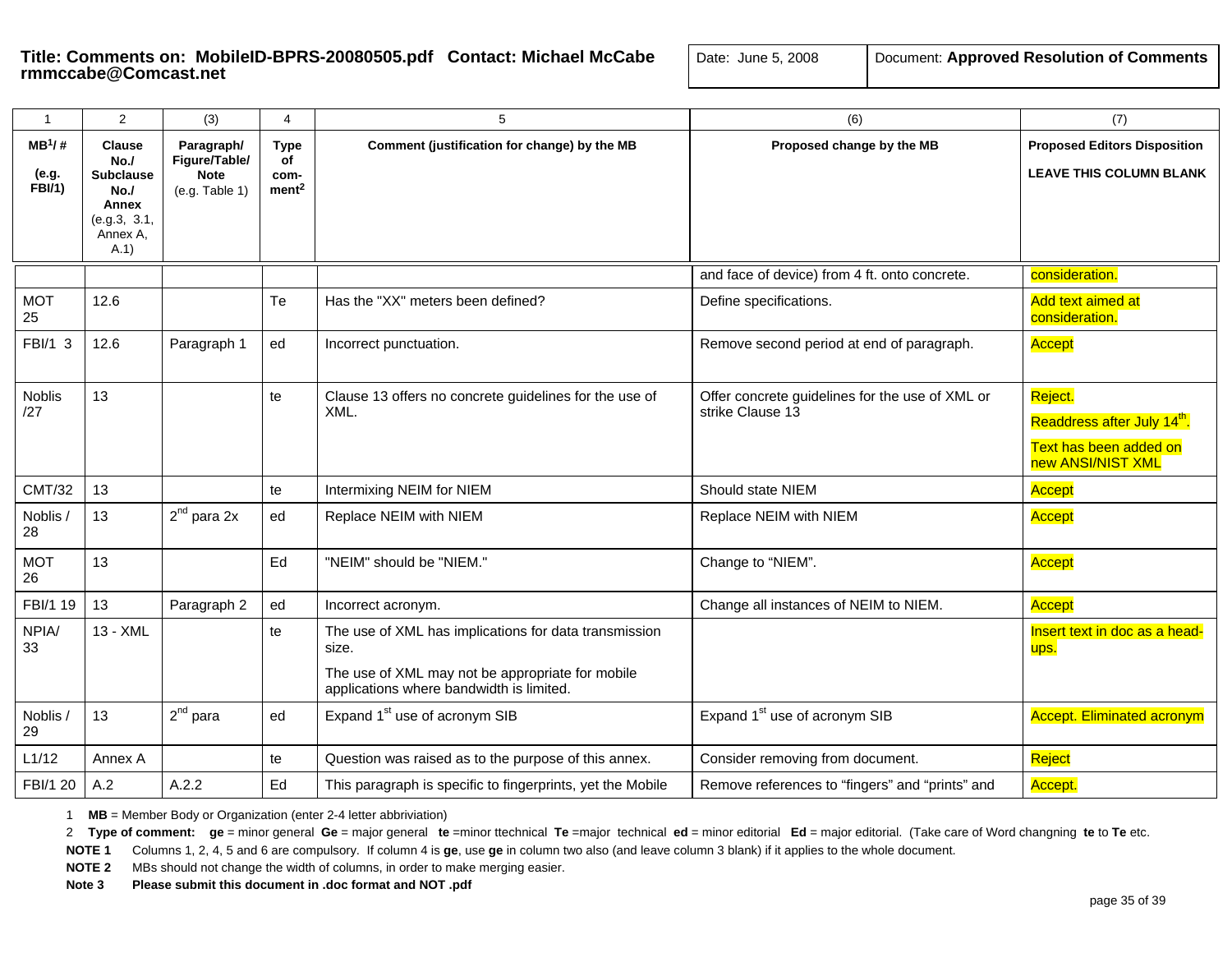| ate:  June 5, 2008 | Document: Approved Resolution of Comment |
|--------------------|------------------------------------------|
|--------------------|------------------------------------------|

| $\mathbf{1}$                       | 2                                                                                                  | (3)                                                          | 4                                              | 5                                                                                                                                                                                                                                                         | (6)                                                                                                                                                                                                                                                                                                                                                                                                                                                                                                                                                                                                                             | (7)                                                                     |
|------------------------------------|----------------------------------------------------------------------------------------------------|--------------------------------------------------------------|------------------------------------------------|-----------------------------------------------------------------------------------------------------------------------------------------------------------------------------------------------------------------------------------------------------------|---------------------------------------------------------------------------------------------------------------------------------------------------------------------------------------------------------------------------------------------------------------------------------------------------------------------------------------------------------------------------------------------------------------------------------------------------------------------------------------------------------------------------------------------------------------------------------------------------------------------------------|-------------------------------------------------------------------------|
| $MB^1/#$<br>(e.g.<br><b>FBI/1)</b> | <b>Clause</b><br>No.<br><b>Subclause</b><br>No.<br><b>Annex</b><br>(e.g.3, 3.1,<br>Annex A,<br>A.1 | Paragraph/<br>Figure/Table/<br><b>Note</b><br>(e.g. Table 1) | <b>Type</b><br>of<br>com-<br>ment <sup>2</sup> | Comment (justification for change) by the MB                                                                                                                                                                                                              | Proposed change by the MB                                                                                                                                                                                                                                                                                                                                                                                                                                                                                                                                                                                                       | <b>Proposed Editors Disposition</b><br><b>LEAVE THIS COLUMN BLANK</b>   |
|                                    |                                                                                                    |                                                              |                                                | ID document is multi-modal in nature.                                                                                                                                                                                                                     | replace them with the generic term "images".                                                                                                                                                                                                                                                                                                                                                                                                                                                                                                                                                                                    |                                                                         |
| <b>MOT</b><br>28                   | Annex A<br>3.2.5                                                                                   | $\overline{4}$                                               | te                                             | Currently, finding the core location is difficult when using<br>small sensors.                                                                                                                                                                            | Re-define statement.                                                                                                                                                                                                                                                                                                                                                                                                                                                                                                                                                                                                            | Reject                                                                  |
| <b>MOT</b><br>29                   | Annex A<br>3.2.9                                                                                   |                                                              | te                                             | In the $12th$ bullet, to ensure that sequence errors do not<br>occur, you must have Roll-to-Slaps (RTS) to do this<br>properly.                                                                                                                           | Re-define statement.                                                                                                                                                                                                                                                                                                                                                                                                                                                                                                                                                                                                            | Delete 2 <sup>nd</sup> sentence of 12 <sup>th</sup><br>bullet.          |
| NPIA/<br>34                        | $A.3.3.3 -$<br>Return<br>Data<br>Display                                                           |                                                              | te                                             | This assumes that mobile face recognition units are<br>always used in conjunction with a PC and return a line-up<br>of possible matches.<br>What about totally mobile handheld devices? Is there a<br>minimum acceptable display size for viewing images? | Give examples of information which may be<br>returned and display requirements for each<br>scenario.                                                                                                                                                                                                                                                                                                                                                                                                                                                                                                                            | Geoff made a contribution<br>which has been incororated<br>into the BPR |
| NPIA/<br>35                        | $A.3.4.1 -$<br>Template                                                                            |                                                              | te                                             | Why is this limited to the transmission of templates?                                                                                                                                                                                                     | Include transmission of iris images.                                                                                                                                                                                                                                                                                                                                                                                                                                                                                                                                                                                            | <b>IRIS SAG</b><br><b>Added this change without</b><br>sag review       |
| CMT/33                             | A.3.4                                                                                              |                                                              | Te                                             | Need additional notes for Iris capture                                                                                                                                                                                                                    | Use of sunshields or hoods can facilitate outdoor<br>capture and reduce the need for high-power<br>illumination sources.<br>Devices without mechanical alignment require high<br>frame rates, auto-focus, large capture volumes,<br>and auto-capture. Such devices do not require<br>physical contact with the subject.<br>Devices with mechanical alignment have simpler<br>imaging and illumination requirements but do<br>require physical contact with the subject.<br>Display of captured images is helpful in that it<br>provides direct feedback to the operator in the<br>case that iris image quality is not adequate. | <b>IRIS SAG</b><br><b>Added these notes without</b><br>sag review       |

1 **MB** = Member Body or Organization (enter 2-4 letter abbriviation)

2 Type of comment: ge = minor general Ge = major general te =minor ttechnical Te =major technical ed = minor editorial Ed = major editorial. (Take care of Word changning te to Te etc.

**NOTE 1** Columns 1, 2, 4, 5 and 6 are compulsory. If column 4 is **ge**, use **ge** in column two also (and leave column 3 blank) if it applies to the whole document.

**NOTE 2** MBs should not change the width of columns, in order to make merging easier.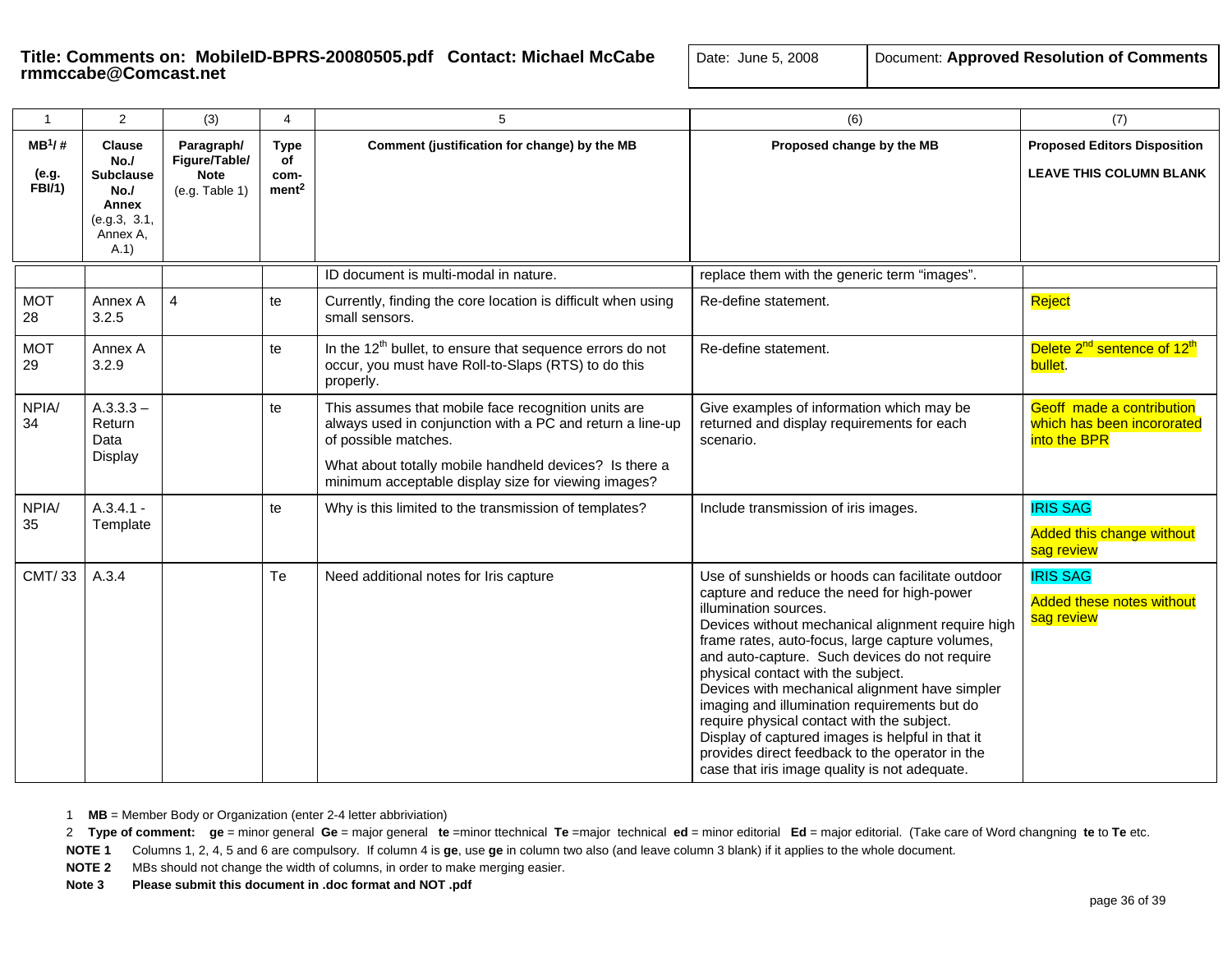| $\mathbf{1}$                        | 2                                                                                            | (3)                                                          | $\overline{4}$                                 | 5                                                                                                                                                                                                                                                     | (6)                                                                                                                        | (7)                                                                   |
|-------------------------------------|----------------------------------------------------------------------------------------------|--------------------------------------------------------------|------------------------------------------------|-------------------------------------------------------------------------------------------------------------------------------------------------------------------------------------------------------------------------------------------------------|----------------------------------------------------------------------------------------------------------------------------|-----------------------------------------------------------------------|
| $MB^1$ /#<br>(e.g.<br><b>FBI/1)</b> | <b>Clause</b><br>No./<br><b>Subclause</b><br>No.<br>Annex<br>(e.g.3, 3.1,<br>Annex A.<br>A.1 | Paragraph/<br>Figure/Table/<br><b>Note</b><br>(e.g. Table 1) | <b>Type</b><br>of<br>com-<br>ment <sup>2</sup> | Comment (justification for change) by the MB                                                                                                                                                                                                          | Proposed change by the MB                                                                                                  | <b>Proposed Editors Disposition</b><br><b>LEAVE THIS COLUMN BLANK</b> |
| FBI 9                               | A.5                                                                                          |                                                              | te                                             | Section does not include an idle time power down/off<br>feature discussed in section 5.                                                                                                                                                               | Include an idle time power down recommendation<br>time.                                                                    | Reject                                                                |
| <b>CMT/34</b>                       | A.5.1                                                                                        |                                                              | ge                                             | Sentence not clear                                                                                                                                                                                                                                    | State "hot swap" of battery                                                                                                | Accept.<br><b>Clarify</b>                                             |
| <b>MOT</b><br>27                    | Annex A<br>A.5.1                                                                             |                                                              | Te                                             | What is the required defined length of continuous<br>operation without charging?                                                                                                                                                                      | Define desired length of time.                                                                                             | Reject                                                                |
| <b>CMT/35</b>                       | A.5.2                                                                                        |                                                              | te                                             | Charging specification needs to accommodate Military<br>vehicles as Humvee.                                                                                                                                                                           | Several Military vehicles use 24 V electrical<br>systems; charge voltage should be increased to<br>accommodate this value. | Make generic and add<br>power filtering and surge<br>protection.      |
| <b>CMT/36</b>                       | A.6                                                                                          |                                                              | te                                             | No indication of salt spray certification for navel use.<br>Does IP 67 include salt spray?                                                                                                                                                            |                                                                                                                            | Reject                                                                |
| <b>MOT</b><br>30                    | Annex<br><b>B39</b>                                                                          | Paragraph 2                                                  | Te                                             | How large of a database is being searched for the 5<br>minute response time? Is the response time measured<br>from the time of submission to the time a hit/no-hit<br>response is received at the handheld device, including<br>network transmission? | Define database size and response time<br>measurement.                                                                     | Delete last sentence under<br>network                                 |
| FBI/2<br>12 <sub>2</sub>            | B                                                                                            | Para, 3                                                      | ed                                             | Missing word after "resident"?                                                                                                                                                                                                                        |                                                                                                                            | Accept. Add database                                                  |
| <b>MOT</b><br>31                    | 39                                                                                           | Paragraph 4                                                  | ed                                             | Responses paragraph - "Possible" should be "possible"                                                                                                                                                                                                 | Change to "possible."                                                                                                      | Accept                                                                |
| <b>MOT</b><br>32                    | 39                                                                                           | Paragraph 6                                                  | Te                                             | Reporting paragraph - Is any specific content requested<br>to be included in the reports?                                                                                                                                                             | Define report requirements.                                                                                                | Reject                                                                |
| <b>CMT/37</b>                       |                                                                                              | Glossary                                                     | Ge                                             | If we define acronyms such as FBI and DHS, I would<br>define the following acronyms used in the spec doc.                                                                                                                                             | List all abbreviations/acronyms with their meaning<br>in the Glossary.                                                     | Accept                                                                |

1 **MB** = Member Body or Organization (enter 2-4 letter abbriviation)

2 Type of comment: ge = minor general Ge = major general te =minor ttechnical Te =major technical ed = minor editorial Ed = major editorial. (Take care of Word changning te to Te etc.

**NOTE 1** Columns 1, 2, 4, 5 and 6 are compulsory. If column 4 is **ge**, use **ge** in column two also (and leave column 3 blank) if it applies to the whole document.

**NOTE 2** MBs should not change the width of columns, in order to make merging easier.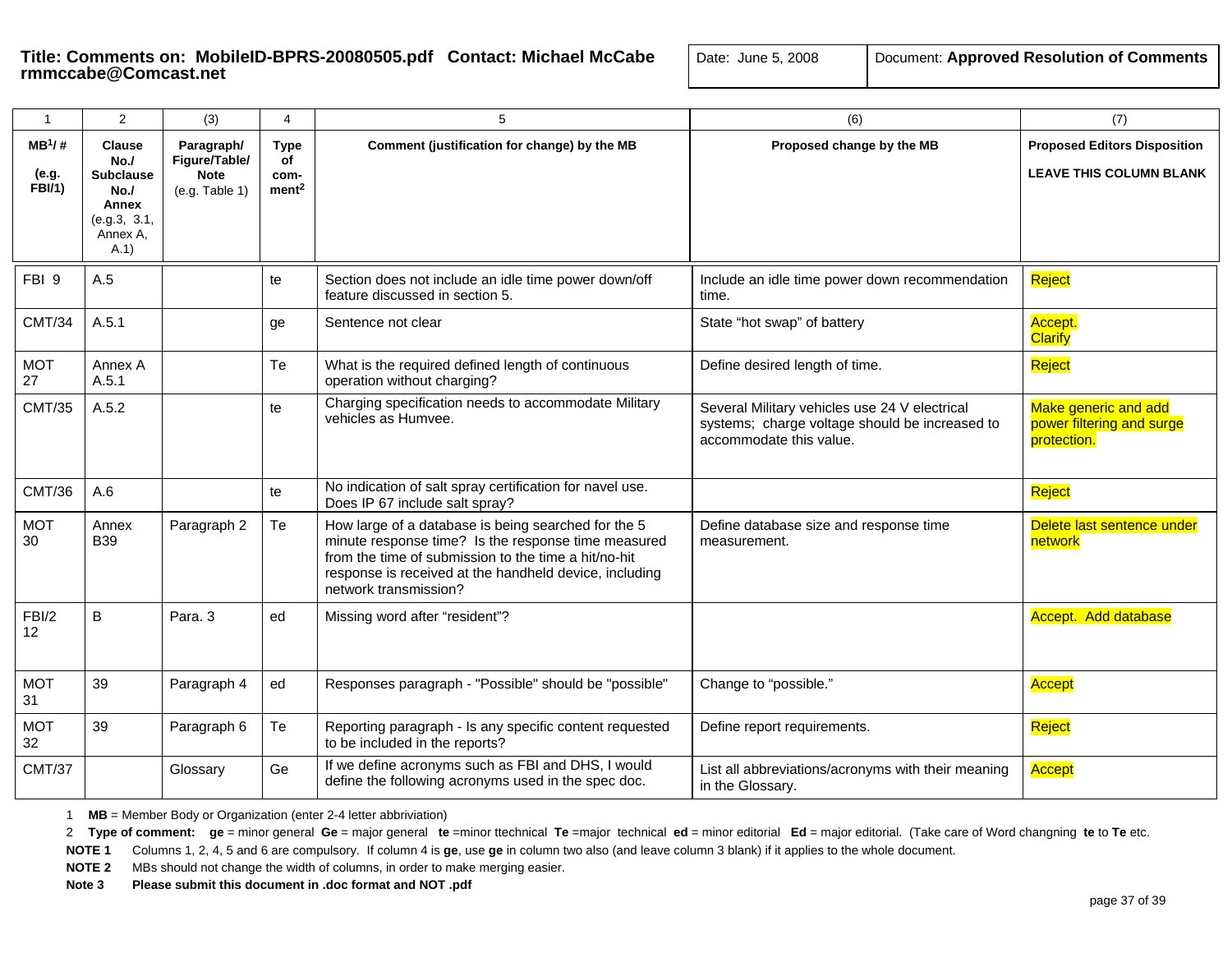# Title: Comments on: MobileID-BPRS-20080505.pdf Contact: Michael McCabe<br>rmmccabe@Comcast.net

| Date: June 5, 2008 | Document: Approved Resolution of Comments |
|--------------------|-------------------------------------------|
|--------------------|-------------------------------------------|

|                                     | 2                                                                                            | (3)                                                          | 4                                              | 5                                            | (6)                                                                  | (7)                                                                   |
|-------------------------------------|----------------------------------------------------------------------------------------------|--------------------------------------------------------------|------------------------------------------------|----------------------------------------------|----------------------------------------------------------------------|-----------------------------------------------------------------------|
| $MB^1$ /#<br>(e.g.<br><b>FBI/1)</b> | <b>Clause</b><br>No./<br><b>Subclause</b><br>No.<br>Annex<br>(e.g.3, 3.1,<br>Annex A,<br>A.1 | Paragraph/<br>Figure/Table/<br><b>Note</b><br>(e.g. Table 1) | <b>Type</b><br>of<br>com-<br>ment <sup>2</sup> | Comment (justification for change) by the MB | Proposed change by the MB                                            | <b>Proposed Editors Disposition</b><br><b>LEAVE THIS COLUMN BLANK</b> |
| <b>FBI 10</b>                       | Glossary                                                                                     |                                                              | Ed                                             | AFIS, FIPS, NIST, NFIQ, BAP, SAP.            | Include other terms such as EBTS, BAP, SAP,<br>PIV, NFIQ, FIPS, NEIM | Accept                                                                |
|                                     |                                                                                              |                                                              |                                                |                                              |                                                                      |                                                                       |

| FBI              | Federal Bureau of Investigation               |
|------------------|-----------------------------------------------|
| <b>MOT</b>       | Motorola                                      |
| <b>ITAL</b>      | <b>ITALDATA</b>                               |
| <b>BPRA</b>      | <b>Bill Long</b>                              |
| <b>NOBLIS</b>    | <b>NOBLIS</b>                                 |
| <b>NPIA</b>      | UK National Police Information Administration |
| <b>TXDPS</b>     | <b>TX Department of Public Safety</b>         |
| <b>CMT</b>       | Crossmatch                                    |
| LM               | Lockheed Martin                               |
| $\overline{1}$ 1 |                                               |

1 **MB** = Member Body or Organization (enter 2-4 letter abbriviation)

**NOTE 1** Columns 1, 2, 4, 5 and 6 are compulsory. If column 4 is **ge**, use **ge** in column two also (and leave column 3 blank) if it applies to the whole document.

**NOTE 2** MBs should not change the width of columns, in order to make merging easier.

<sup>2</sup> Type of comment: ge = minor general Ge = major general te =minor ttechnical Te =major technical ed = minor editorial Ed = major editorial. (Take care of Word changning te to Te etc.